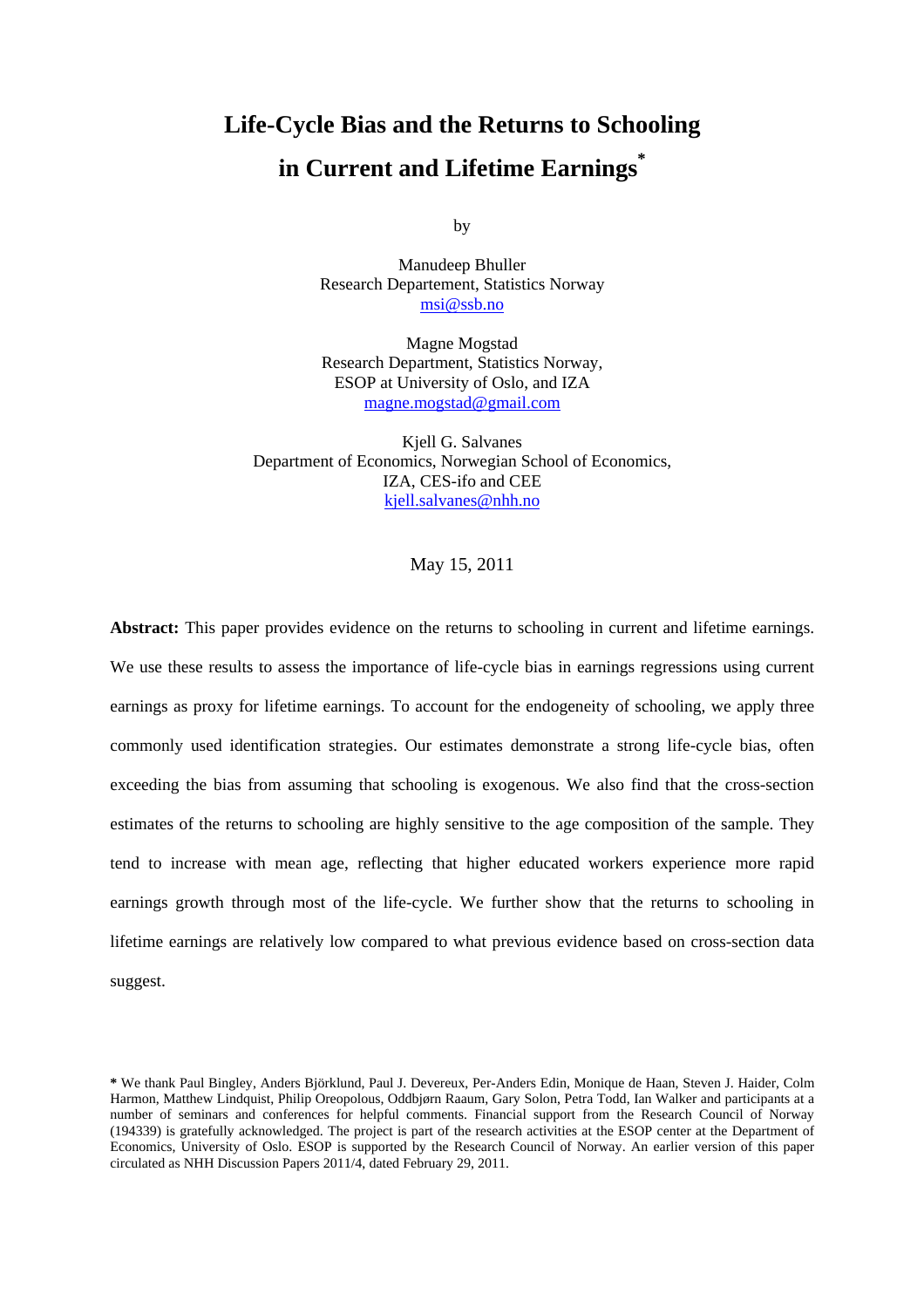## **1. Introduction**

l

Earnings regressions are at the heart of labor economics, and have been widely used to capture how the labor market rewards productivity attributes like schooling. The earnings regression can be derived from economic theory assuming that individuals choose schooling level to maximize their present value of lifetime earnings, taking as given the post-school earnings profile. Yet, empirical evidence on the returns to schooling usually comes from cross-section studies, regressing (log) current earnings on schooling conditional on age or (potential) experience. $<sup>1</sup>$ </sup>

The common practice of using current earnings to proxy for lifetime earnings is due to the simple fact that researchers seldom have access to data on long-run or lifetime earnings. Unfortunately, this empirical simplification does not come without a price. Haider and Solon (2006) demonstrate that the association between current and lifetime earnings varies systematically over the life-cycle.<sup>2</sup> They further show that regression models, using current earnings as a proxy for lifetime earnings, will therefore produce inconsistent estimates (i.e. life-cycle bias) of the regression coefficients. Importantly, this misspecification leads to inconsistent estimates above and beyond the bias due to classical measurement error, and the inconsistency will occur even when the current earnings proxy is used as a dependent variable. Therefore, a critical element in identifying the returns to schooling is to assess the role of life-cycle bias in earnings regressions. That is the focus of this study.

Figure 1 illustrates the large amount of life-cycle bias that may be embedded in returns to schooling estimates based on current earnings. This figure plots the log-earnings age profiles for college and high-school educated Norwegian men born in the years 1948-1950.

 $<sup>1</sup>$  See Heckman et al. (2006, 2008) for a critical review of the large empirical literature on earnings regressions based on</sup> Mincer's (1974) seminal model of schooling choices.

 $2$  Haider and Solon (2006) use US data to demonstrate the strong life-cycle association between current and annual earnings. Their empirical analysis is replicated and extended for Sweden (Böhlmark and Lindquist, 2006) and Germany (Brenner, 2010). See also Björklund (1993) for an early study of the correlation between current and lifetime income.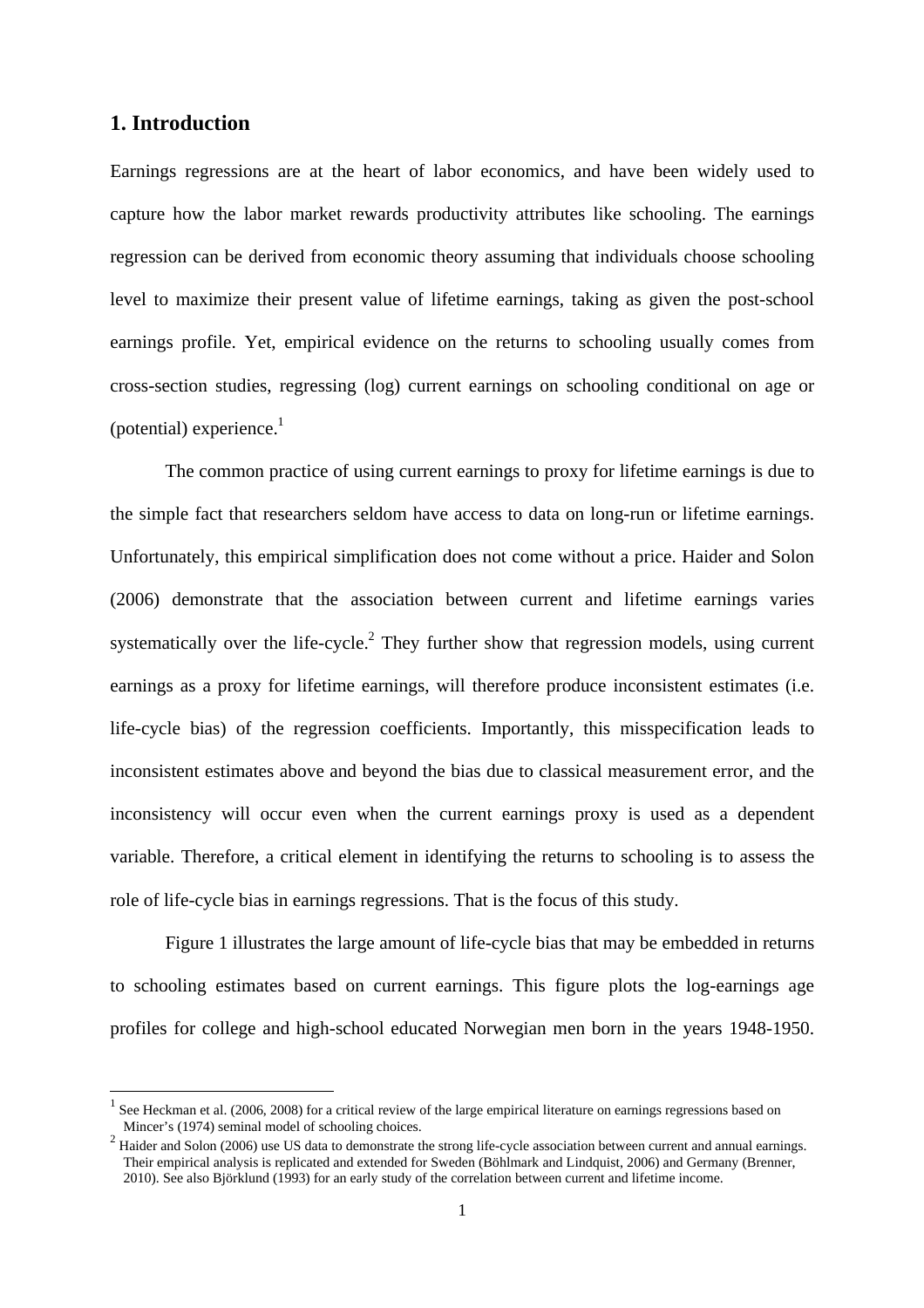Both earnings profiles display the familiar concave shape documented and analyzed by Mincer (1974), but the college educated workers experience more rapid earnings growth through most of the life-cycle. The horizontal lines depict the log of lifetime earnings, measured as the annuitized value of real earnings from age 20 to 58. The difference in the log of lifetime earnings between college and high-school educated workers is simply the vertical distance between the two horizontal lines. The life-cycle bias in the returns to schooling at a particular age depends on how well the difference in the log of current earnings approximates the difference in the log of lifetime earnings. The figure suggests that the current earnings gap between college and high school educated workers late (early) in their careers tends to overstate (understate) the lifetime earnings gap. Taken at face value and assuming that schooling is exogenous, this would mean that there is an upward (downward) life-cycle bias in the returns to schooling, when earnings are measured late (early) in the working lifespan.

The main objectives of this paper are (a) to estimate the returns to schooling in lifetime and current earnings, and (b) to assess the life-cycle bias in returns to schooling. Previous evidence on life-cycle bias in the returns to schooling comes from studies that have assumed that schooling is exogenous, and constructed synthetic cohort-based earnings profiles from short panels of earnings data spanning only a segment of the life-cycle.<sup>3</sup> We use a unique Norwegian data set with nearly career-long earnings histories for certain cohorts. Our analytic sample is restricted to males. To account for the endogeneity of schooling, we apply three different identification strategies that are currently in use in the literature: i) within-twin-pair estimation, ii) controls for ability test scores, and iii) compulsory schooling reform as instrument for schooling. It should be emphasized that our focus is not on the validity of these identification strategies: Our aims are to estimate the returns to schooling in

 $\overline{\phantom{a}}$ 

 $3$  See e.g. Heckman et al. (2003, 2006), who examine life-cycle variation in the returns to schooling, as well as several other important aspects of earnings regressions, such as functional form assumptions, the consequences of tuition and taxes, and uncertainty. However, these studies assume that schooling is exogenous, and they rely on synthetic cohort-based earnings profiles.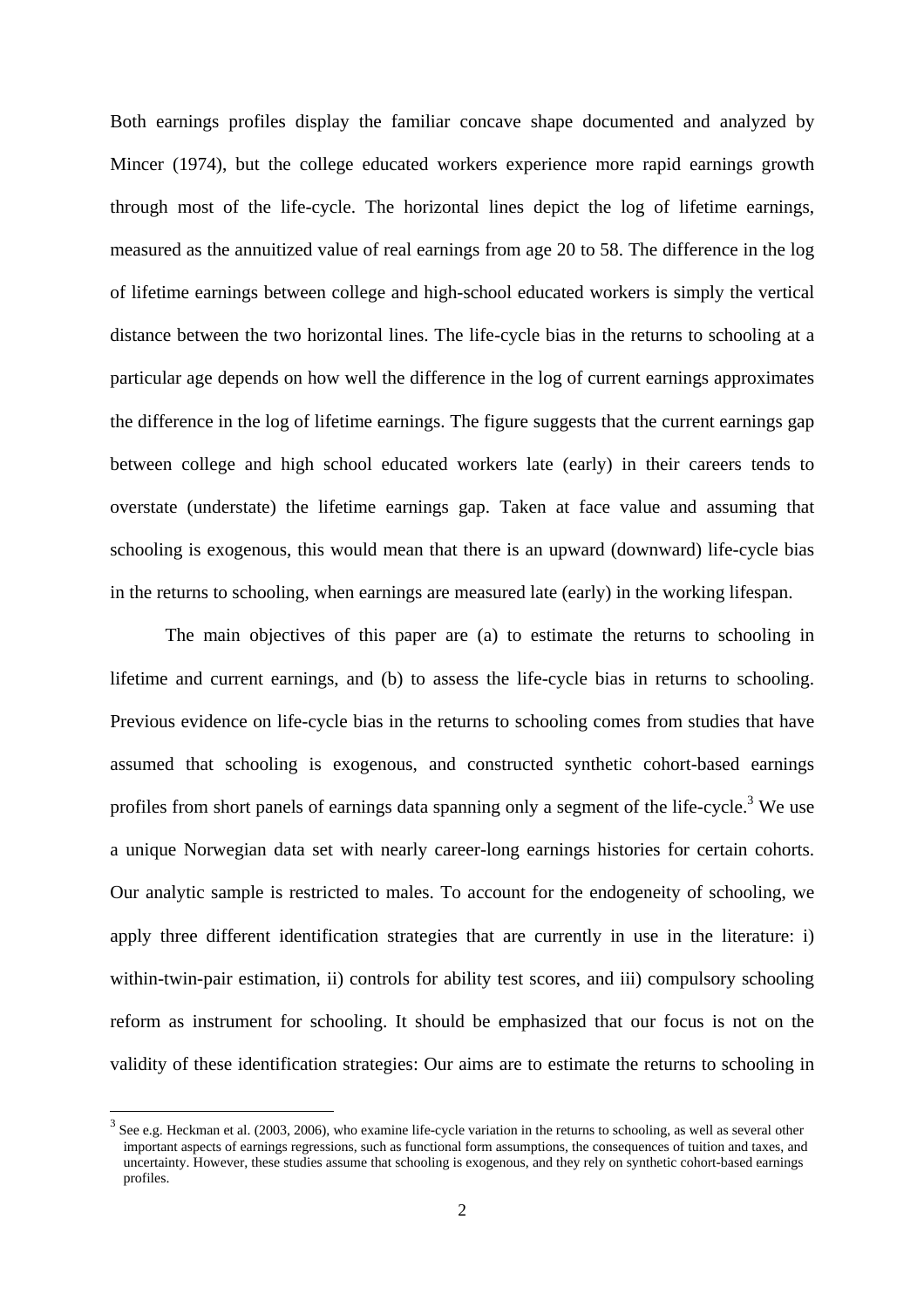lifetime earnings, and to assess the importance of life-cycle bias in earnings regressions using current earnings as proxy for lifetime earnings, applying commonly used identification strategies.

Our returns to schooling estimates may be summarized with three important conclusions. First, we find evidence of substantial life-cycle bias in the returns to schooling, often exceeding the bias from assuming that schooling is exogenous. The life-cycle bias is minimized when individuals' earnings are measured in their early 30s, and there is large positive (negative) life-cycle bias with earnings measured after age 40 (before age 30). A possible remedy for cross-section estimates of the returns to schooling is to restrict the sample to individuals around age 32-33. Second, the common practice of using cross-section data when estimating the returns to schooling is shown to be highly sensitive to the age composition of the sample. They tend to increase with mean age, reflecting that higher educated workers experience more rapid earnings growth through most of the life-cycle. This means that it is necessary to pay close attention to differences in age composition when comparing estimates of the returns to schooling across countries, subgroups, or time. Third, the returns to schooling in lifetime earnings are relatively low compared to what previous studies using cross-section data have suggested. This means that we may need to reconsider how much the labor market actually rewards an additional year of schooling.

After assessing the life-cycle bias in cross-section estimates of the returns to schooling, we investigate whether it is likely to be merely an econometric peculiarity or a real cause for concern in empirical research. Using our Norwegian data, we first show that the large increase in the returns to schooling since the 1980s disappears once life-cycle bias is minimized by restricting the cross-section estimates to the sample of individuals aged 32-33. This raises the question of whether the rise in the returns to schooling observed in most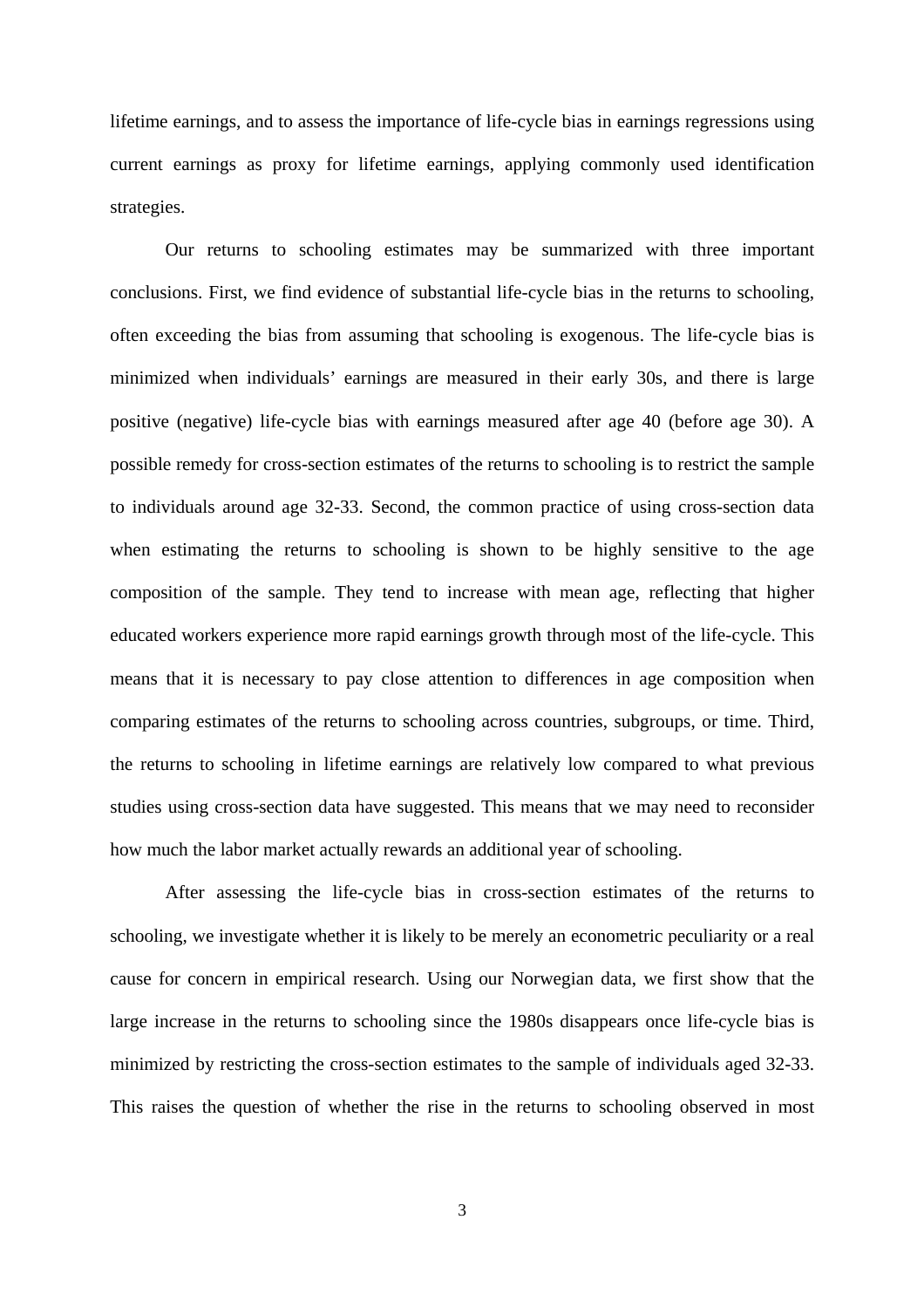developed countries over the last decades is an artifact of changes in life-cycle bias.<sup>4</sup> Next, we perform a meta-analysis of the studies reported in the review articles by Card (1999), Harmon, Oosterbeek and Walker (2003), Oreopolous (2006), and Devereux and Fan (2011). Consistent with a story of life-cycle bias, our analysis shows a strong positive correlation between the mean age in the sample and the estimated returns to schooling. Our meta-analysis also reveals that the sample mean age generally exceeds the age at which life-cycle bias in our estimates is minimized. This raises the concern that previous evidence may have overstated how much the labor market actually rewards schooling.

We conclude the empirical analysis with an examination of the usefulness of errors-invariables models for analyzing and correcting for life-cycle bias in earnings regressions. Our findings echo the conclusion of Haider and Solon (2006), in that we need to exercise due caution in applying the generalized errors-in-variables model to address life-cycle bias in applied research.<sup>5</sup> On the one hand, the generalized errors-in-variables model predicts well the age at which life-cycle bias in the returns to schooling is minimized. On the other hand, the model appears to be less useful in correcting for life-cycle bias at other ages and in backing out the life-cycle profile in the returns to schooling. The main limitation of the generalized errors-in-variables model seems to be the assumption that the measurement error is uncorrelated with the determinants of earnings, and not that schooling is assumed to be uncorrelated with the error term. That said, the generalized errors-in-variables model is clearly a significant improvement over the textbook model, and highlights well the problems

 $\overline{\phantom{a}}$ 

The rise in the returns to schooling and the associated increase in earnings inequality in almost all developed countries since the early 1980s is one of the most extensively researched topics in economics (see e.g. Lemieux, 2008). While there is substantial agreement about the facts, there is no consensus about the underlying causes. A number of explanations have been proposed and scrutinized, including skill-biased technical change, international trade and globalization, and changes in labor market institutions such as a decline in unionization and an erosion of the minimum wage.

<sup>5</sup> The empirical analysis of the generalized errors-in-variables model by Haider and Solon has been replicated and extended for Sweden (Böhlmark and Lindquist, 2006), Germany (Brenner, 2010), and Norway (Nilsen, Vaage, Aakvik and Jacobsen, 2010). See also Stuhler (2010) and Nybom and Stuhler (2011) and for a critical assessment of life-cycle bias in intergenerational mobility estimation, with particular emphasis on the generalized errors-in-variables model.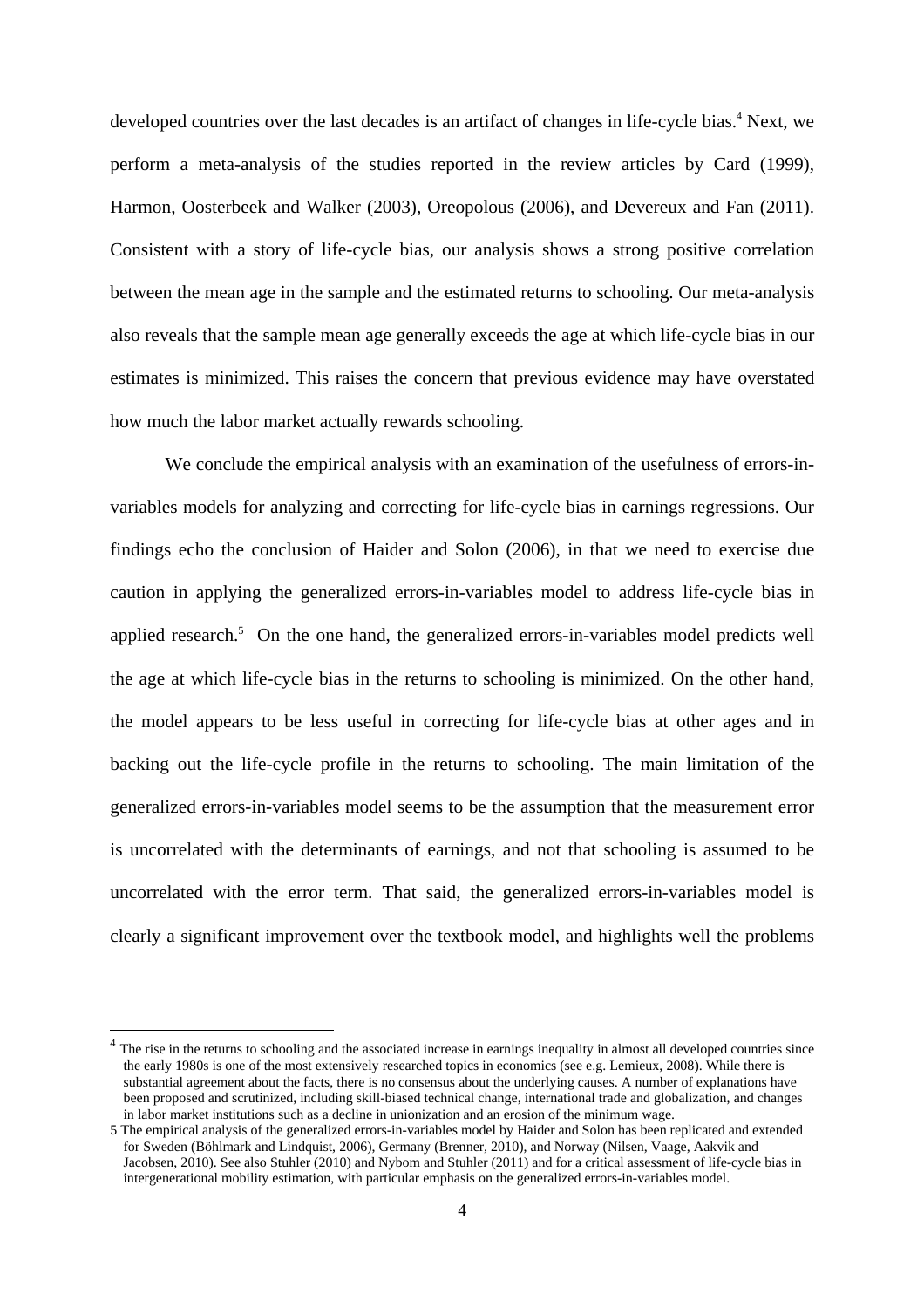due to life-cycle bias in a wide range of research that use current earnings variables as proxies for long-run earnings.

This paper unfolds as follows. Section 2 presents a theoretical framework that relates the returns to schooling in current and lifetime earnings and illustrates the possible role of life-cycle bias in earnings regressions. Section 3 describes our data. Section 4 presents the identification strategies and reports summary statistics. Section 5 provides the estimates of the returns to schooling in lifetime and current earnings, before assessing the life-cycle bias. Section 6 examines the usefulness of the generalized errors in-variables model in analyzing and correcting for life-cycle bias in the returns to schooling. Section 7 concludes.

#### **2. Theoretical framework**

This section uses a framework of compensating differences, originally proposed by Mincer (1958), to relate the returns to schooling in current and lifetime earnings and illustrate the possible role of life-cycle bias in earnings regressions.

Following Willis and Rosen (1979), suppose that individuals choose between two levels of schooling, labeled college (A) and high school (B), to maximize the present value of lifetime earnings. Assume that credit markets are perfect and the environment is perfectly certain, but occupations differ in the amount of schooling required. If an individual chooses college, his current stream is

$$
y^{A}_{t} = \begin{cases} 0, & t \leq s' \\ \overline{y}_{A} e^{g_{A}(t-s)}, & t > s' \end{cases}
$$

where *s'* is the number of years it takes to get a college degree, *t* represents age (measured as years since high school graduation),  $\bar{y}_A$  is initial wage, and  $g_A$  is the growth rate in wages. If the individual chooses high school, his earnings stream is

$$
y^B{}_t = \overline{y}_B e^{g_B(t)}, \quad t \ge 0.
$$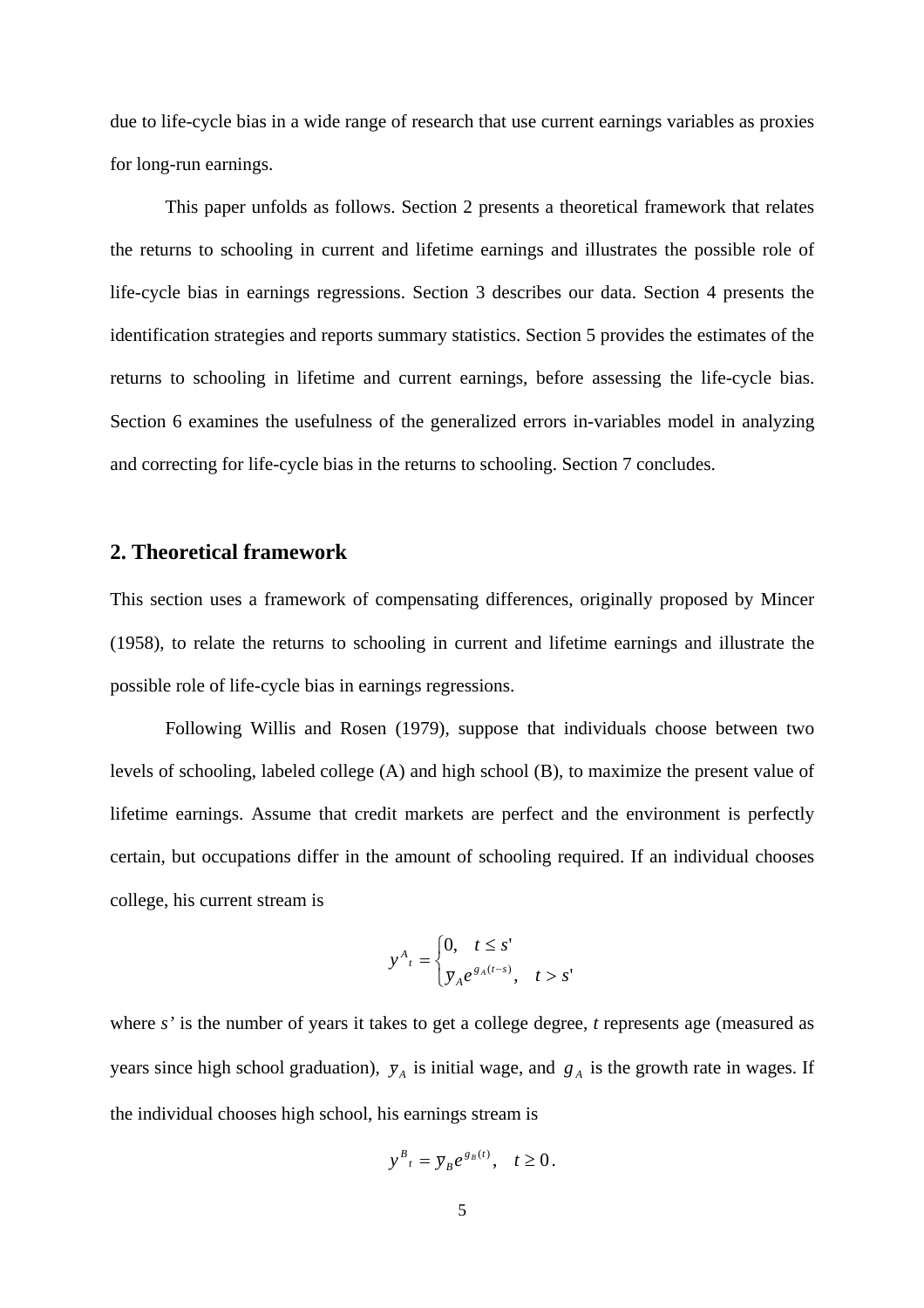Additional schooling entails opportunity costs in the form of foregone earnings (but no direct cost such as tuition). Assume an infinite horizon, and an exogenously determined interest rate *r*, with  $r > g_A > g_B > 0$ . Then, the present value of earnings is

$$
Y^{A} = \int_{0}^{\infty} e^{-rt} y_{t}^{A} dt = \frac{e^{-rs^{T}} y_{A}}{r - g_{A}}
$$

if college is chosen, and

$$
Y^B = \int_0^\infty e^{-rt} y_t^B dt = \frac{\overline{y}_B}{r - g_B},
$$

if high school is chosen. To induce a worker to choose college, foregone earnings while in school must be compensated by higher future earnings, such that  $Y^A > Y^B$ . In long-run competitive equilibrium, the relationship between lifetime earnings and schooling is such that (i) the supply and demand for workers of each schooling level are equated, and (ii) no worker wishes to alter his schooling level.

In the basic framework of compensating differences, individuals are ex ante identical. In this case, equilibrium requires that individuals are indifferent between schooling levels such that the return to college in lifetime earnings is zero,  $\log Y^A = \log Y^B$ . However, the return to college in current earnings,  $\log y_t^A - \log y_t^B$ ,  $X_t^A$  – log  $y_t^B$ , will generally be non-zero in equilibrium. Moreover, the difference in the returns to college in lifetime and current earnings will vary as a function of the age (or experience level) at which current earnings are observed,  $(\log y_t^A - \log y_t^B)/\partial t = g_A - g_B > 0.$  $\partial(\log y_t^A - \log y_t^B)/\partial t = g_A - g_B > 0$ . Following Haider and Solon (2006), we define  $(\log y_t^A - \log y_t^B) - (\log Y^A - \log Y^B)$  $X_t^A$  – log  $y_t^B$ ) – (log  $Y^A$  – log  $Y^B$ ) as the *life-cycle bias* in using current earnings at age *t* as a proxy for lifetime earnings.

More realistic model of earnings allow for ex-ante heterogeneous individuals, such as in initial wages, growth rates, and the interest rate (see e.g. Willis and Rosen, 1979; Cameron and Taber, 2004, Heckman, Lochner and Todd, 2006). Yet, the crucial insight of the basic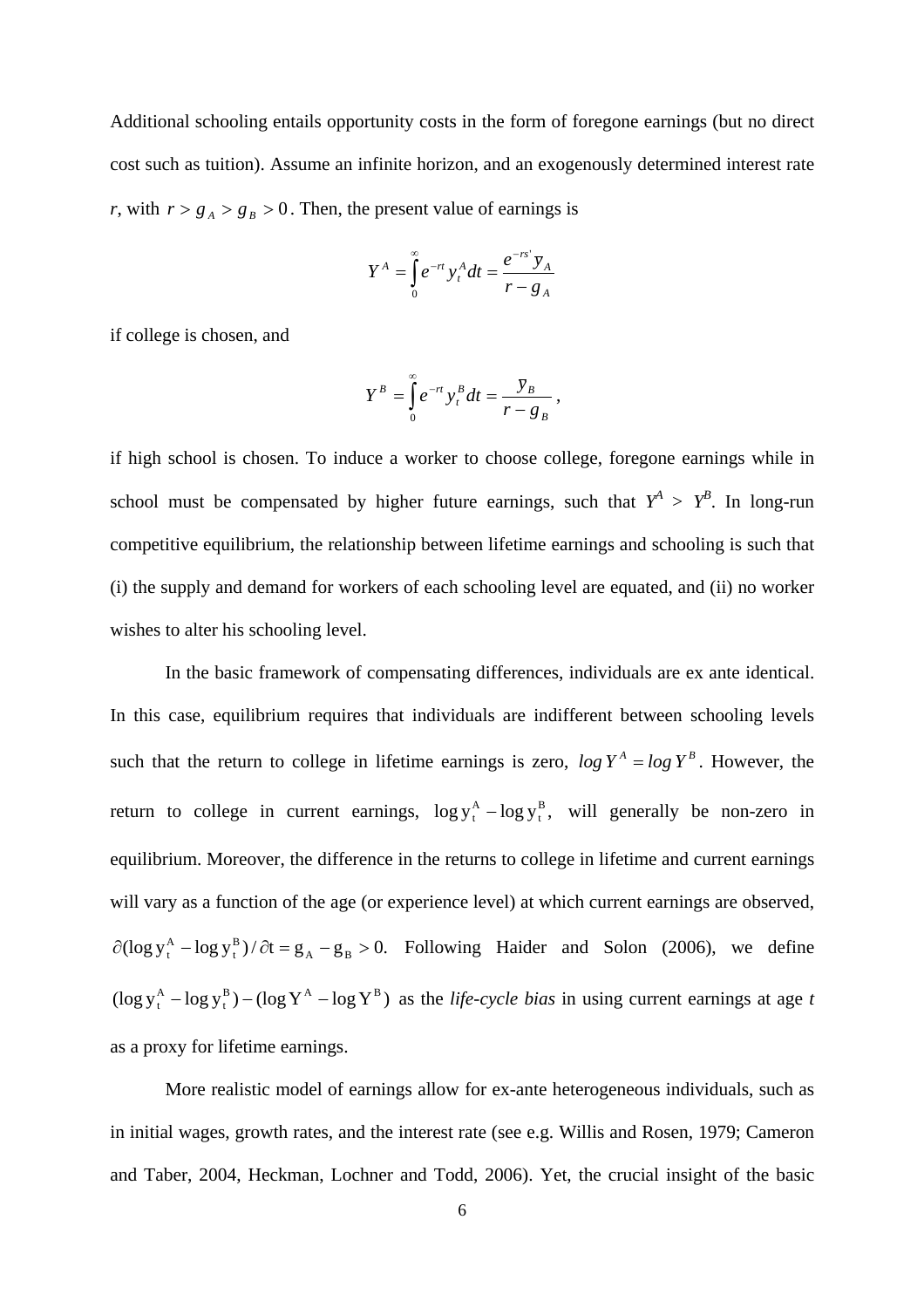framework of compensating differences still applies: To induce a worker to undertake additional schooling, foregone earnings while in school must be compensated by higher future earnings. This may generate changes in earnings variation around the central tendency of earnings growth, causing life-cycle bias in earnings regressions using cross-section data.

To circumvent the issue of life-cycle bias, the data used to estimate the return to schooling would ideally consist of complete longitudinal life histories of earnings. Unfortunately, such ideal data are seldom available. Mincer (1974) therefore suggested two simple approaches to approximate the returns to schooling in lifetime earnings from crosssection data. In the remainder of the paper, we will estimate the returns to schooling in lifetime earnings from nearly career-long earnings histories, and assess how well the two approaches address the issue of life-cycle bias in earnings regressions based on cross-section data.

The first, much used approach assumes separability between schooling and age (or experience), in which case controlling for age (or experience) addresses the issue of life-cycle bias. In our case, the separability assumption would imply that  $g_A = g_B$ . Unfortunately, data do not support the separability assumption; moreover, it is at odds with more realistic models of earnings (see e.g. Heckman, Lochner and Todd, 2006).

The second approach relies on the so-called overtaking age (or experience level), at which  $\log y_t^A - \log y_t^B$  $\log y_t^A - \log y_t^B$  equates  $\log Y^A - \log Y^B$ . In our case, the overtaking age is unique because the age-earnings profiles of the two schooling levels will not cross more than once,  $(g_A - g_B)$  $s'(g_A - r) + \log(r - g_B) - \log(r - g_A)$ *A B*  $A$  *I*  $B$   $B$  *A*  $B$  **B**  $B$  **B**  $B$  **B**  $B$  **A**  $B$  $f^* = \frac{s'(g_A - r) + \log(r - g_B) - \log(r - g_A)}{(g_A - g_B)}$ . Knowledge of the overtaking age provides an

empirically useful short cut method for estimating the returns to schooling in lifetime earnings directly from  $\log y_{t^*}^A - \log y_{t^*}^B$  $\log y_{t^*}^A - \log y_{t^*}^B$ . In particular, the generalized errors-in-variables model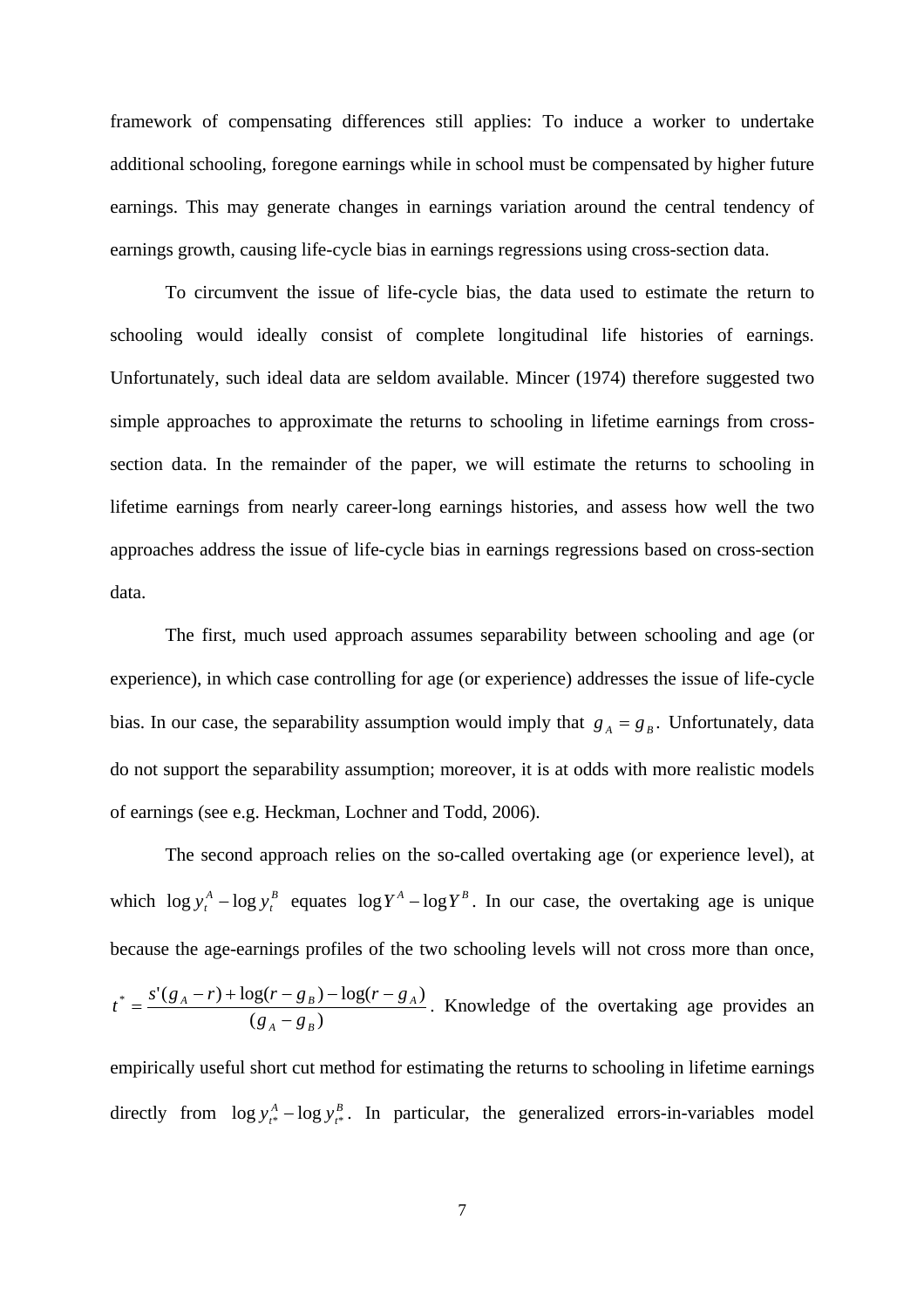proposed by Haider and Solon (2006) can be used to identify the overtaking age under transparent assumptions.<sup>6</sup>

#### **3. Data**

l

Our empirical analysis utilizes several registry databases maintained by Statistics Norway. This allows us to construct a rich longitudinal data set containing records for every Norwegian from 1967 to 2008. The variables captured in this data set include individual demographic information (gender, birth year) and socio-economic data (annual earnings, years of schooling). Importantly, the data set includes personal identifiers, allowing us to link children to their parents and siblings. We can therefore merge the longitudinal data set with Census data from 1960 and 1970. This allows us to add family background variables, including family income (in quartiles), parental education, and childhood municipality of residence. Family income is obtained by summing the father's and the mother's incomes. The father's and the mother's educational attainment is represented by a dummy variable indicating whether or not they had college education. Detailed descriptions of all the variables used in the empirical analysis are given in Table A.1 in the Appendix.

Our measure of earnings is the sum of pretax market income (from wages and selfemployment) and work-related cash transfers, such as unemployment benefits, sick benefits, and parental leave benefits. We define *current earnings* as the annual real earnings in a given year, adjusted for inflation and real wage growth. Following Haider and Solon (2006), our measure of *lifetime earnings* is the annuity value of the discounted sum of annual real earnings. To calculate the annuity value we use an interest rate of 2.3 percent, which

 $<sup>6</sup>$  A third approach is to assume a stationary economy, with zero aggregate productivity change and constant population</sup> growth rate, in which case cross-sectional earnings-age profiles can be used to construct synthetic cohort-based earningsage profiles. However, recent analyses reveal that earnings patterns have changed dramatically across cohorts: As a result, constructing synthetic cohort-based earnings profiles from cross-section data will generate bias in earnings regressions (see e.g. Heckman, Lochner and Todd, 2006).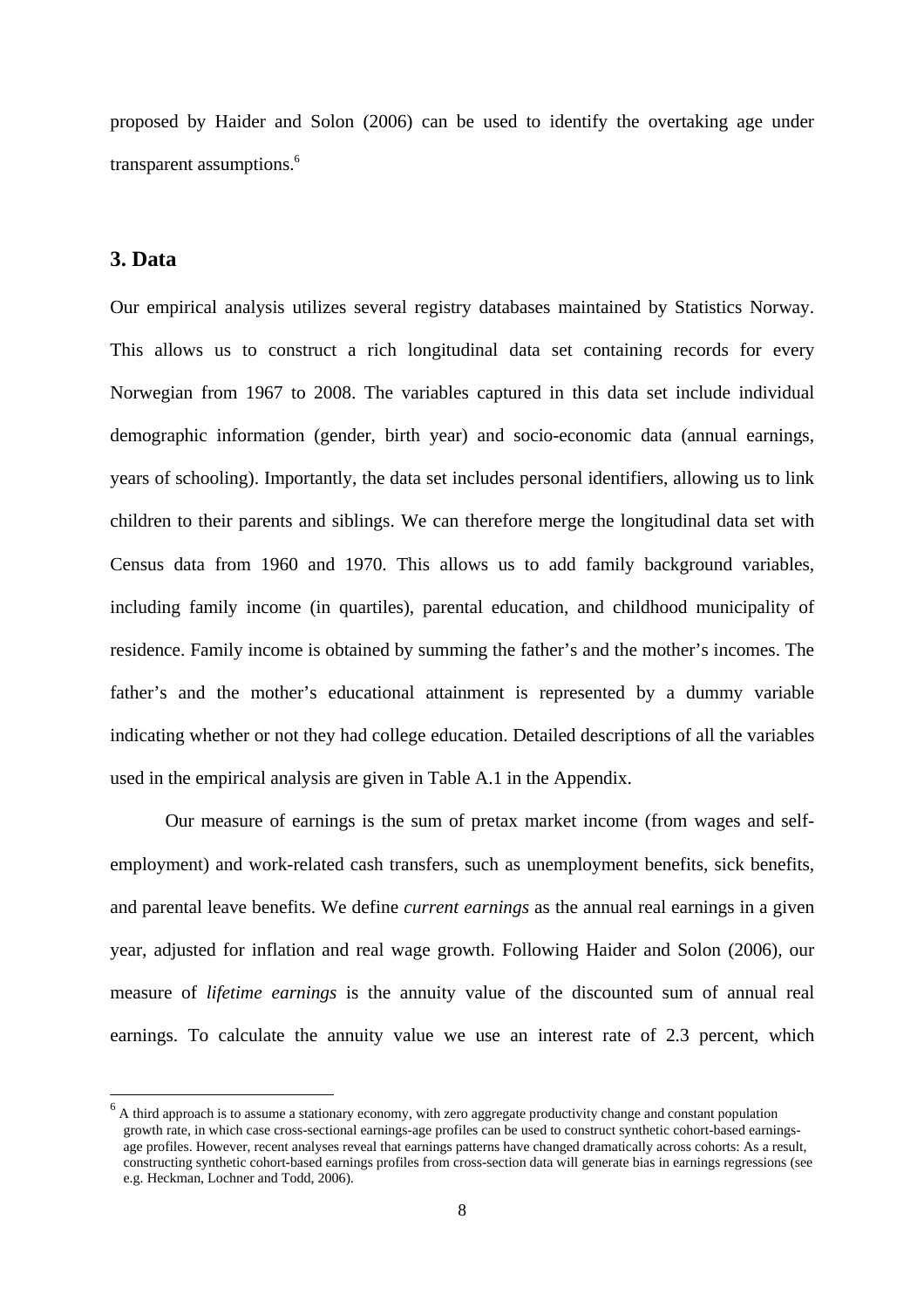correspond to the average real interest rate on deposits and loans in Norway over the period 1967-2006 (Aaberge, Mogstad and Peragine, 2011).

The Norwegian earnings data has several advantages over those available in many other countries. First, there is no attrition from the original sample due to the need to ask permission from individuals to access their tax records. In Norway, these records are in the public domain. Second, our earnings data pertain to all individuals, and not only to jobs covered by Social Security. Third, we have nearly career-long earnings histories for certain cohorts, and do not need to extrapolate the earnings profiles to ages not observed in the data. And fourth, top-coding is only performed at very high earnings levels. In fact, less than 3 percent of the observations have right-censored earnings in any given year. Yet to make sure that top-coding is not driving our results, we have also estimated the returns to schooling using a Pareto distribution to simulate earnings above the top-coding threshold. Appendix B describes the results from this robustness check.

Our regressor of interest is the number of years of schooling. To ensure that virtually everyone has completed their education, we will throughout this paper measure schooling at age 40. Educational attainment is reported by the educational establishment directly to Statistics Norway, thereby minimizing any measurement error due to misreporting.

Our main results focus on the 1948-1950 cohorts, in order to ensure complete records on earnings from age 20 to 58. Our analytic sample is restricted to males, to minimize selection issues due to the low labor market participation rates for women in the early periods. We exclude immigrants as well as individuals with missing information on years of schooling, place of residence, or family background variables. Our key dependent variables are the log of the annuitized value of earnings from age 20 to 58, as well as the log of current earnings at every age 28-58. In order to ensure that our sample is the same for all dependent variables, we exclude individuals with zero earnings in one or more years between age 28 and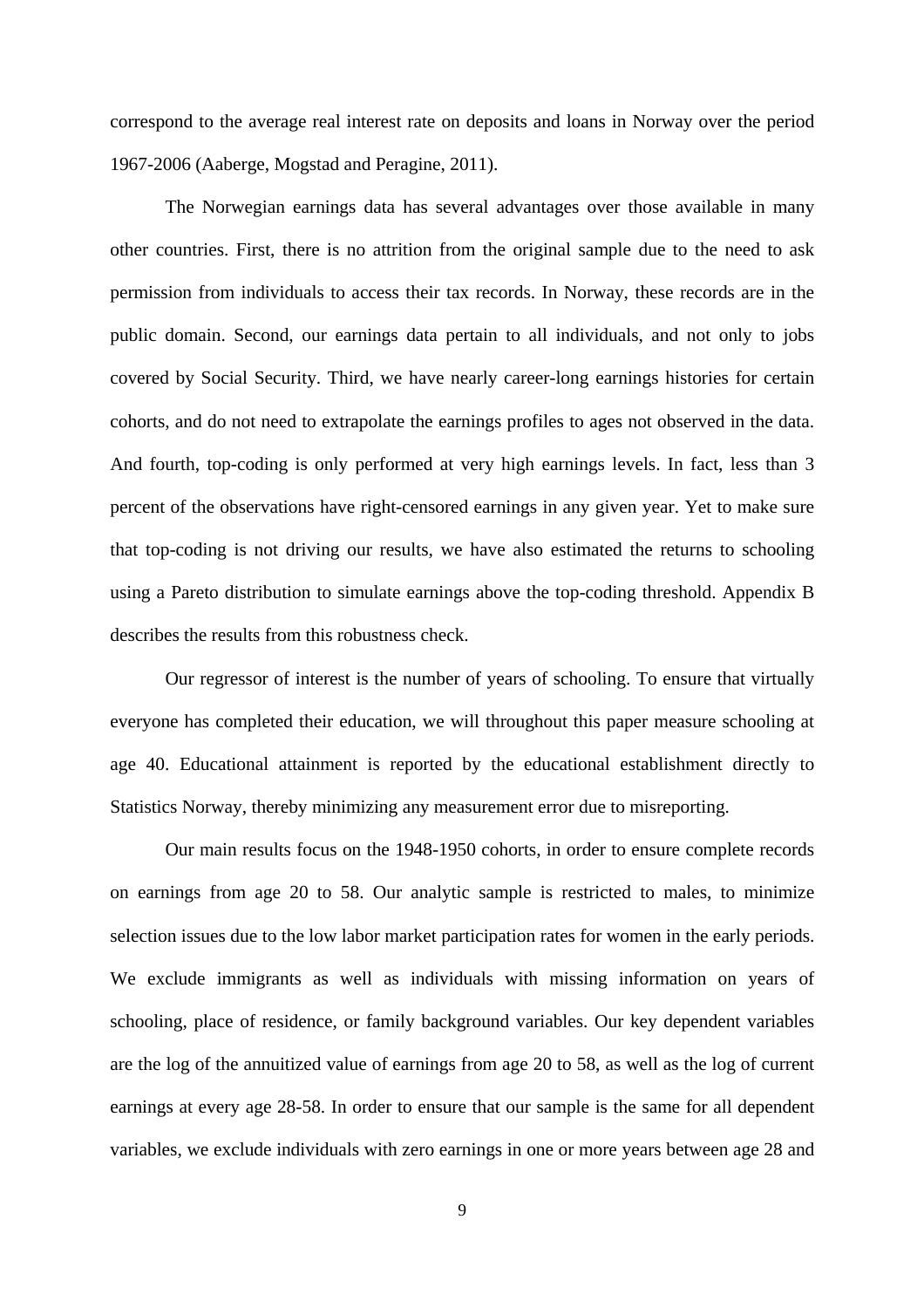58. Applying these restrictions provided us with what we will refer to as the *full sample*, consisting of 56,832 individuals.

#### **4. Identification strategies**

In the absence of experimental evidence, it is difficult to know whether the higher earnings observed among high educated workers are caused by their additional schooling, or whether individuals with greater earning capacity have chosen to acquire more schooling. To address this concern for selection bias in earnings regressions, a number of identification strategies have been proposed and scrutinized. In this paper, we apply three different identification strategies that are currently in use in the literature.

Our earnings regressions are summarized by the following two equations:

(1) 
$$
y_i = \alpha + \rho s_i + \chi' F_i + \delta^c + \delta^m + \varepsilon_i
$$

(2) 
$$
y_{it} = \alpha_t + \rho_t s_i + \chi'_t F_i + \mu^c + \mu^m + \varepsilon_{it}
$$

In equations (1) and (2), *s* is the number of years schooling, *F* is a vector of control variables for family background, comprising family income and parental education. The only difference between the two earnings regressions is the specification of the dependent variable: equation (1) uses lifetime earnings, *y*, whereas equation (2) uses current earnings at age  $t$ ,  $y_t$ . Both equations include a full set of indicators for childhood municipality of residence,  $\delta^m$  and  $\mu^m$ , and a full set of birth cohort indicators,  $\delta^c$  and  $\mu^c$ . The standard errors are always clustered at the municipality level and robust to heteroskedasticity.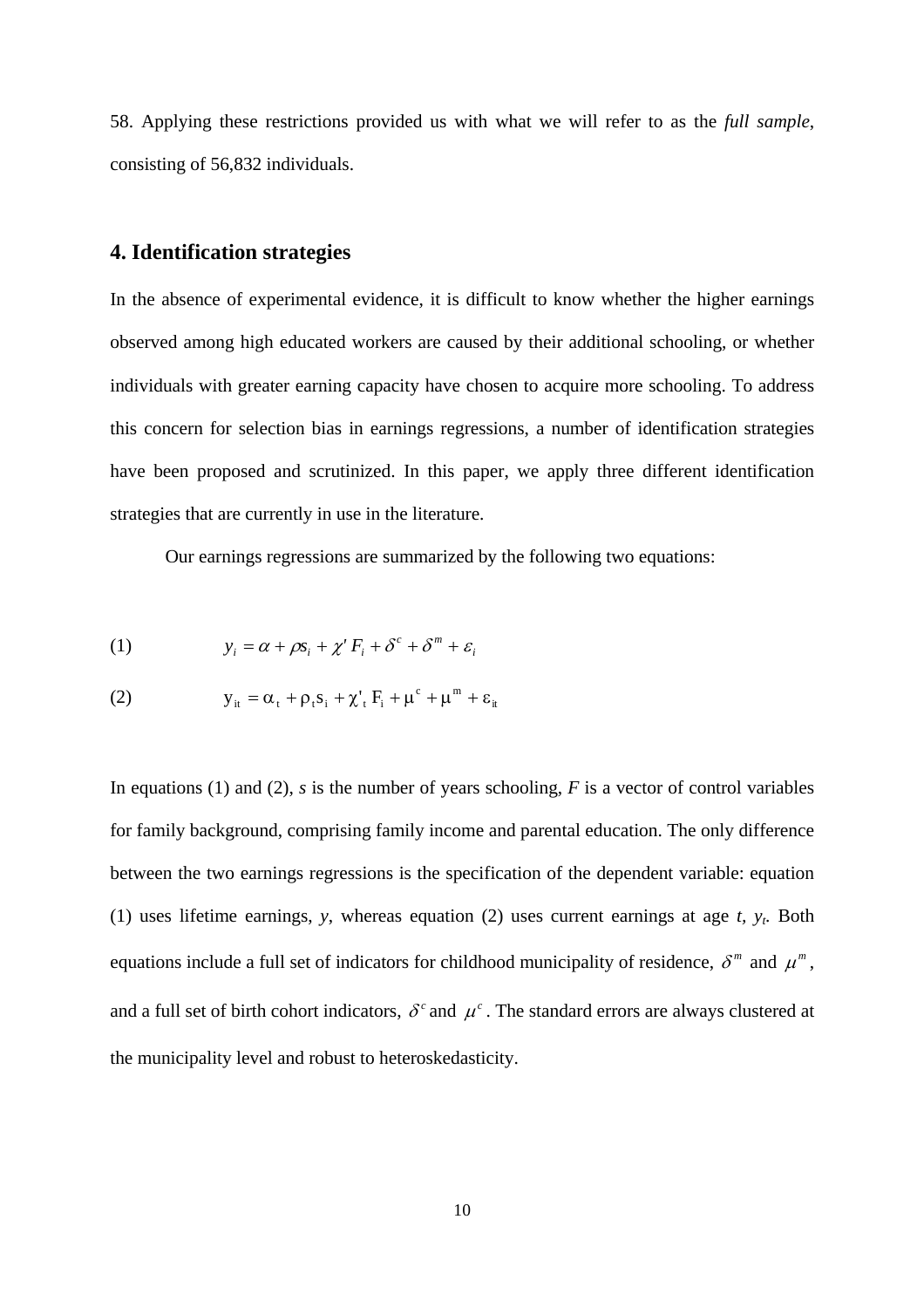*Within-twin-pair estimation.* Our first identification strategy is to use within-twin-pair estimation (see e.g. Griliches, 1979, Ashenfelter and Krueger, 1994). This strategy identifies the returns to schooling by comparing the difference in schooling of the twins in a pair with the difference in their earnings. The idea is that twins share genetics and the same family background environment, possibly reducing the extent of ability bias.<sup>7</sup>

Our *twin sample* consists of 702 individuals, amounting to around 1.3 percent of the full sample. Unfortunately, our data does not allow us to distinguish between monozygotic and dizygotic twins. This means that our within-twin-pair estimates might be confounded by unobserved heterogeneity in genetics. Since we only consider male twin pairs, we know from Weinberg's rule that about half of the twin sample is monozygotic.

*Controls for ability.* In the second identification strategy, we attempt to control for differences in ability (see e.g. Griliches, 1977), through information on IQ test scores from the Norwegian military records. In Norway, military service is compulsory for all able males. Before entering the service, their medical and psychological suitability is assessed: This occurs for the great majority around their eighteenth birthday. However, the IQ test scores are only available for cohorts born in 1950 or later. Our *IQ sample* therefore consists of 14,936 individuals who were born in 1950 and had non-missing IQ test scores.

The IQ measure is a composite score from three speeded IQ tests – arithmetic, word similarities, and figures. ${}^{8}$  The composite IQ test score is an unweighted mean of the three subtests. The IQ score is reported in stanine (Standard Nine) units, a method of standardizing

l

<sup>7</sup> Although much used, within-twin-pair estimation has been criticized. First, there could be other differences between the twins that are unobservable to the researcher and that affect both the schooling decision and earnings. Second, within-pair estimates will suffer from greater attenuation bias if measurement error is greater for schooling measured in differences than levels. However, we reduce the problem of measurement error in schooling, by measuring completed education at age 40 and by using administrative data rather then self-reported surveys. See e.g. Bound and Solon (1999) and Isacsson (2004) for a discussion of attenuation bias in within-twin-pair estimation.

<sup>8</sup> The arithmetic test is quite similar to the arithmetic test in the Wechsler Adult Intelligence Scale (WAIS) (Sundet et al. 2005; Cronbach 1964). The word test is similar to the vocabulary test in WAIS, and the figures test is similar to the Raven Progressive Matrix test (Cronbach 1964). See Sundet et al. (2004, 2005) and Thrane (1977) for details.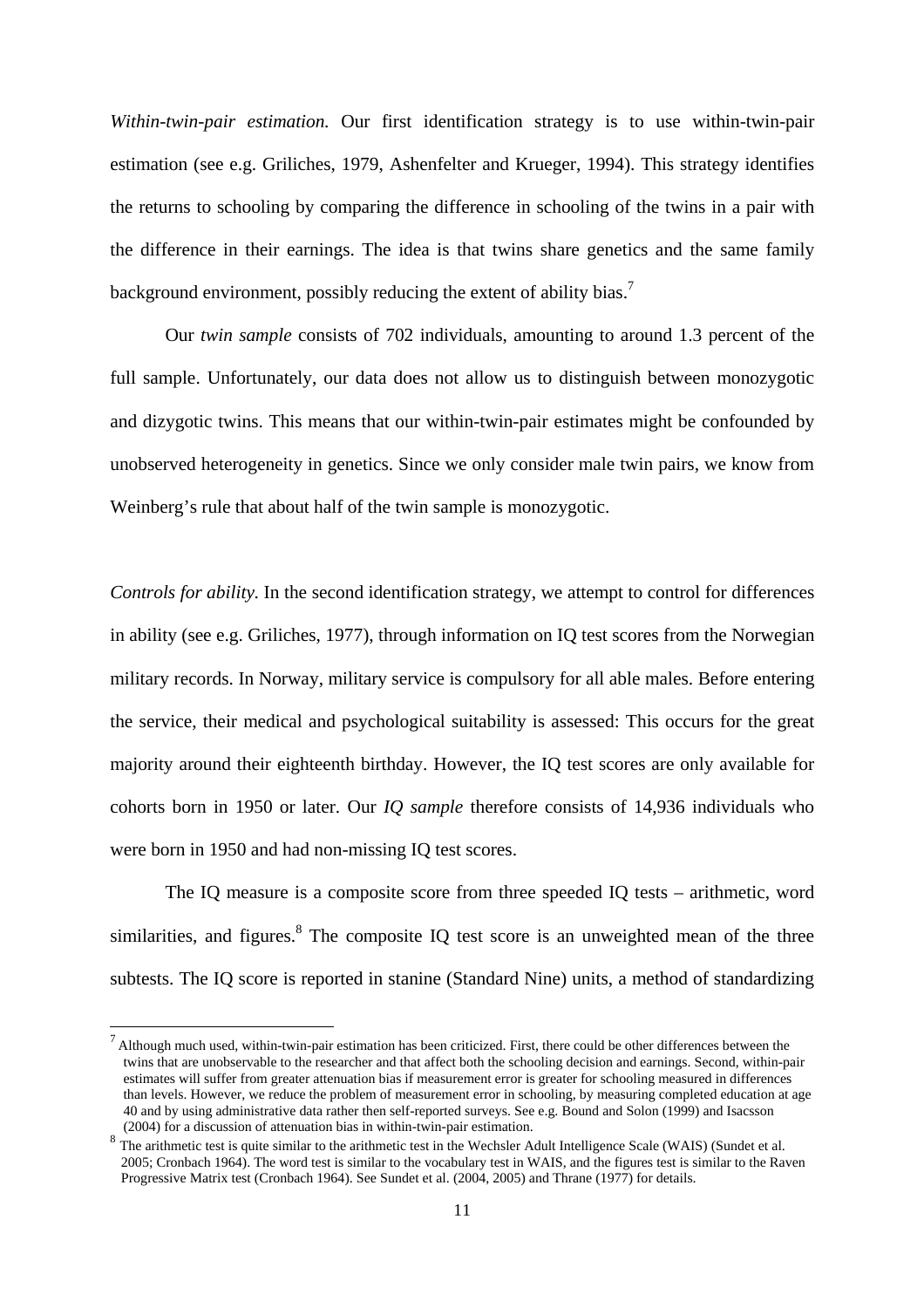raw scores into a nine point standard scale with a normal distribution, a mean of 5, and a standard deviation of 2. We add a full set of test score indicators to the earnings regressions.

*Instrumental variables strategy.* Our third identification strategy follows Black, Devereux and Salvanes (2005) and Aakvik, Salvanes and Vaage (2010) in using the staged implementation of a Norwegian compulsory schooling law reform as a source to exogenous variation in schooling. The reform increased compulsory schooling from seven to nine years, and was implemented over a 12-year period from 1960 to 1971 in different municipalities (the lowest level of local administration) at different times. Thus, for more than a decade, Norwegian schools were divided into two separate systems, where the length of time of compulsory schooling depended on the year you were born and the municipality in which you lived.

We are able to successfully identify the year in which the reform was implemented for as many as 671 out of the 728 municipalities. In line with Black *et al*. (2005) and Aakvik *et al*. (2010), we drop individuals who were residing in a municipality to which we could not assign a reform indicator. Applying this sample restriction we get an *IV sample* consisting of 53,915 individuals, which is nearly 95 percent of the full sample.

Our instrumental variables (IV) strategy is summarized by the second stages expressed in equations (1) and (2), and the first stage:

(3) 
$$
s_i = \gamma_0 + \gamma_1 R_i + \gamma_2 F_i + \gamma'_3 R_i F_i + \gamma'_4 R_i A_i + \pi_i^c + \pi_i^m + \eta_i
$$

where  $R$  is the compulsory schooling reform dummy, being equal to 1 if the individual was exposed to the reformed schooling law and 0 otherwise. Following the baseline specification in Aakvik *et al.* (2010), we add interaction terms between the reform dummy and family background variables, *RF* , and between the reform dummy and variables indicating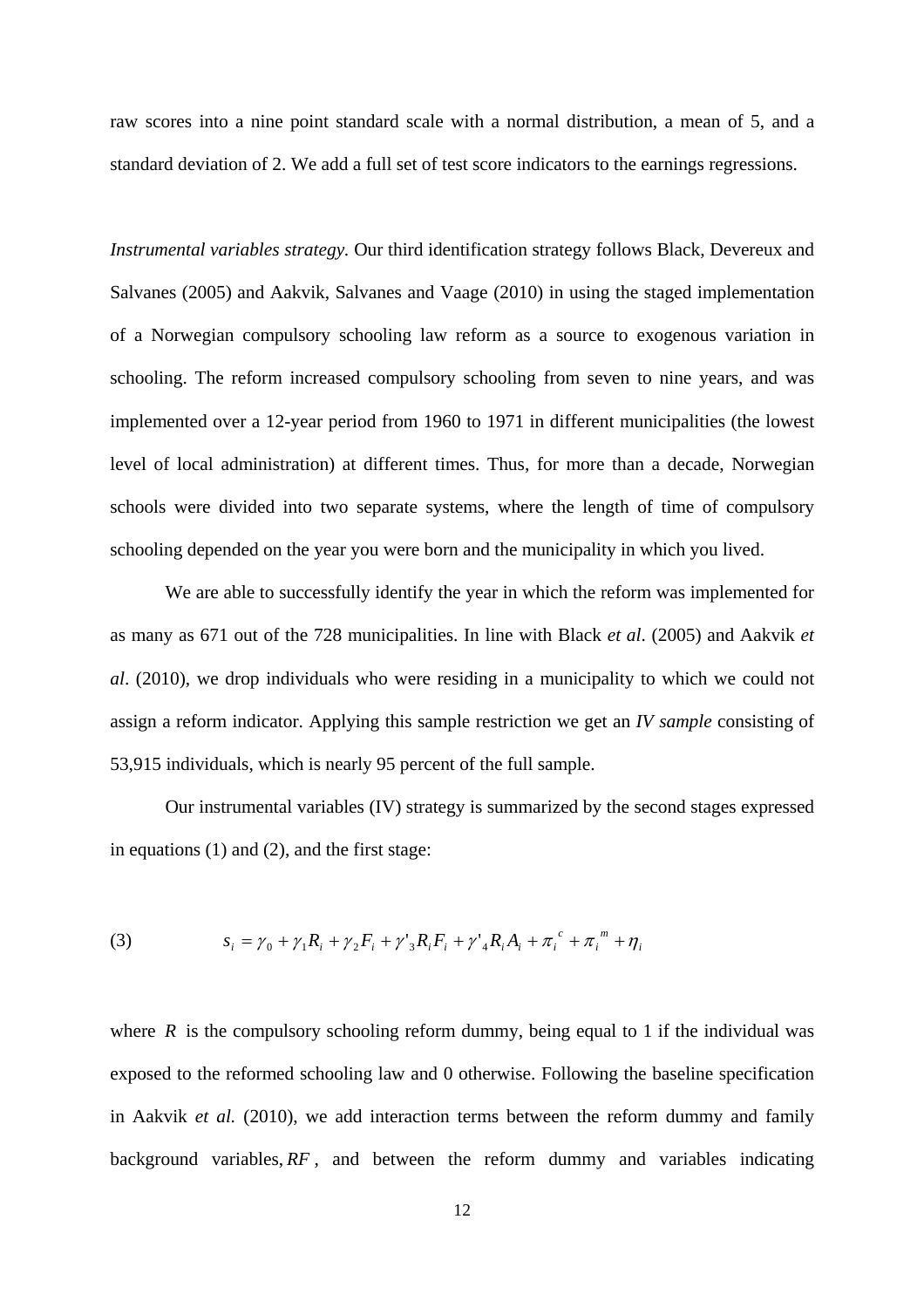availability of different school types *RA* . The vector *A* includes indicator variables for the availability of upper secondary school, vocational college, regional college and university in the municipality that the individual grew up in. By adding the interaction terms, we allow the response to the compulsory schooling reform to vary with family background and availability of different school types. Since the availability of different schools at the municipality level is unchanged over this time period, the full set of municipality indicators,  $\pi^m$ , capture the direct effects of school availability on years of schooling. The full set of birth cohort indicators,  $\pi$ <sup>c</sup>, allows for a (possibly nonlinear) secular trend in educational attainment.<sup>9</sup>

We refer to Black *et al.* (2005) and Aakvik *et al.* (2010) for detailed discussions of instrument validity and of relevant institutional details. For example, they show that there is no relationship between the timing of implementation of the schooling reform and municipality characteristics such as average earnings, education levels, average age, urban/rural status, industry or labor force composition, municipality unemployment rates, or the share of individuals who were members of the Labor Party (the most pro-reform of the dominant political parties).

*Summary statistics.* Table 1 reports summary statistics for each sample. There are common patterns in the summary statistics across the samples. First, average current earnings display the familiar concave shape over the life-cycle, increasing from age 28 to 48, and declining slightly afterwards. Second, average current earnings are most similar to average lifetime earnings when individuals are in their mid 30s. Third, the increase in average current earnings over the life-cycle is accompanied by an increase in the variance of current earnings. This is an important observation, since life-cycle bias is due to changes in earnings variation around

l

<sup>9</sup> Black *et al*. (2005) and Aakvik *et al.* (2010) also test for a municipality specific linear trend and find that this does not impact the results. The same holds true for our analysis.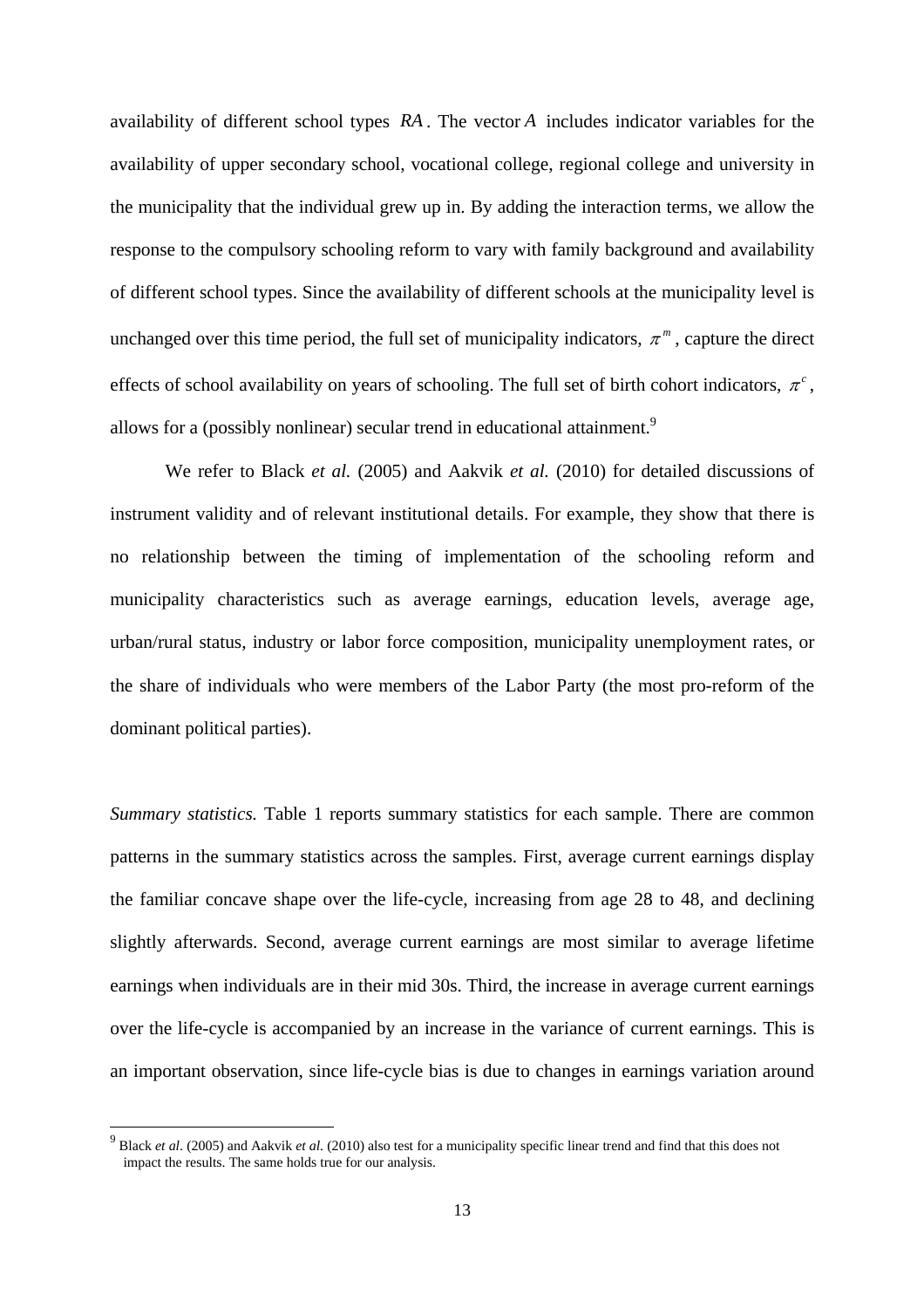the central tendency of earnings growth. The main difference across the samples is that twins have somewhat lower earnings and educational attainment, in line with the findings of previous studies (see *e.g.* Bound and Solon, 1999).

#### **5. Returns to schooling estimates**

We begin by reporting estimates of the returns to schooling in lifetime and current earnings from a cohort-based analysis, following individuals over their working life span. This allows us to assess the life-cycle profile in the returns to schooling, and identify the ages at which life-cycle bias is minimized. Next, we follow standard practice in the literature on earnings regressions and use cross-section data to estimate the returns to schooling. By comparing these results to those produced by the cohort-based analysis, we learn how well the crosssection estimates of the returns to schooling approximate the returns to lifetime earnings. Furthermore, by comparing the cross-section estimates from different years, we can examine the sensitivity of returns to schooling estimates to changes in the age composition of the sample. We conclude this section with a discussion of our finding, assessing whether lifecycle bias is likely to be merely an econometric peculiarity or a real cause for concern in empirical research.

#### **5.1 Cohort-based analysis**

*Main analytical sample.* As described above, our main analytical sample consists of the 1948- 1950 cohorts, for which we have complete records on earnings from age 20 to 58. Table 2 shows the estimated returns to schooling in lifetime earnings and current earnings at different ages for these cohorts. The table reports results for the full sample (column 1), the IQ sample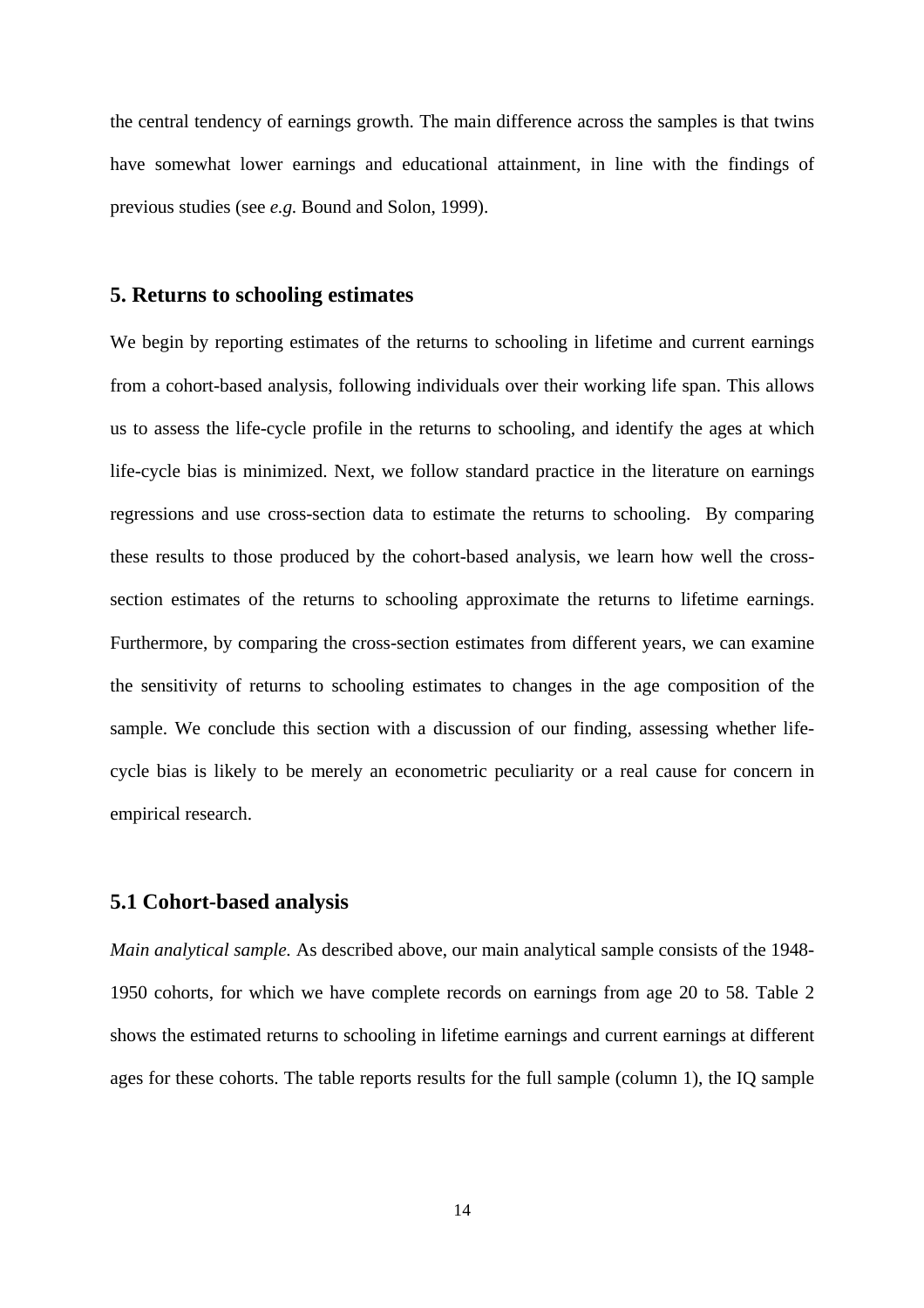(columns 2-3), the twin sample (columns 4-5), and the IV sample (columns 5-6).<sup>10</sup> Each cell represents a separate regression. Figure 2 plots the estimated returns to schooling in lifetime earnings and current earnings, age 28-58.

There are clear patterns in our results, independent of identification strategy. We see that the returns to schooling increase over most of the life-cycle. The estimates start out negative when these men are young, reflecting that some individuals taking higher education are still in school, and that the low educated workers have considerably more work experience early in their careers. The returns to schooling rise quickly until individuals are in their late 30s, after which they increase modestly. The association between the returns to schooling in lifetime and current earnings is strongest when individuals are 32-33 years old, and there is positive (negative) life-cycle bias with earnings measured after age 40 (before age 30).

There are, however, some noticeable differences in the results across the identification strategies. These differences are unlikely to be due to the discrepancies in sample selection, as the OLS estimates are quite similar across the samples. Instead, they likely reflect population heterogeneity in the returns to schooling or omitted variables bias. The IV strategy produces the highest returns to schooling in lifetime earnings and the most pronounced life-cycle bias. A common interpretation of the relatively high IV estimates of the returns to schooling is that the effect of another year of schooling varies across individuals, and that the instruments used change the educational choice of a subgroup with relatively high returns.<sup>11</sup> An often-cited example is studies that measure the return to schooling among persons obliged to stay in school longer because of compulsory school laws. The argument is that compulsory schooling laws mostly affect the education decision of persons with poor family background, and that

l

 $10$  The first stage estimates are provided in Table A.2 in Appendix A. We can see that the first stages are strong with Fstatistics on the excluded instruments exceeding 43, which means that we do not need to worry about problems due to weak instruments.

<sup>&</sup>lt;sup>11</sup> An alternative explanation is that measurement error in schooling leads to a downward bias in the OLS estimates of the returns to schooling. Card (2001) concludes, however, that it is unlikely that so many studies would find large positive gaps between their IV and OLS estimates simply because of measurement error.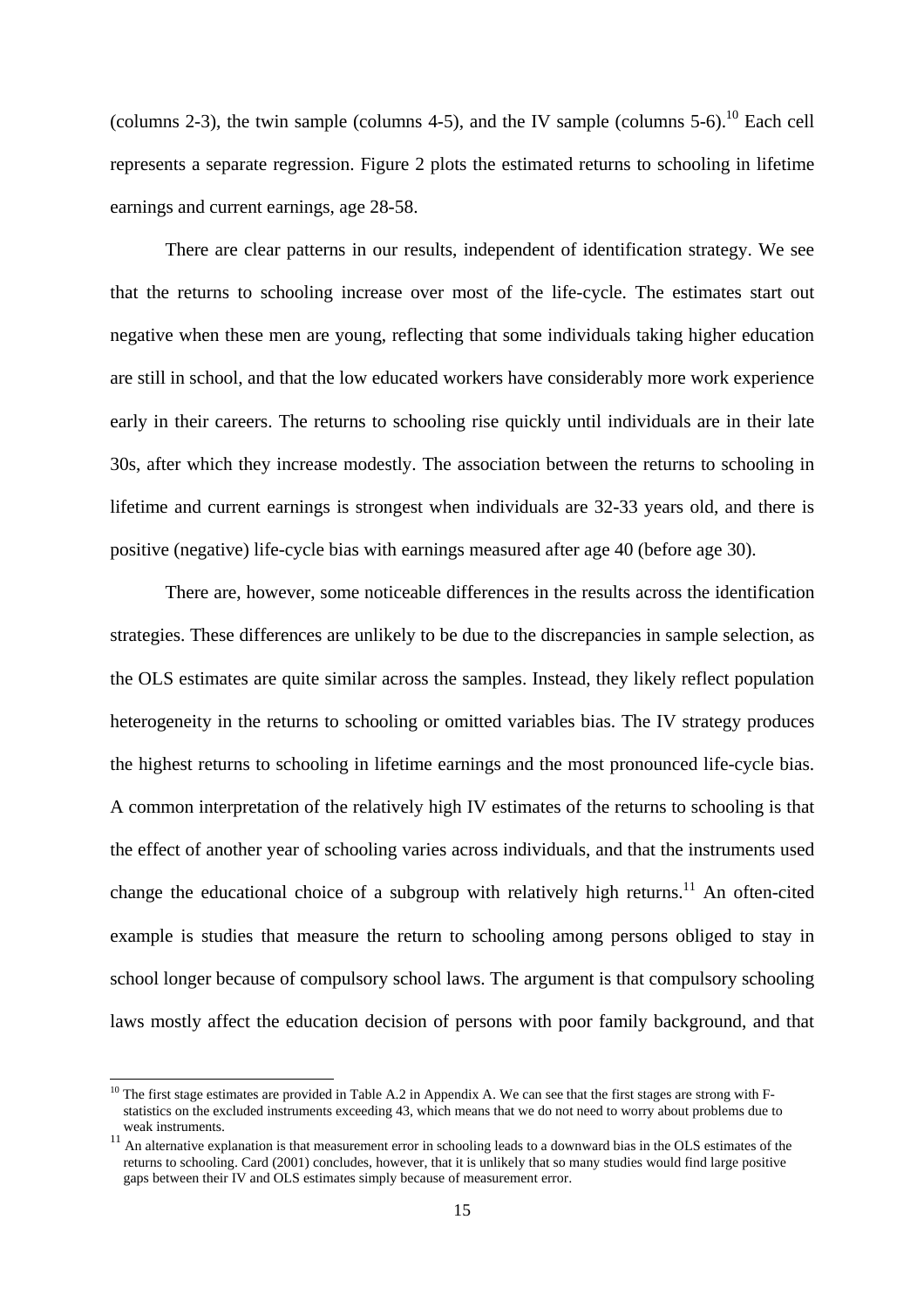the return to more schooling in this subset of the population is relatively high. Along the same lines, an interpretation of our results is that the subgroup induced to take more schooling because of the compulsory schooling law reform not only achieve an increase in earnings levels, but also a more rapid earnings growth over the life-cycle.

Turning attention to the within-twin-pairs estimation and the strategy of controlling for test scores, we find that the OLS estimates generally exceed the within-twin returns to schooling estimates. A common interpretation of this finding is that endogeneity of schooling leads to upward bias in OLS estimates of the returns to schooling. However, our results suggest that this ability bias is fairly stable over the life-cycle.

*Extended analytical sample***.** Our estimates from the 1948-1950 cohorts may not necessarily extend to other cohorts, because of changes in skill prices or cohort quality. We therefore examine the external validity of our results by changing the cohorts included in the analytical sample. Specifically, we look separately at cohorts born 1951-1953 and 1954-1956, using the complete records of earnings from age 20 to 55 and age 20-52, respectively. The results are presented in the Appendix, in panel A of Table A.3 and in Figure A.1. We find no significant difference across cohorts in the estimated returns to schooling over the life-cycle: Our crosssection analysis discussed in the next subsection will therefore use cohorts born in the period 1948-1956.

 For cohorts born after 1950, our data does not allow us to calculate the annuitized value of earnings from age 20 to 58. Instead, we construct an alternative measure of lifetime earnings, defined as the annuitized value of earnings from age 20 to 52. The results for the 1951-1956 cohorts are presented in panel B of Table A.3, whereas the results from the 1948- 1950 cohorts are reported in panel B of Table 2. We find no significant difference across the cohorts in the estimated returns to schooling in this measure of lifetime earnings.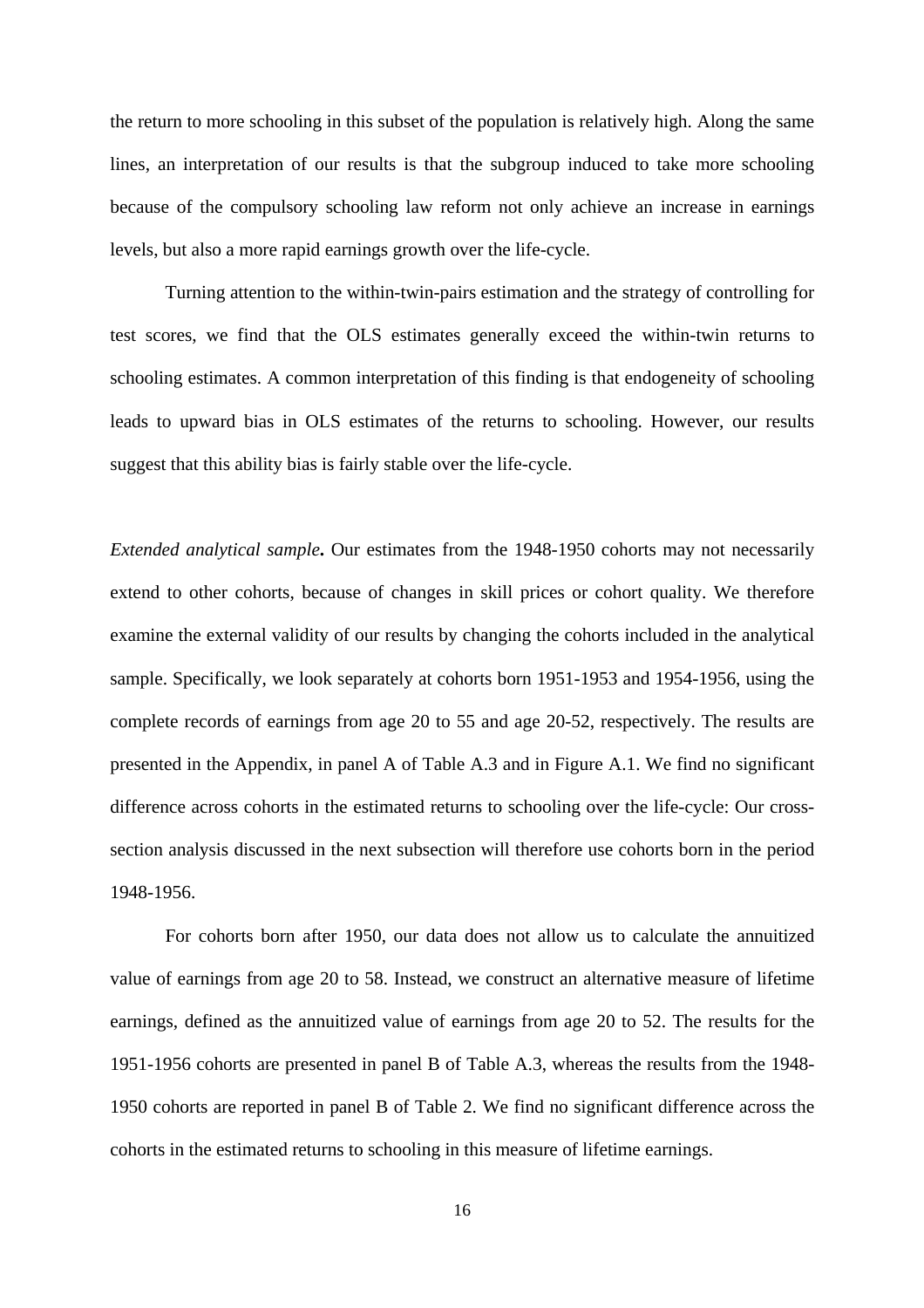In an attempt to construct measures of lifetime earnings from age 20 to 58 for cohorts born 1950-1956, we impute earnings for cohorts born after 1950. Specifically, we use a nearest neighbor matching algorithm to impute the missing earnings history above age 55 for the 1951-1953 cohorts, and above age 52 for the 1954-1956 cohorts. The matching algorithm is described in detail in the Appendix, but to fix ideas consider an individual born in 1953. Conditional on the individual's level of schooling, family background characteristics, childhood county of residence, and a dummy variable for exposure to compulsory schooling reform, the matching algorithm identifies the best individual match from the 1948-1950 cohorts. The best individual match is defined as the one minimizing the Mahalanobis distance in annual real earnings from age 20 to age 55, between the individual and the potential matches. The missing earnings observations after age 55 are then imputed from the earnings record of the best individual match.<sup>12</sup> The results based on this alternative measure of lifetime earnings are reported in panel B of Table A.3. The key finding is that there is no significant difference in the estimated returns to schooling in lifetime earnings across the cohorts.

#### **5.2 Cross-section analysis**

l

Table 3 reports cross-section estimates of the returns to schooling for the years 1985, 1995, and 2005 (panel A), and estimates of the returns to schooling for two different measures of lifetime earnings (panel B). Each cell represents a separate regression. Both panels use the sample of males born during the period 1948-1956. The first lifetime earnings measure is based on complete records of earnings for all cohorts from age 20 to 52, whereas the second measure of lifetime earnings is also based on imputed earnings for some cohorts at ages 53- 58. For each cross-section, the table reports the mean age of the sample.

 $12$  To test the matching method, we have performed an out-of-sample check for ages where we have complete earnings records for all cohorts. These out-of-sample results suggest that the matching method performs very well in predicting individuals' current earnings.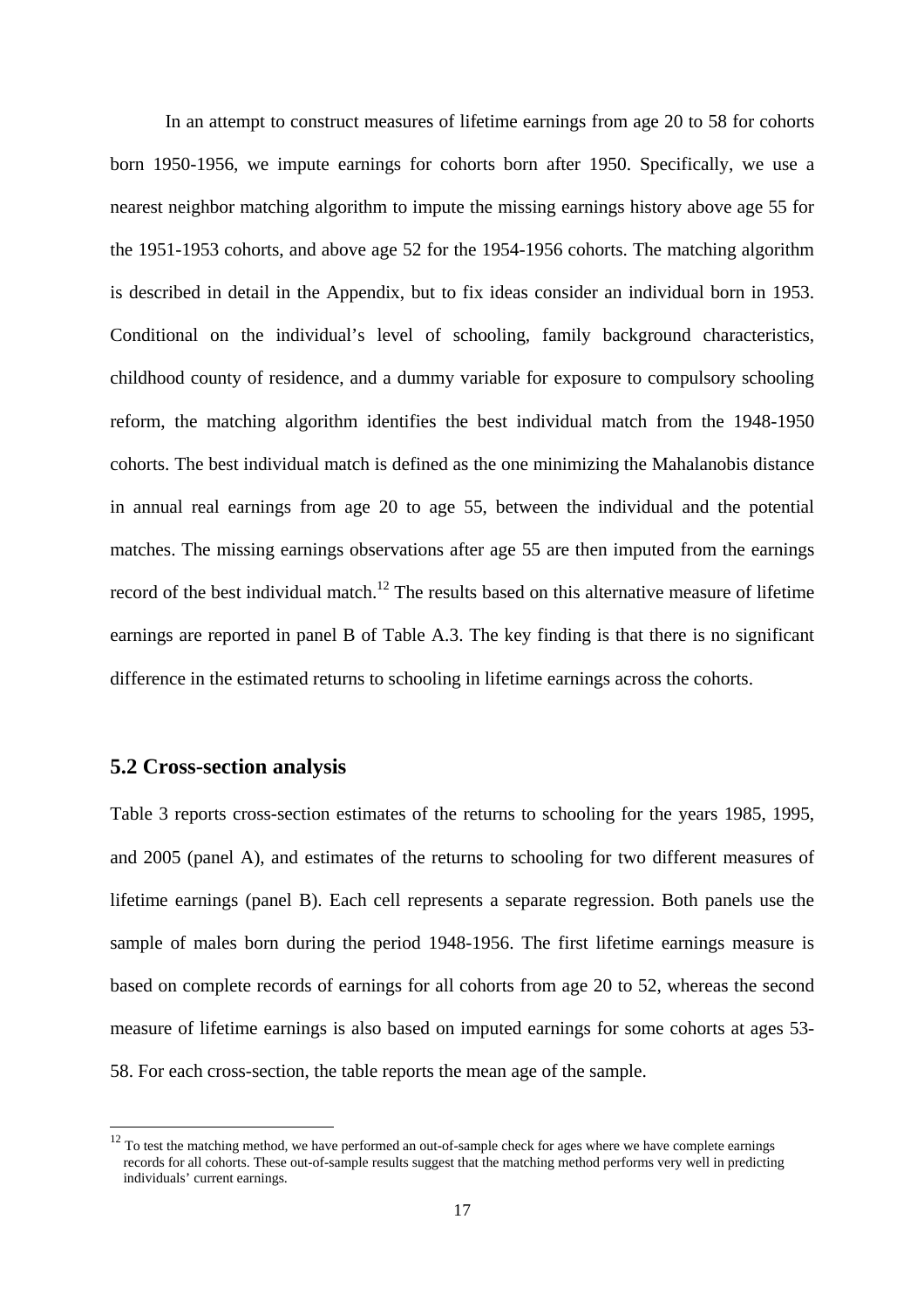There are clear patterns in our results. The estimates of the returns to schooling from the 1985 cross-section are quite similar to the estimates using lifetime earnings as the dependent variable. The reason is that the individuals are in their early 30s, when the returns to schooling in current earnings are most similar to the returns to schooling in lifetime earnings. The cross-section estimates of the returns to schooling are much higher in 1995, mirroring that the returns to schooling in current earnings rise quickly until individuals are in their late 30s. From 1995 to 2005, we see a smaller increase in the cross-section estimates, consistent with the modest increase in the returns to schooling in current earnings after individuals turn 40. In fact, there is no increase in the IV estimates from 1995 to 2005, attributable to the fact that the IV estimates in the returns to schooling in current earnings change little after age 38.

#### **5.3 Discussion**

An important insight from our analysis is that cross-section estimates of the returns to schooling are highly sensitive to the age composition of the sample. In particular, they tend to increase with mean age, reflecting that high educated workers experience more rapid earnings growth through most of the life-cycle. This means that we need to pay close attention to differences in age composition when comparing cross-section estimates of the returns to schooling across countries, subgroups, or time. Below, we illustrate by two examples the possible implications of life-cycle bias for the conclusions drawn about the returns to schooling.

First, we use our Norwegian data to examine how changes in the age composition of the sample may affect the evolution of the returns to schooling from 1967 to 2008. In each year, we estimate the returns to schooling for males aged 16-64 and for the subsample of males aged 32-33. Figure 3 displays the result. We can see that the returns to schooling for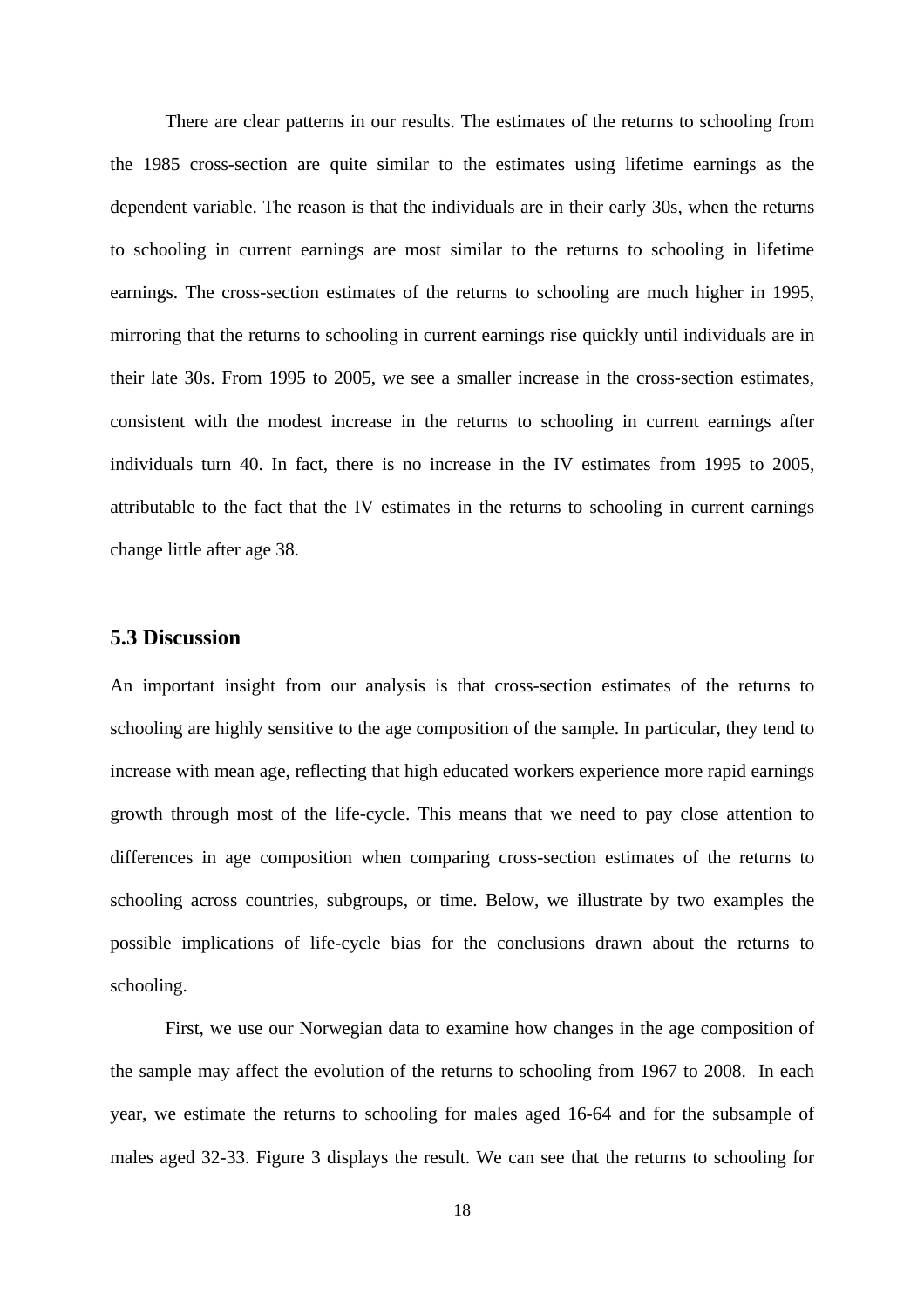males aged 16-64 increased over the 1980s and into the late 1990s. However, the large increase in the returns to schooling disappears once we minimize life-cycle bias by restricting the cross-section estimates to the sample of individuals aged 32-33. Although we cannot rule out that the differential time trends reflect differences in cohort quality, it raises the question of whether the increase in the returns to schooling for males aged 16-64 is an artefact of changes in life-cycle bias. In particular, since the 1980s the large baby boom cohorts have made their way along the earnings-age profile: We would therefore expect an increase in (upward) life-cycle bias in cross-section estimates of the returns to schooling.<sup>13</sup>

Next, we perform a meta-analysis of the cross-section studies reported in the review articles by Card (1999), Harmon et al. (2003), Oreopolous (2006), and Devereux and Fan (2011). We restrict the analysis to the studies from the Anglon-Saxon countries, which includes information about the mean age in the sample. Figure 4 plots the estimated returns to schooling and the sample mean age for the eleven cross-sections. Consistent with a story of life-cycle bias, the figure shows a strong positive association between the mean age in the sample and the estimated returns to schooling, with a correlation of .71. In fact, the positive association between mean age and the returns to schooling holds up even if we limit the comparison to cross-section estimates taken from the same year (1980 or 1993) in the US. We also see that the sample mean age generally exceed the age at which life-cycle bias in our estimates is minimized. This raises the concern that previous evidence may have overstated how much the labor market actually rewards an addition year of schooling.

#### **6. Errors-in-variables models**

l

<sup>&</sup>lt;sup>13</sup> As in almost all developed countries, Norway experienced a large increase in the population growth rate following World War II, more familiarly called the baby boom. The baby boomers usually include children born from 1946 to about 1960. For example, The US Census Bureau considers a baby boomer to be someone born during the demographic birth boom between 1946 and 1964. Source: http://www.census.gov/population/www/socdemo/age/general-age.html.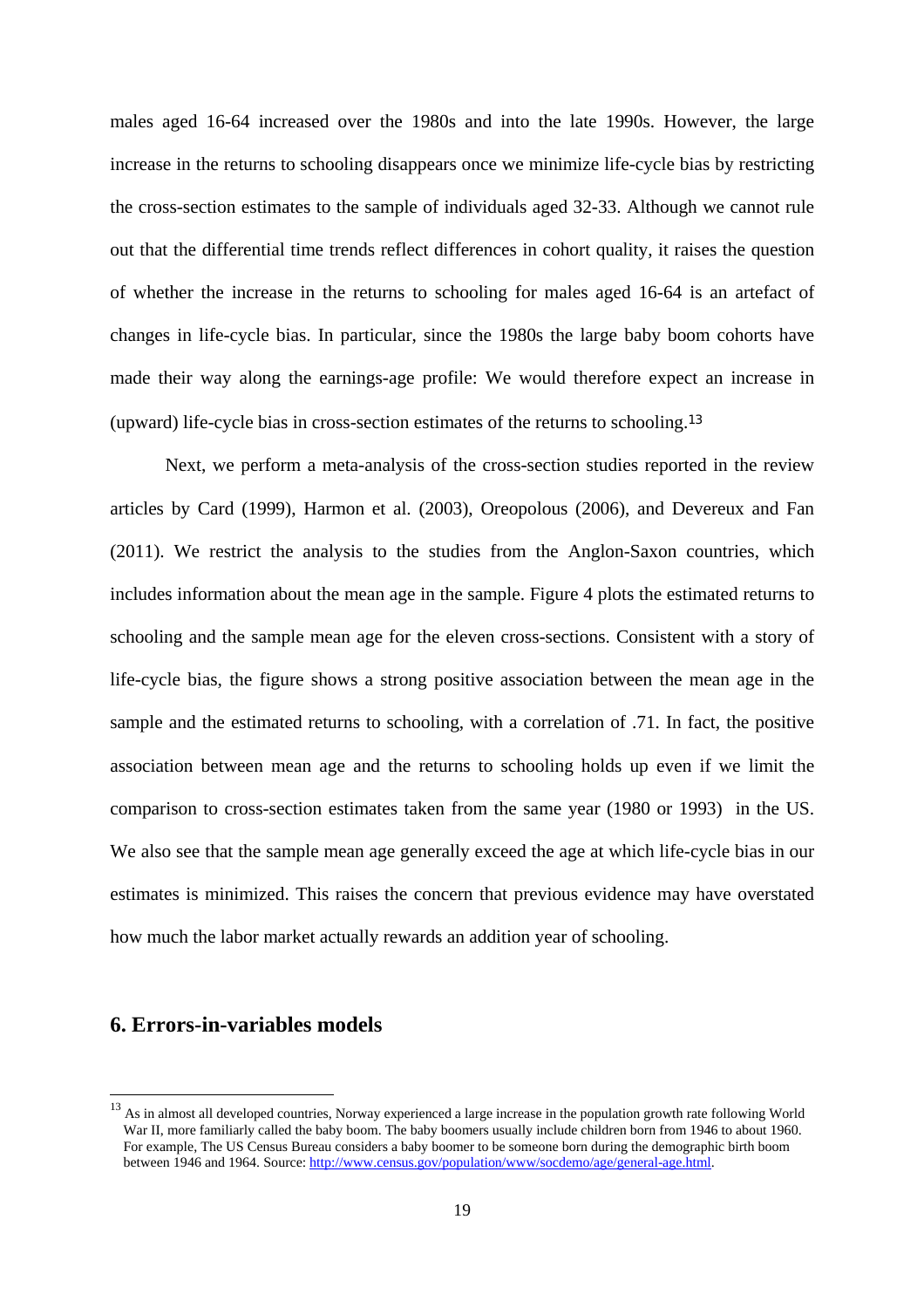This section examines the usefulness of errors-in-variables models for analyzing and correcting for life-cycle bias in earnings regressions. In our context, the textbook and generalized errors-in-variables model can be summarized by the following equations:

$$
(4) \t y_{it} = \lambda_t y_i + v_{it}
$$

$$
(5) \t\t y_i = \rho s_i + \varepsilon_i
$$

$$
(6) \t y_{it} = \rho_t s_i + \varepsilon_{it}
$$

l

where the error term  $\varepsilon$  is assumed to be uncorrelated with schooling *s*, and the measurement error  $v_t$  is assumed to be uncorrelated with each separate determinant of *y* (*s* and  $\varepsilon$ ).<sup>14</sup> Under these assumptions, the widespread use of  $v_t$  as a proxy for *y* in equation (5) gives a probability limit of the slope coefficient equal to  $\lambda_t \rho$ . In the textbook case where  $\lambda_t = 1$ ,  $\rho$  will be consistently estimated by OLS. Haider and Solon's (2006) generalized model relaxes this assumption, implying that  $\rho$  is biased by a factor of  $\lambda_t$ , and the inconsistency varies as a function of the age at which current earnings are observed.

The generalized-errors-in-variables model implies that knowing  $\rho_t$  and  $\lambda_t$  at any age *t* is sufficient to infer the returns to schooling in lifetime earnings,  $\rho$ . And *vice versa*, to infer the returns to schooling in current earnings at any age *t*,  $\rho_t$ , it is sufficient to know  $\rho$  and  $\lambda_t$ . Hence, if the generalized errors-in-variables assumptions hold, the model can be used to back out the life-cycle profile in the returns to schooling, and to correct for life-cycle bias in crosssection estimates of the returns to schooling.

 $14$  Throughout this section, we follow Haider and Solon in suppressing control variables as well as the intercepts by expressing all variables as deviations from their population means.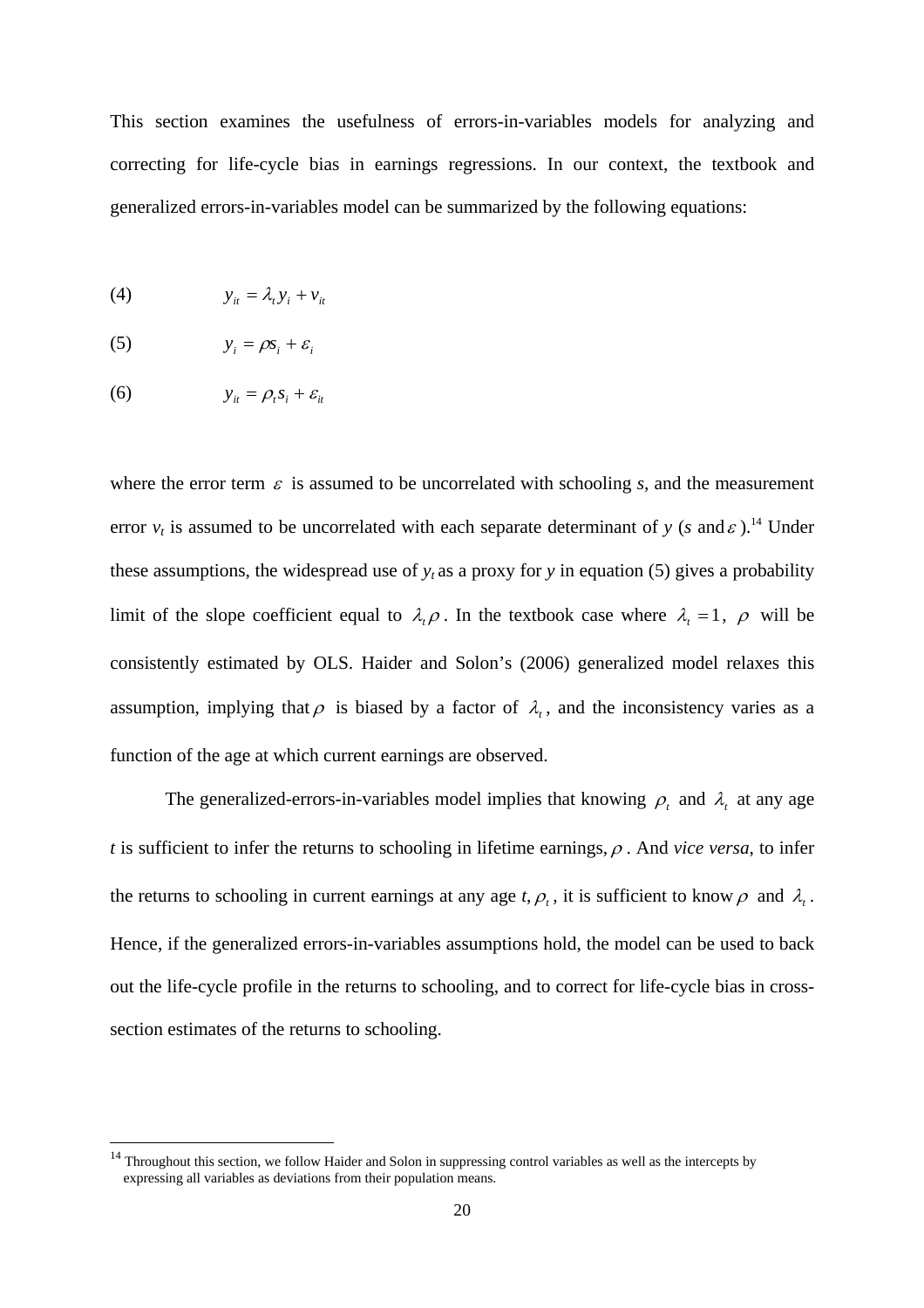We begin by estimating equation (4). Figure 5 presents the estimates of  $\lambda_t$  for the full sample, the twin sample, the IQ sample, and the IV sample. We can see that the associations between current and lifetime earnings are generally different from one, and vary systematically over the life-cycle. Thus, our results confirm the findings of Haider and Solon in suggesting that the textbook errors-in-variables model provides an incorrect characterization of the association between current and lifetime earnings.<sup>15</sup>

Next, we use our estimates of  $\rho_t$  and  $\lambda_t$  at every *t* to construct a set of age-specific predictions for the returns to schooling in lifetime earnings, and compare them to the estimated returns to schooling in lifetime earnings. The difference between the predicted and the estimated returns to schooling in lifetime earnings tells us how well the generalized errorsin-variables model corrects for life-cycle bias at a given year *t*. Figure 6 displays the results for each sample. We see that the predicted returns to schooling in lifetime earnings are negative when these men are younger than 30. They rise quickly, crossing the estimated returns to schooling in lifetime earnings in the early 30s, after which they diverge. There is generally large positive (negative) bias in the predicted returns to schooling in lifetime earnings after age 35 (before age 30).

Finally, we use our estimates of  $\rho$  and  $\lambda_t$  to construct a set of predictions for the lifecycle profile in the returns to schooling. Figure 7 displays the results for each sample. We see that the predicted returns are not able to reveal the life-cycle profile in the estimated returns to schooling. The predicted returns start out positive and substantial when the estimated returns are negative. They coincide when individuals are in their early 30s, after which the predicted returns increase much less than the estimated returns.

l

<sup>&</sup>lt;sup>15</sup> Haider and Solon's estimates of  $\lambda$ , start out at .24 at age 19, increases steadily until it rises to 1 at age 32, and then declines somewhat in the later forties. Our estimates are quite similar until individuals are in their mid 30s, but we do not find evidence of any decline after age 40. In addition, our estimates of  $\lambda$ , are much more precisely estimated, reflecting our relatively large sample size.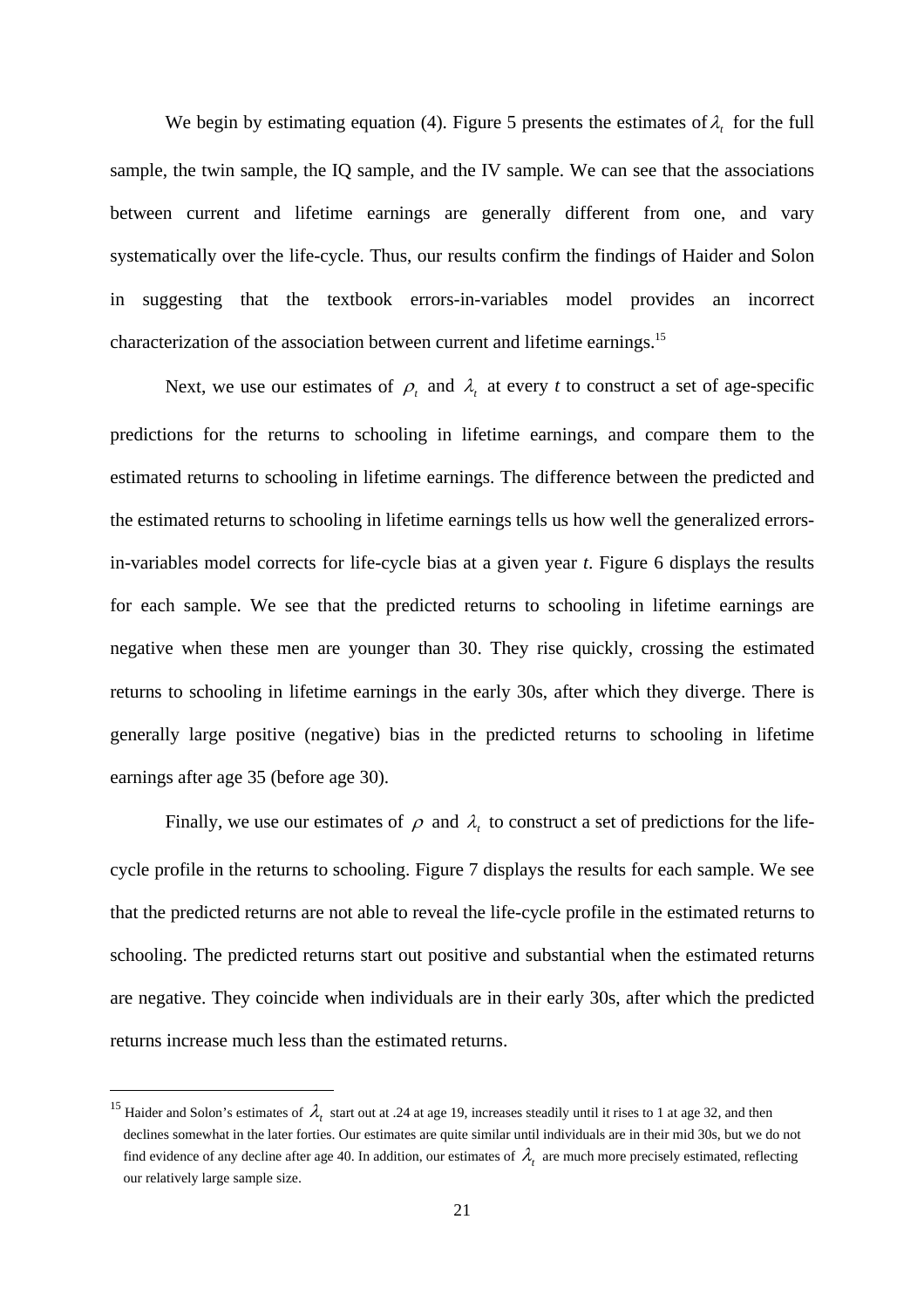Our findings echo the conclusion of Haider and Solon, in that we need to exercise due caution in applying the generalized errors-in-variables model to address life-cycle bias in applied research. On the one hand, the generalized errors-in-variables model predicts well the age at which life-cycle bias in the returns to schooling is minimized. On the other hand, the model is not able to predict the life-cycle profile in the returns to schooling. Moreover, the model predictions of the returns to schooling in lifetime earnings are severely biased upward (downward), when current earnings are measured after age 35 (before age 30). The prediction errors occur independently of identification strategy: This suggests that the main limitation of the generalized errors-in-variables model in the returns to schooling application is the assumption that the measurement error is uncorrelated with the determinants of earnings, and not that schooling is assumed to be uncorrelated with the error term. That said, the generalized errors-in-variables model is clearly a significant improvement over the textbook model, and highlights well the problems due to life-cycle bias in a wide range of research that use current earnings variables as proxies for long-run earnings.

#### **7. Conclusion**

Research on the economic returns to schooling has a long history in economics. In particular, considerable effort has been directed towards examining the implicit assumption of the Mincer (1957, 1974) model that schooling is exogenous, and a number of identification strategies have been proposed and scrutinized. In contrast, much less attention has been devoted to the life-cycle bias that may arise from the widespread use of current earnings as a proxy for lifetime earnings.

This paper provides evidence on the returns to schooling in current and lifetime earnings. We use these results to assess the importance of life-cycle bias in earnings regressions using current earnings as proxy for lifetime earnings. To account for the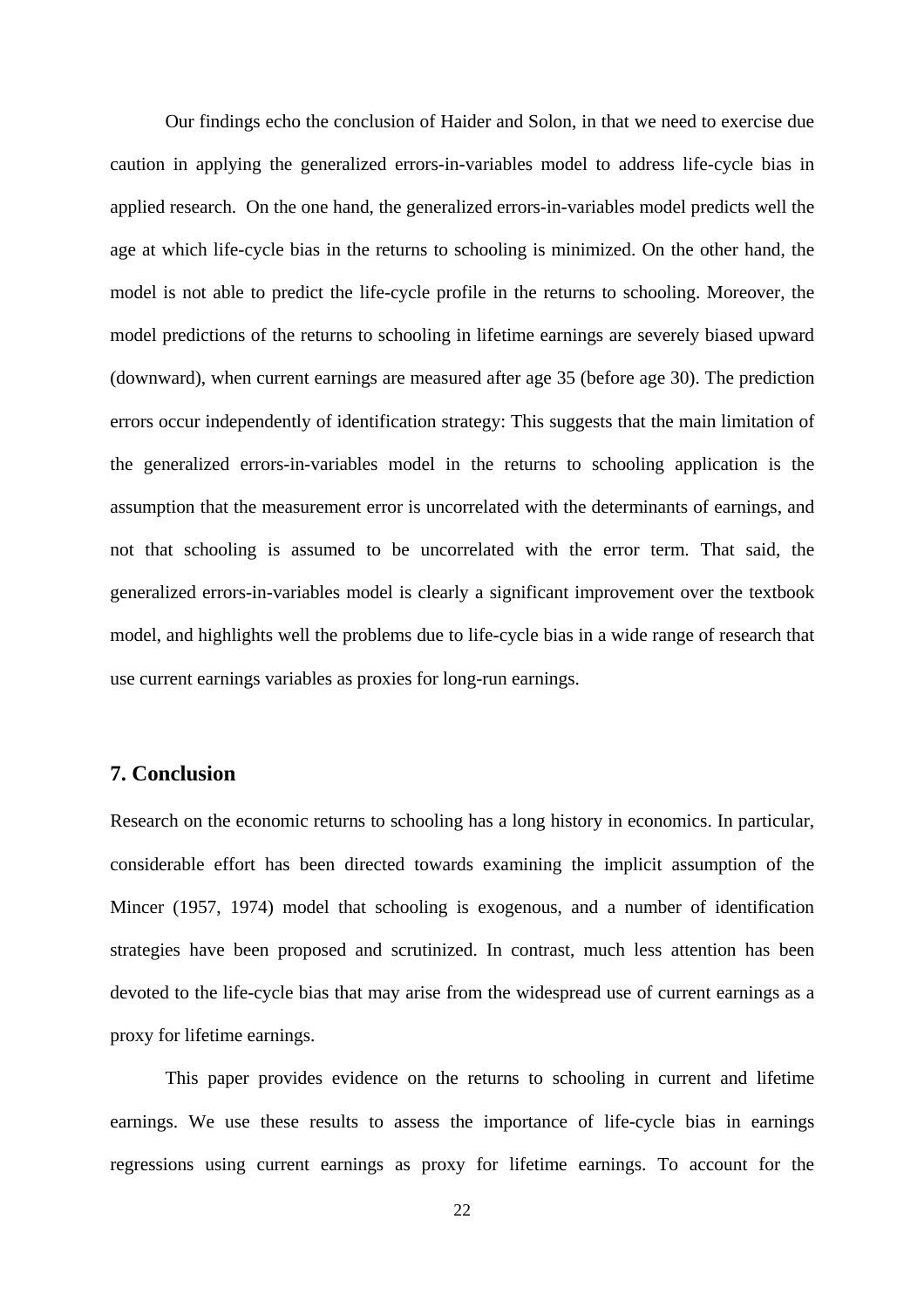endogeneity of schooling, we apply three different identification strategies that are currently in use in the literature: i) within-twin-pair estimation, ii) controls for ability test scores, and iii) compulsory schooling reform as instrument for schooling.

We find evidence of substantial life-cycle bias in the returns to schooling, often exceeding the bias from assuming that schooling is exogenous. The life-cycle bias is minimized when current earnings are measured in their early 30s, and there is large positive (negative) life-cycle bias with current earnings measured after age 40 (before age 30). A possible remedy for cross-section estimates of the returns to schooling is to restrict the sample to individuals aged 30-35. Another important finding is that the cross-section estimates of the returns to schooling are highly sensitive to the age composition of the sample. They tend to increase with mean age, reflecting that higher educated workers experience more rapid earnings growth through most of the life-cycle. This means that it is necessary to pay close attention to differences in age composition when comparing estimates of the returns to schooling across countries, subgroups, or time. Our study also shows that the returns to schooling in lifetime earnings are relatively low compared to what cross-section estimates typically suggest. This means that that we may need to reconsider how much the labor market actually rewards an additional year of schooling.

However, caution is in order. Since we use observational data, we cannot rule out that our estimates suffer from omitted variables bias. Nevertheless, it is reassuring that the main patterns in our results hold true across identification strategies. Another caveat is that the lifecycle bias and the returns to schooling in current and lifetime earnings for the Norwegian cohorts born in the late 1940 and the early 1950 may differ from those for other cohorts or other countries. In particular, we advise readers to exercise due caution in importing our estimates of life-cycle bias to other earnings data. The general lesson to be drawn from our paper is rather that more attention needs to be devoted to life-cycle bias, if we want to use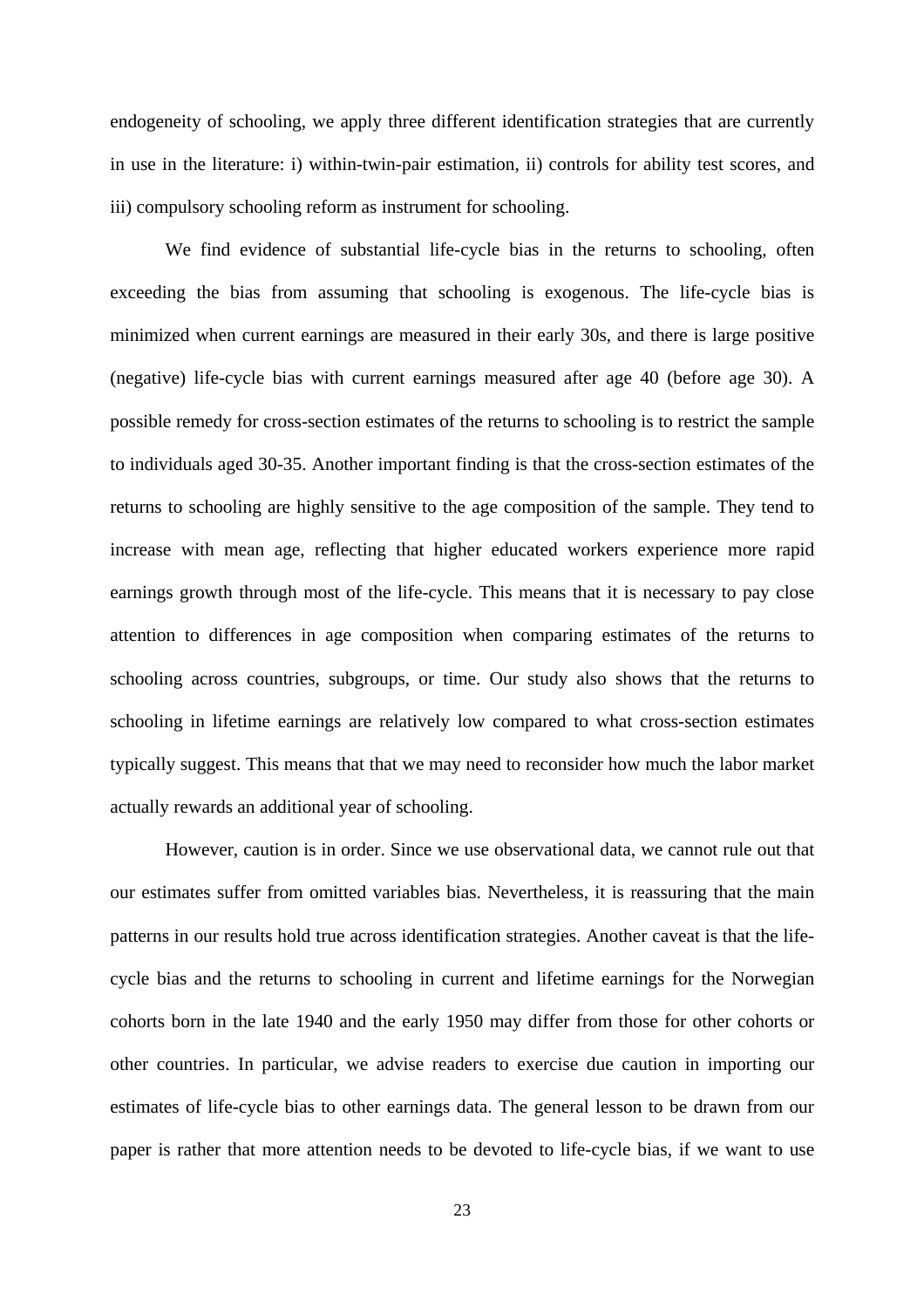earnings regressions to capture how the labor market rewards productivity attributes like schooling.

#### **References:**

- Aaberge, R., M. Mogstad and V. Peragine (2011): Measuring long-term inequality of opportunity, *Journal of Public Economics*, 95, 193-204.
- Aakvik, A., K. G. Salvanes and K. Vaage (2010): Measuring heterogeneity in the returns to education using an education reform, *European Economic Review*, 54, 483-500.
- Ashenfelter, O. and A. Krueger (1994): Estimates of the Economic Return to Schooling From a New Sample of Twins. *American Economic Review*, 84, 1157-1173.
- Atkinson, A. (2005): Top incomes in the UK over the 20<sup>th</sup> century, *Journal of the Royal Statistical Society: Series A (Statistics in Society)*, 168, 325-343.
- Björklund, A. (1993): A Comparison between Actual Distributions of Annual and Lifetime Income: Sweden 1951-1989, *Review of Income and Wealth*, 39, 377-386.
- Black, S. E., P. J. Devereux and K. G. Salvanes (2005): Why the Apple Doesn't Fall Far: Understanding Intergenerational Transmission of Human Capital, *American Economic Review*, 95, 437-449.
- Böhlmark, A. and M. J. Lindquist (2006): Life-Cycle Variations in the Association between Current and Lifetime Income: Replication and Extension for Sweden, *Journal of Labor Economics*, 24, 876-896.
- Bound, J. and G. Solon (1999): Double Trouble: On the Value of Twins-Based Estimation of the Returns to Schooling, *Economics of Education Review*, 18, 169-182.
- Brenner, J. (2010): Life-Cycle Variations in the Association between Current and Lifetime earnings: Evidence for German Natives and Guest Workers, *Labour Economics*, 17, 392- 406.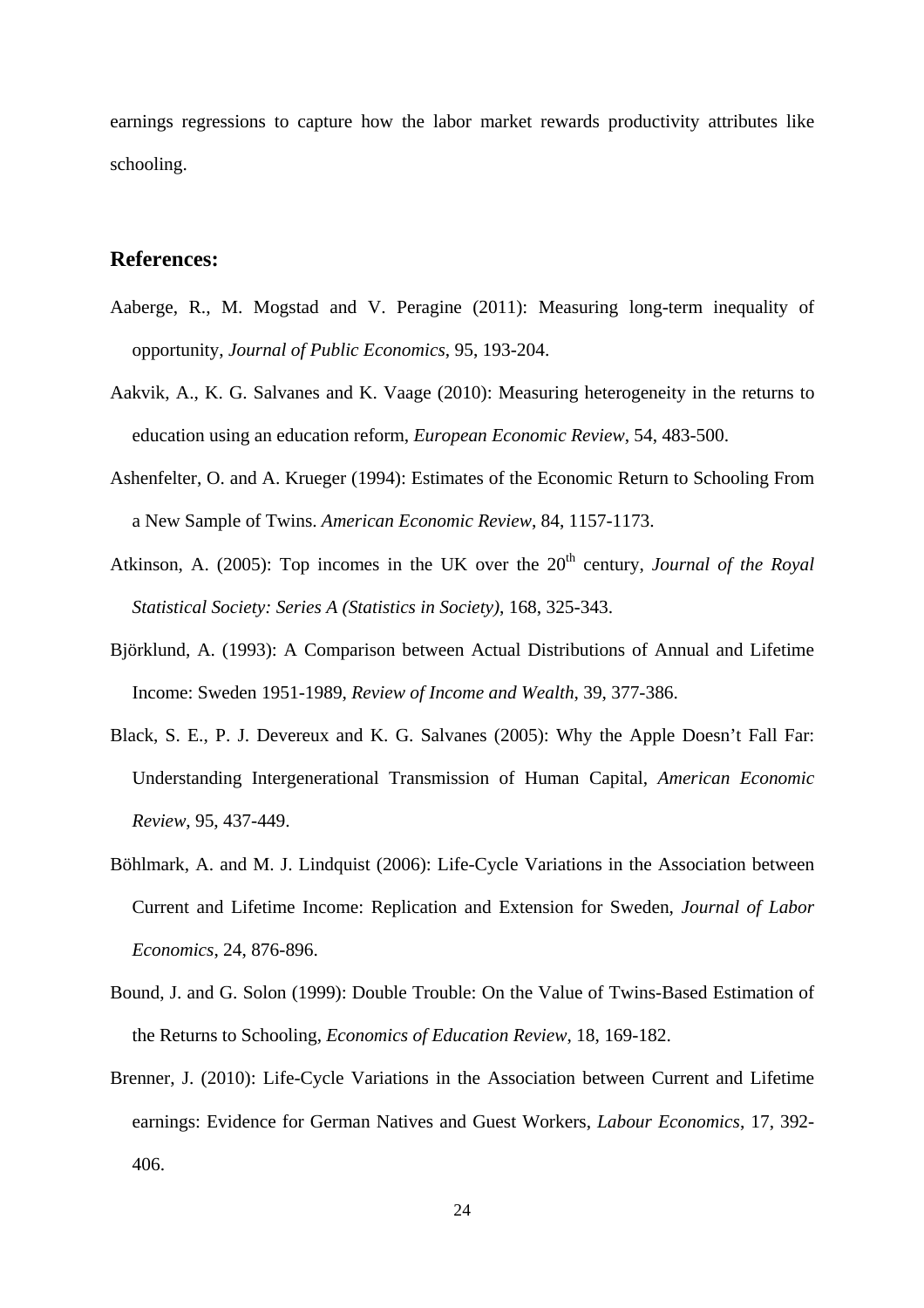- Cameron, S. and C. Taber (2004): Estimation of Educational Borrowing Constrains Using Returns to Schooling, *Journal of Political Economy*, 112, 132-182.
- Card, D. (1999): The causal effect of education on earnings, *Handbook of Labor Economics*, vol. 3, part 1, 1801-1863.
- Card, D. (2001): Estimating the Return to Schooling: Progress on Some Persistent Econometric Problems, *Econometrica*, 69, 1127-1160.
- Cronbach, L. J. (1964): *Essentials of Psychological Testing, 2nd Edition*, London, UK: Harper and Row
- Devereux, P. J. and W. Fan (2011): Earnings Returns to the British Education Expansion, mimeo.
- Griliches, Z. (1977): Estimating the Returns to Schooling: Some Econometric Problems, *Econometrica*, 45, 1-22.
- Griliches, Z. (1979): Sibling Models and Data in Economics: beginning of a Survey, *Journal of Political Economy*, 87, 2, 37-64.
- Haider, S. and G. Solon (2006): Life-Cycle Variation in the Association between Current and Lifetime Earnings, *American Economic Review*, 96, 1308-1320.
- Harmon, C., H. Oosterbeek and I. Walker (2003): The Returns to Education: Microeconomics, *Journal of Economic Surveys*, 17, 115-155.
- Heckman, J. J., L. J. Lochner and P. E. Todd (2006): Earnings Functions, Rates of Return and Treatment Effects: The Mincer Equation and Beyond, *Handbook of the Economics of Education*, 1, 307-458.
- Heckman, J. J., L. J. Lochner and P. E. Todd (2008): Earnings Functions and Rates of Return, *Journal of Human Capital*, 2, 1-31.
- Isacsson, G. (2004): Estimating the Economic Return to Educational Levels Using Data on Twins, *Journal of Applied Econometrics*, 19, 99-119.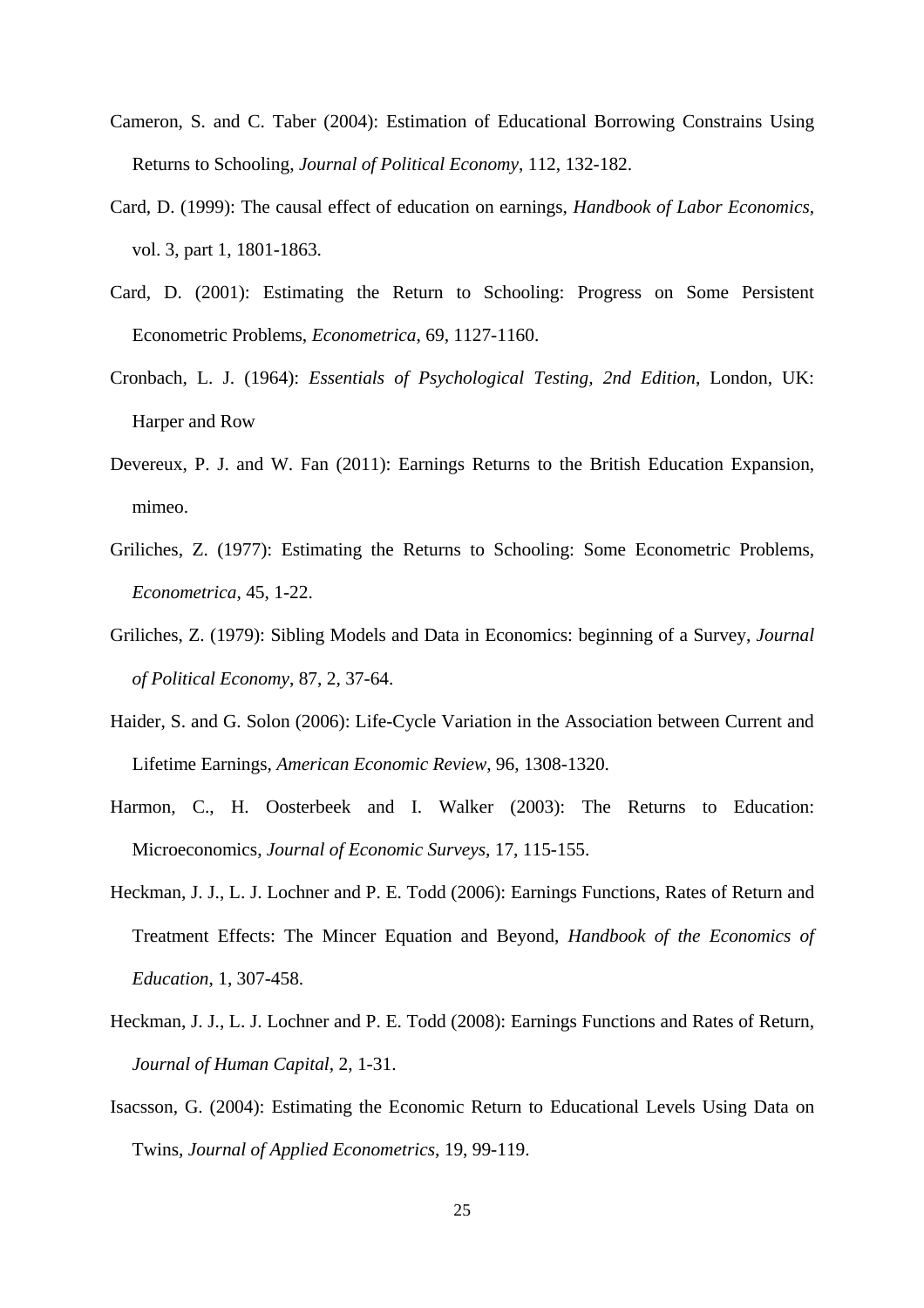- Lemieux, T. (2008): The changing nature of wage inequality, *Journal of Population Economics*, 21, 21-48.
- Lie, S.S. (1973): *The Norwegian comprehensive school reform. Strategies for implementation and complying with regulated social change. A diffusion study. Part 1 and II*. The American University
- Lie, S.S. (1974): Regulated social change: a diffusion study of the Norwegian comprehensive school reform. *Acta Sociologica,* 16, 332–350.
- Mincer, J. (1957): A Study of Personal Income Distribution. Unpublished Ph.D. dissertation, Columbia University.
- Mincer, J. (1958): Investment in human capital and personal income distribution, *Journal of Political Economy*, 66 (4), 281-302.
- Mincer J. (1974): *Schooling, Earnings and Experience*. Columbia University Press: New York.
- Nilsen, Ø. A, K. Vaage, A. Aakvik, K. Jacobsen (2010): Intergenerational Earnings Mobility Revisited: Estimates Based on Lifetime Earnings, forthcoming *Scandinavian Journal of Economics.*
- Nybom, M. and J. Stuhler (2011): Heterogeneous Income Profiles and Life-Cycle Bias in Intergenerational Mobility Estimation, IZA Discussion Paper, 5697.
- Oreopolous, P. (2006): Estimating average and local average treatment effects of education when compulsory schooling laws really matter, *American Economic Review*, 96, 152-175.
- Rosenbaum, P. R. and D. B. Rubin (1985): Constructing a Control Group Using Multivariate Matched Sampling Methods That Incorporate the Propensity Score, *The American Statistician*, 39, 33-38.
- Stuhler, J. (2010): Empirical Strategies to Eliminate Life-Cycle Bias in the Intergenerational Elasticity of Earnings Literature, IZA Discussion Papers 5245.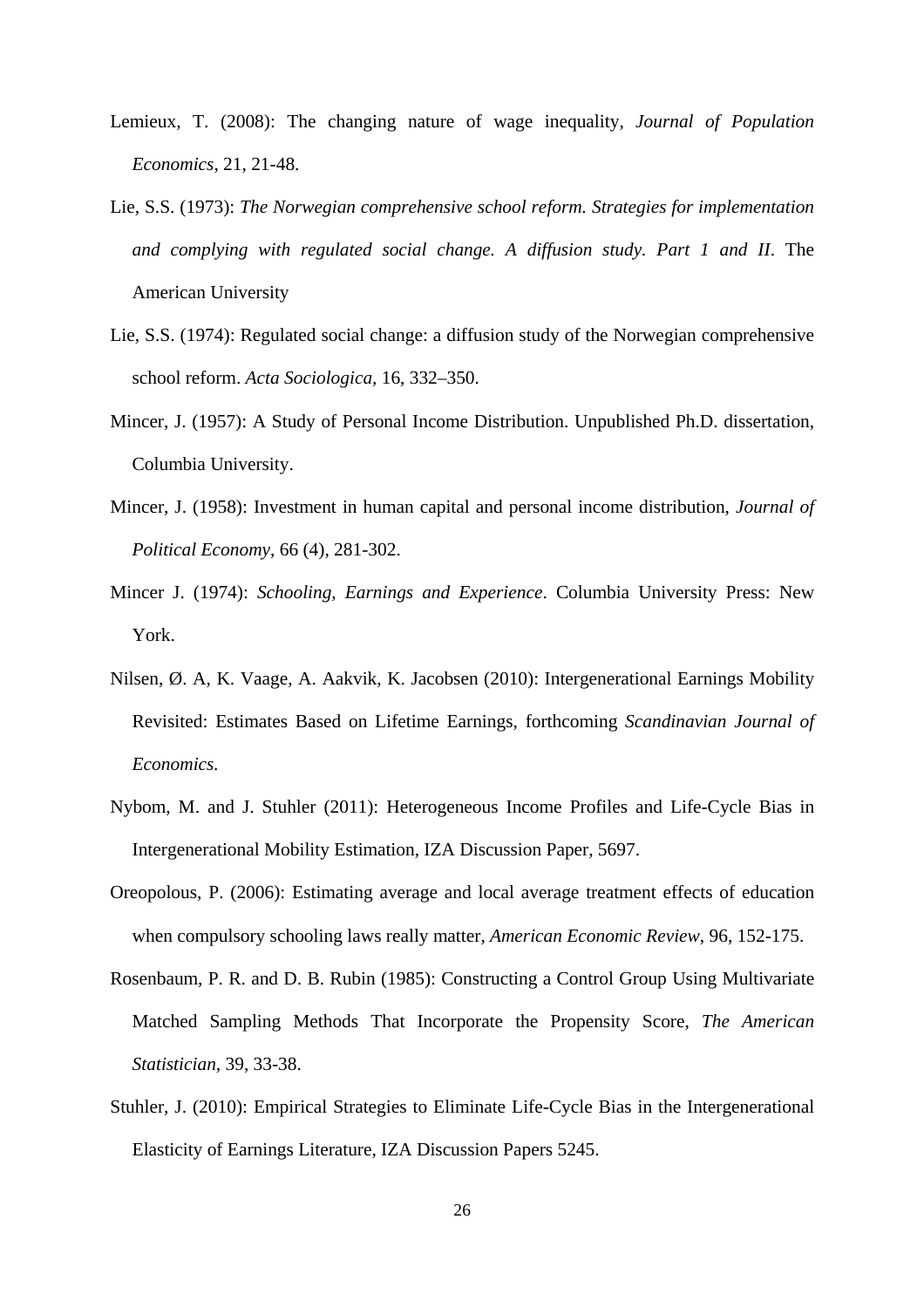- Sundet, M. J., D. G. Barlaug, and T. M. Torjussen (2004): The End of the Flynn Effect? A Study of Secular Trends in Mean Intelligence Test Scores of Norwegian Conscripts During Half a Century, *Intelligence*, XXXII, 349-362.
- Sundet, J. M., K. Tambs, J. R. Harris, P. Magnus, and T. M. Torjussen (2005): Resolving the Genetic and Environmental Sources of the Correlation Between Height and Intelligence: A Study of Nearly 2600 Norwegian Male Twin Pairs," *Twin Research and Human Genetics*, VII, 1-5.
- Telhaug, A.O. (1969): *Den 9 årige skolen og differensieringsproblemet. En oversikt over den historiske utvikling og den aktuelle debatt*. Lærerstudentenes Forlag, Oslo (in Norwegian)
- Thrane, V. C. (1977): *Evneprøving av Utskrivingspliktige i Norge 1950-53*, Arbeidsrapport nr. 26, INAS (in Norwegian)
- Willis, R. and S. Rosen (1979): Education and Self-Selection, *Journal of Political Economy*, 87, 7-36.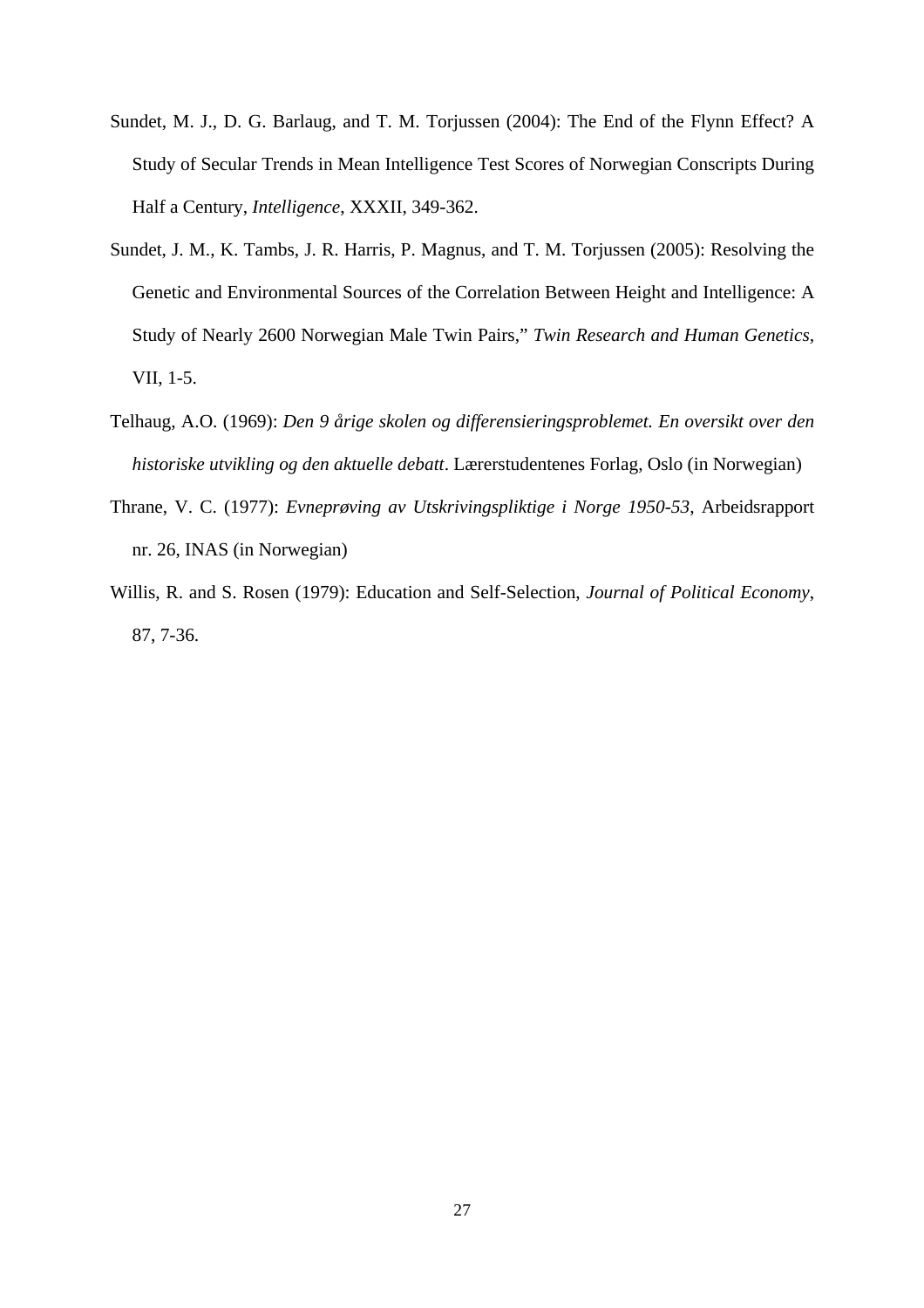# **Figures**





Note: The figure plots log current earnings and log lifetime earnings for males born 1948-1950, with either high school diploma or college/university degree as highest completed education at age 40. See Section 3 for detai selection and definition of earnings variables.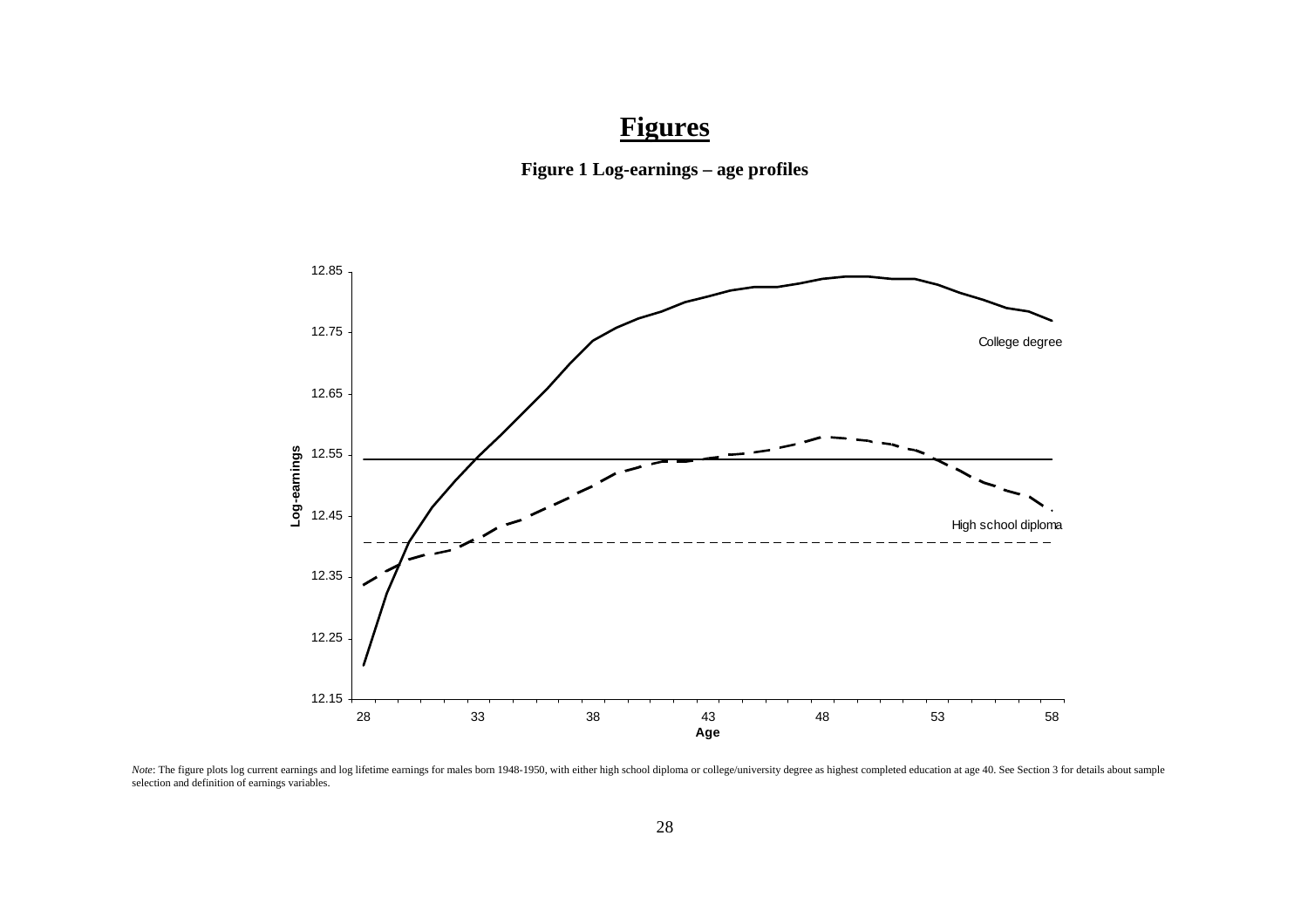

**Figure 2 Returns to schooling in current and lifetime earnings** 

Note: This figure plots estimates of the returns to schooling in current and lifetime earning by identification strategy. Cohoti uminities, inumelpanty incu crieets and rainity background variables are included in an regre estimation results are given in Table A.2. See notes in Table 1 for sample details.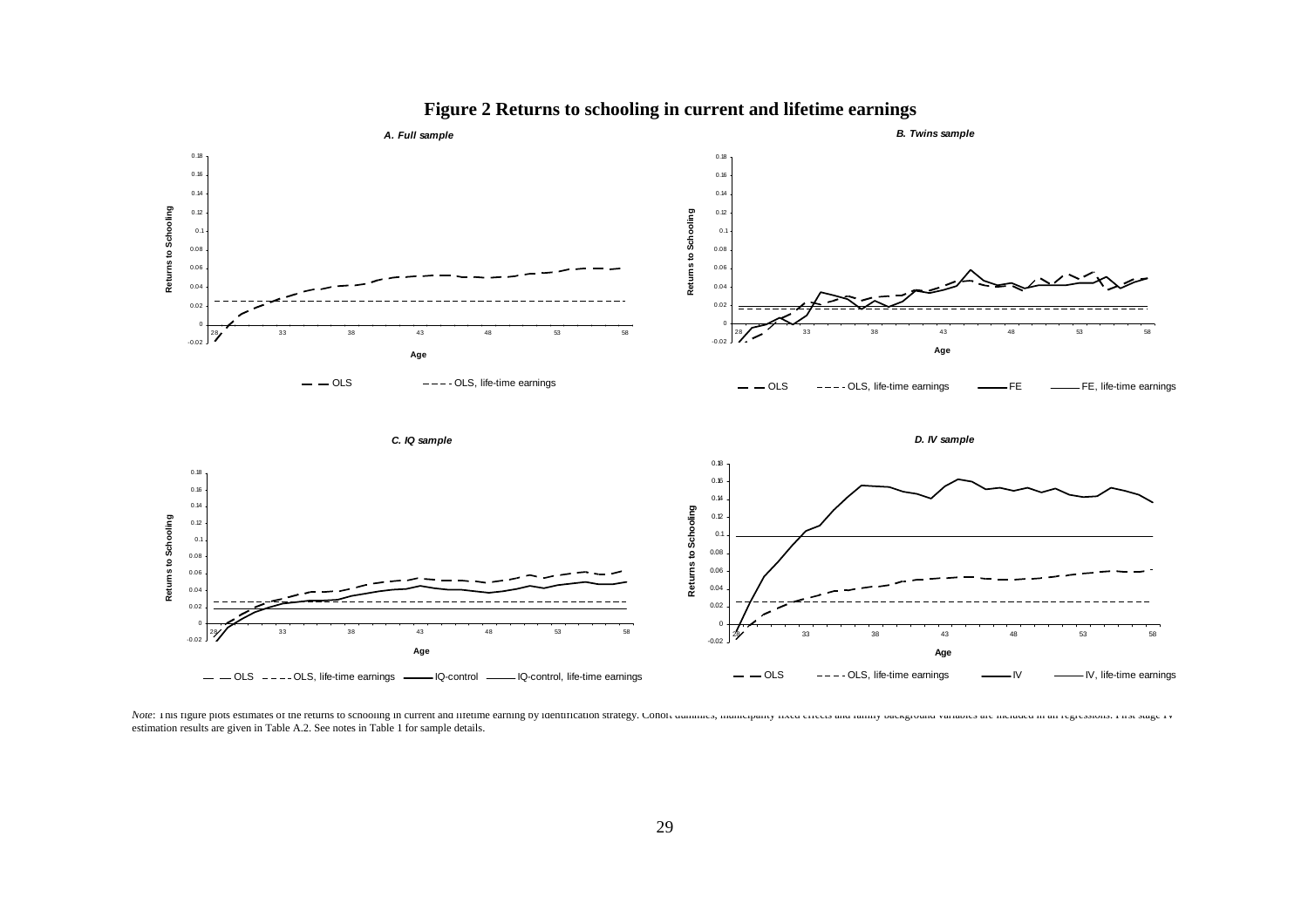



*Note*: This figure plots OLS estimates of the returns to schooling based on Norwegian cross-sections from 1967 to 2008. In each year, we estimate the returns to schooling separately for the sample of males aged 16-64 (with positive earnings) and for the subsample of males aged 32-33 (with positive earnings). The squared dots represent estimates of the returns to schooling for the samples aged 16-64. The triangular dots represent estimates of the returns to schooling for the samples aged 32-33. The figure also includes linear trends for the two sets of returns to schooling estimates.



**Figure 4 Returns to schooling reported in commonly cited studies** 

*Note*: This figure displays OLS estimates of the returns to schooling from the cross-section studies reported in the review articles by Card (1999), Harmon et al. (2003), Oreopolous (2006) and Devereux and Fan (2011). We only report estimates from the Anglo-Saxon countries, which includes information about the mean age in the sample. The years in which earnings and age are measured are reported in parentheses.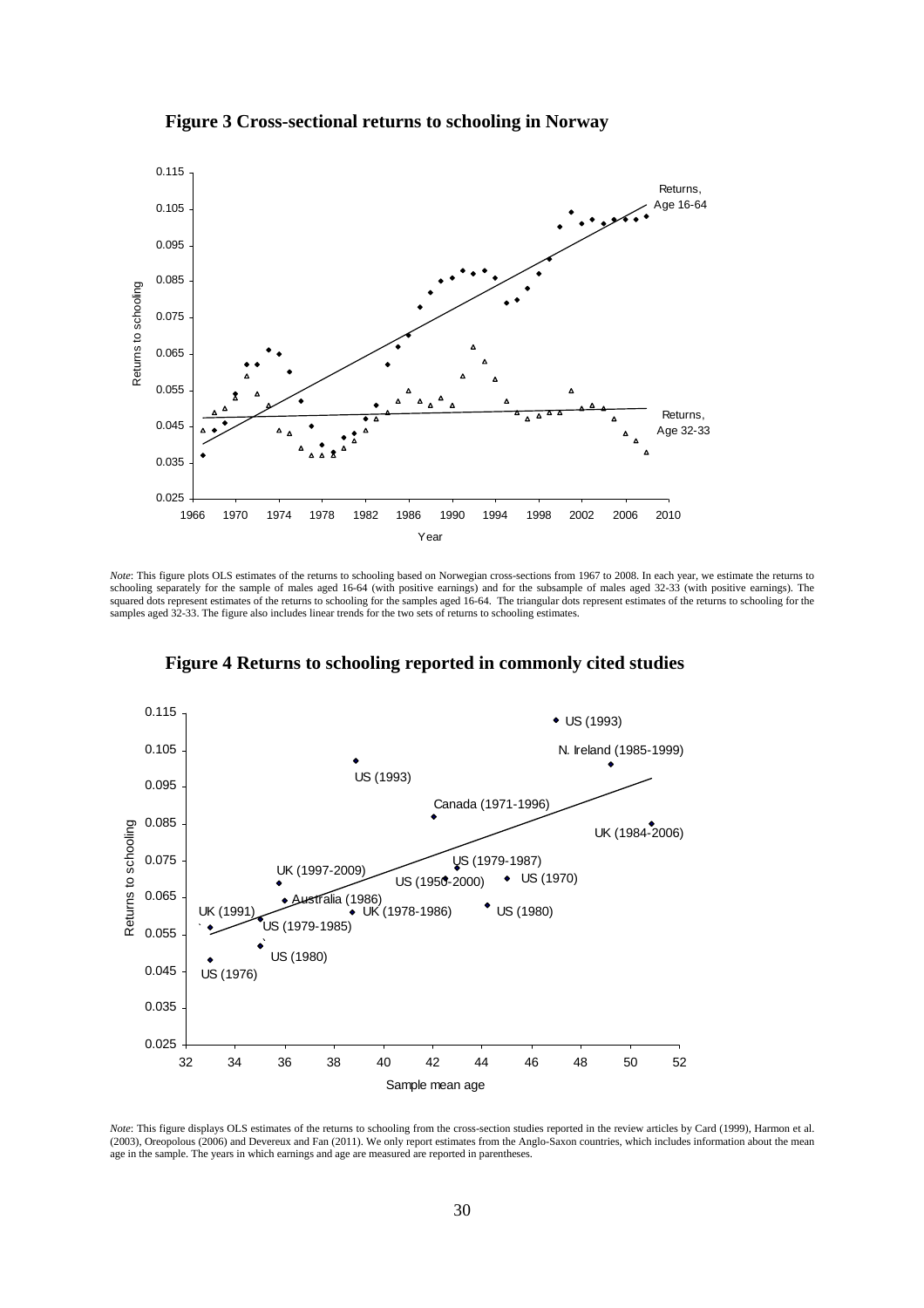## **Figure 5 Association between current and lifetime earnings**



*Note*: This figure plots estimates of the slope coefficient  $\lambda_i$  from a regression of current earnings at age t on lifetime earnings, see equation (4). All regressions are performed separately for each sample. See notes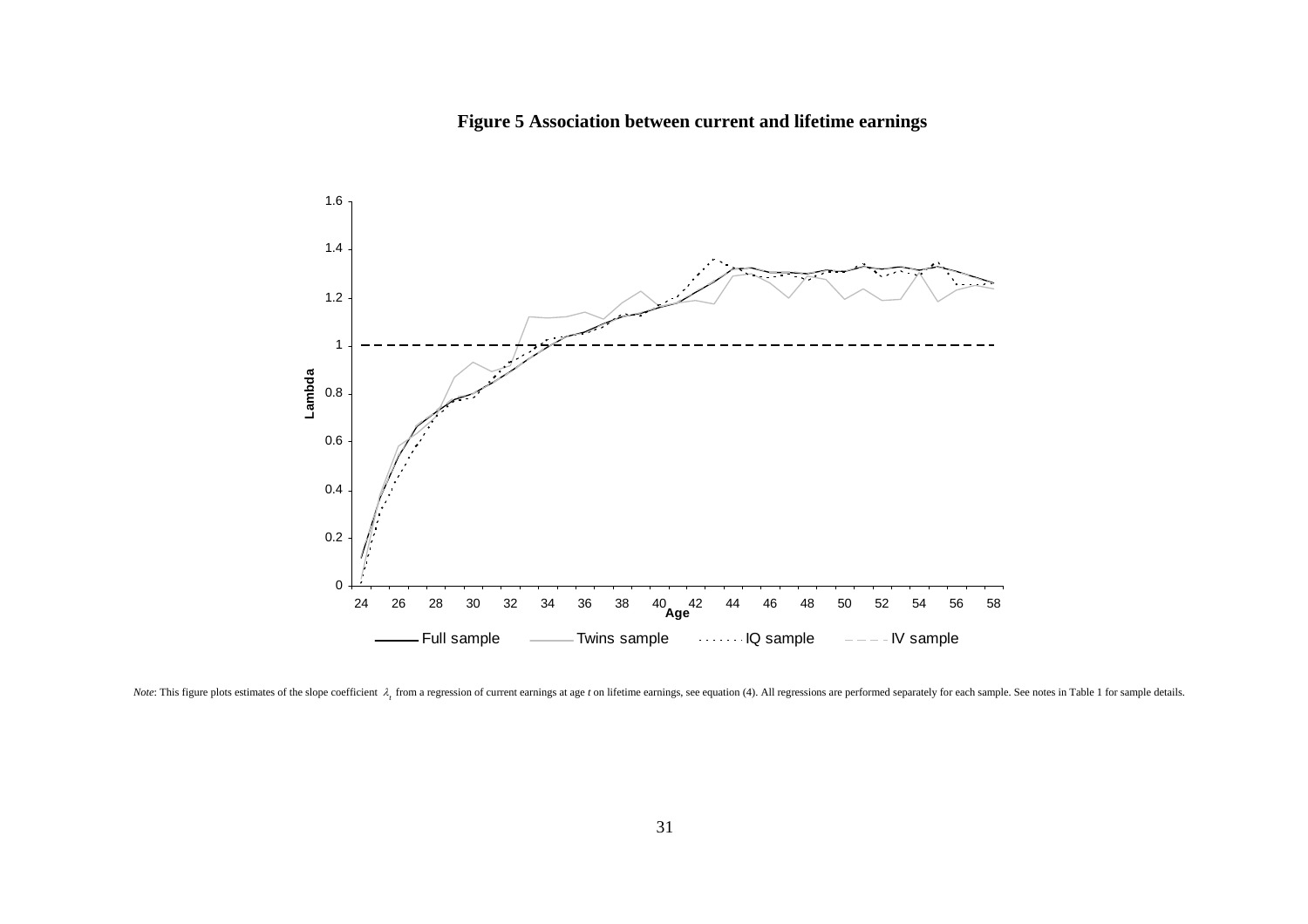

#### **Figure 6 Estimated and predicted lifetime return to schooling**

*Note*: This figure uses estimates of  $\lambda_i$  and estimates of the returns to schooling in current earnings at age t,  $\rho_i$ , to plot the age-specific predicted returns to schooling in lifetime earnings,  $\hat{\rho}(t) = \frac{1}{\lambda_i}$ *t*) =  $\frac{\mu_l}{\lambda_l}$  $\hat{\rho}(t) = \frac{\rho_t}{2}$ . See notes in Table 1 for sample details.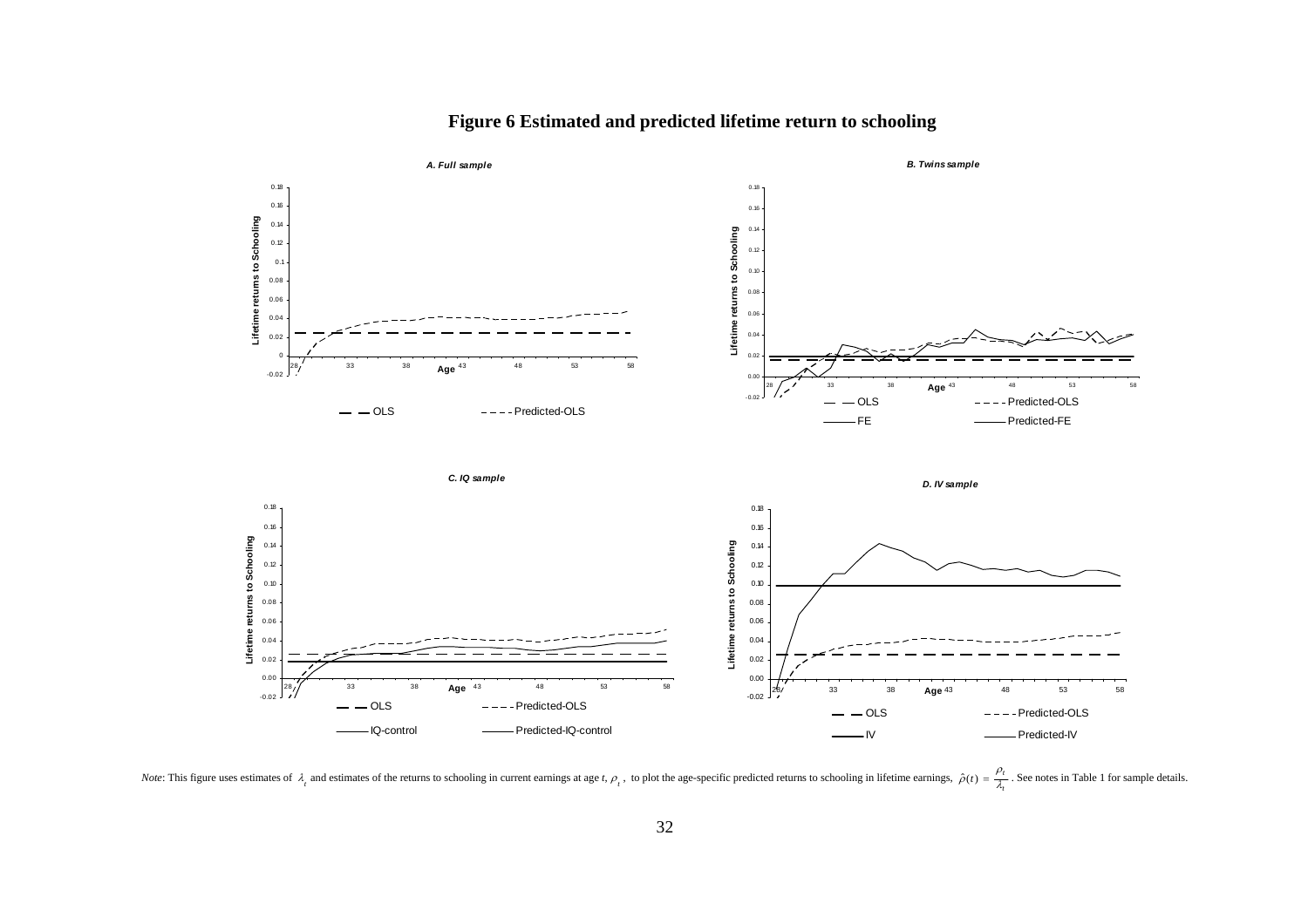

**Figure 7 Estimated and predicted life-cycle variation in returns to schooling** 

*Note*: This figure uses estimates of  $\lambda_i$  and estimates of the returns to schooling in lifetime earnings,  $\rho$ , to plot the predicted returns to schooling in current earnings at age t,  $\hat{\rho}_t = \rho \cdot \lambda_i$ . See notes in Tab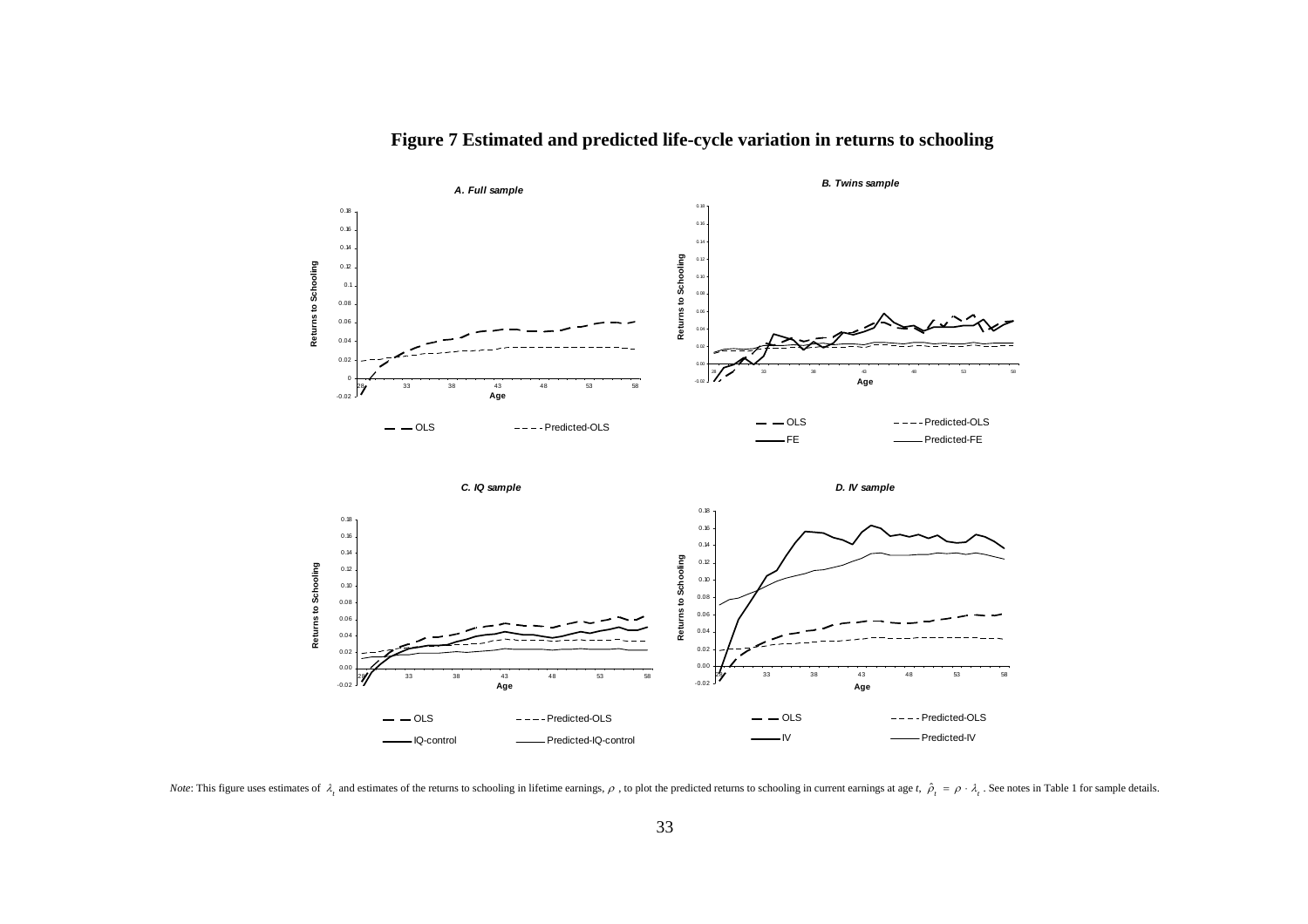## **Tables**

## **Table 1 Descriptive statistics**

|                         | Full sample |           |         | Twins sample |         | IQ sample |         | IV sample |
|-------------------------|-------------|-----------|---------|--------------|---------|-----------|---------|-----------|
|                         | (1)         | (2)       | (3)     | (4)          | (5)     | (6)       | (7)     | (8)       |
| Variables               | Mean        | Std.dev.  | Mean    | Std.dev.     | Mean    | Std.dev.  | Mean    | Std.dev.  |
| <b>Current earnings</b> |             |           |         |              |         |           |         |           |
| Age 28                  | 235 063     | (78512)   | 232 509 | (74640)      | 236 010 | (77833)   | 235 378 | (78603)   |
| Age 38                  | 306 293     | (123 271) | 296 695 | (102 809)    | 313 922 | (128760)  | 307 102 | (123656)  |
| Age 48                  | 336 366     | (220 884) | 322 534 | (167 777)    | 342 822 | (220 417) | 337 457 | (223 535) |
| Age 58                  | 314 267     | (201531)  | 307 529 | (154548)     | 319 568 | (201888)  | 314 846 | (202647)  |
| Lifetime earnings       |             |           |         |              |         |           |         |           |
| Age 20-58               | 255 859     | (85364)   | 249 850 | (66021)      | 259 289 | (88793)   | 256 445 | (85 854)  |
| Years of schooling      | 11.5        | (3.0)     | 11.2    | (3.0)        | 11.6    | (3.0)     | 11.5    | (3.0)     |
| Father college          | 0.11        | (0.32)    | 0.11    | (0.31)       | 0.11    | (0.32)    | 0.11    | (0.32)    |
| Mother college          | 0.05        | (0.21)    | 0.05    | (0.21)       | 0.05    | (0.21)    | 0.05    | (0.21)    |
| Observations            |             | 56,832    |         | 702          |         | 14,938    |         | 53,915    |

*Notes*: Full sample: Males born 1948-1950 with positive earnings from age 28-58. Twins sample: Male twins born 1948-1950, with positive earnings from age 28-58. IQ sample: Males born 1950, with positive earnings from age 28-58 and non-missing observations on IQ tests scores. IV sample: Male cohorts born 1948- 1950, with positive earnings from age 28-58 and childhood municipality of residence for which we are able to identify the timing of the compulsory schooling reform. Schooling is measured at age 40. Father's and mother's education is represented by indicators for whether they have attained college/university degree by 1960.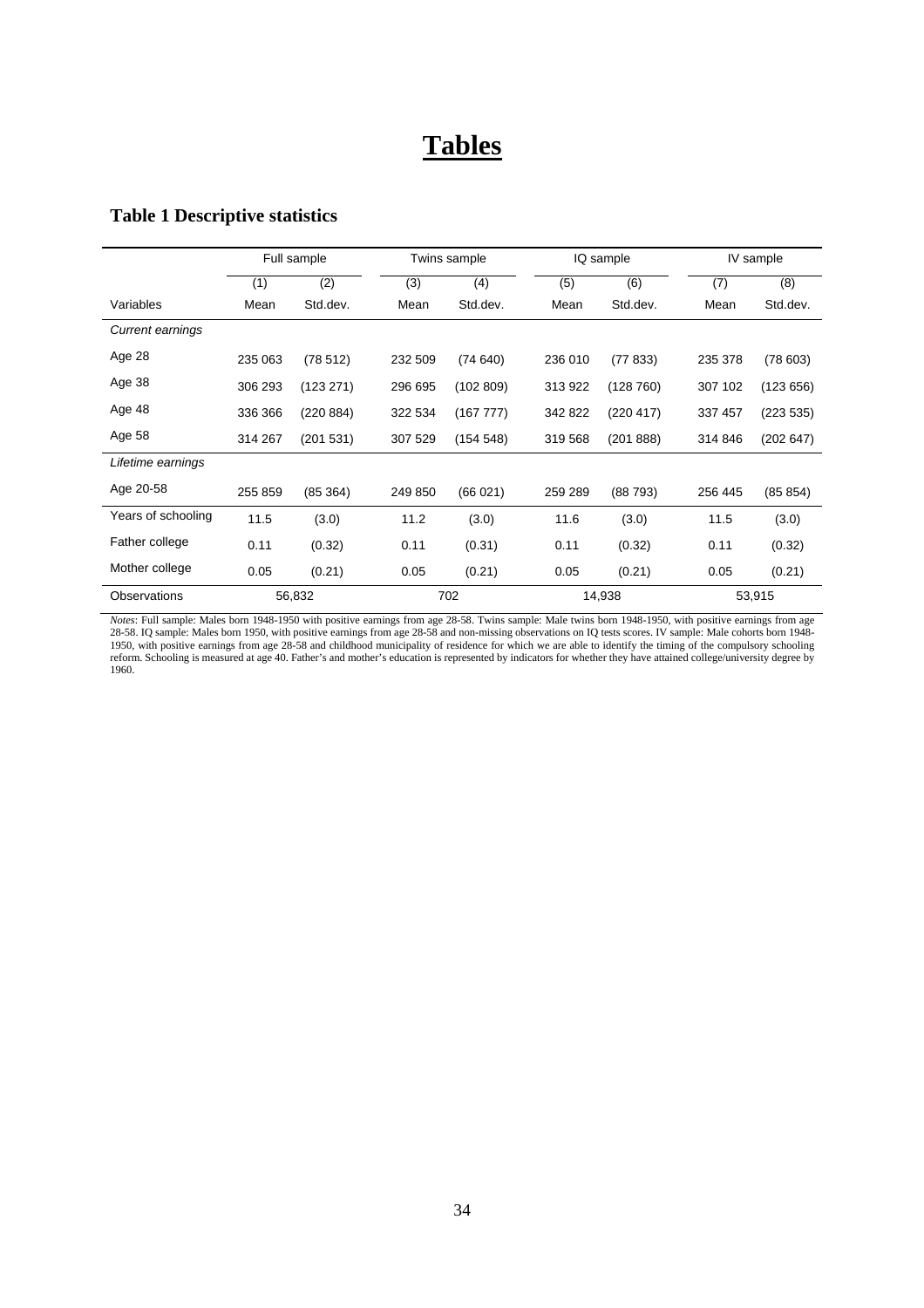|                            | Full sample | Twins sample |            |             | IQ sample   | IV sample   |            |  |
|----------------------------|-------------|--------------|------------|-------------|-------------|-------------|------------|--|
|                            | (1)         | (3)<br>(2)   |            | (4)         | (5)         | (6)         | (7)        |  |
|                            | <b>OLS</b>  | <b>OLS</b>   | FE         | <b>OLS</b>  | IQ-control  | <b>OLS</b>  | IV         |  |
| Panel A: Current earnings  |             |              |            |             |             |             |            |  |
|                            | $-0.018***$ | $-0.027**$   | $-0.020$   | $-0.016***$ | $-0.025***$ | $-0.017***$ | $-0.008$   |  |
| Age 28                     | (0.002)     | (0.013)      | (0.015)    | (0.002)     | (0.003)     | (0.002)     | (0.009)    |  |
|                            | $0.029***$  | $0.024***$   | 0.009      | $0.030***$  | $0.024***$  | $0.029***$  | $0.105***$ |  |
| Age 33                     | (0.001)     | (0.007)      | (0.010)    | (0.001)     | (0.002)     | (0.001)     | (0.007)    |  |
|                            | $0.042***$  | $0.029***$   | $0.025**$  | $0.042***$  | $0.033***$  | $0.042***$  | $0.155***$ |  |
| Age 38                     | (0.001)     | (0.007)      | (0.011)    | (0.000)     | (0.002)     | (0.001)     | (0.009)    |  |
|                            | $0.052***$  | $0.041***$   | $0.037***$ | $0.055***$  | $0.045***$  | $0.052***$  | $0.155***$ |  |
| Age 43                     | (0.001)     | (0.006)      | (0.011)    | (0.001)     | (0.002)     | (0.001)     | (0.010)    |  |
|                            | $0.050***$  | $0.041***$   | $0.044***$ | $0.049***$  | $0.037***$  | $0.050***$  | $0.150***$ |  |
| Age 48                     | (0.001)     | (0.006)      | (0.014)    | (0.001)     | (0.002)     | (0.001)     | (0.009)    |  |
|                            | $0.057***$  | $0.048***$   | $0.044***$ | $0.058***$  | $0.046***$  | $0.057***$  | $0.143***$ |  |
| Age 53                     | (0.001)     | (0.011)      | (0.008)    | (0.000)     | (0.002)     | (0.001)     | (0.008)    |  |
|                            | $0.061***$  | $0.049***$   | $0.049***$ | $0.065***$  | $0.050***$  | $0.061***$  | $0.137***$ |  |
| Age 58                     | (0.001)     | (0.009)      | (0.013)    | (0.002)     | (0.001)     | (0.001)     | (0.009)    |  |
| Panel B: Lifetime earnings |             |              |            |             |             |             |            |  |
|                            | $0.025***$  | $0.016***$   | $0.019**$  | $0.026***$  | $0.018***$  | $0.025***$  | $0.099***$ |  |
| Age 20-58                  | (0.001)     | (0.005)      | (0.008)    | (0.001)     | (0.001)     | (0.000)     | (0.006)    |  |
|                            | $0.021***$  | $0.012**$    | $0.015*$   | $0.021***$  | $0.014***$  | $0.021***$  | $0.092***$ |  |
| Age 20-52                  | (0.001)     | (0.005)      | (0.008)    | (0.001)     | (0.001)     | (0.001)     | (0.006)    |  |
| Observations               | 56,832      | 702          |            |             | 14,938      | 53,915      |            |  |

|  |  |  |  |  |  | Table 2 Returns to schooling in current and lifetime earnings |
|--|--|--|--|--|--|---------------------------------------------------------------|
|  |  |  |  |  |  |                                                               |

*Note*:  $* p < 0.1$ ,  $* p < 0.05$ ,  $** p < 0.01$ . Standard errors in parentheses are robust to heteroskedasticity and clustered at the municipality level. See notes in Table 1 for sample details. Cohort dummies, municipality fixed effects and family background variables are included in all regressions. First stage IV estimation results are given in Table A.2.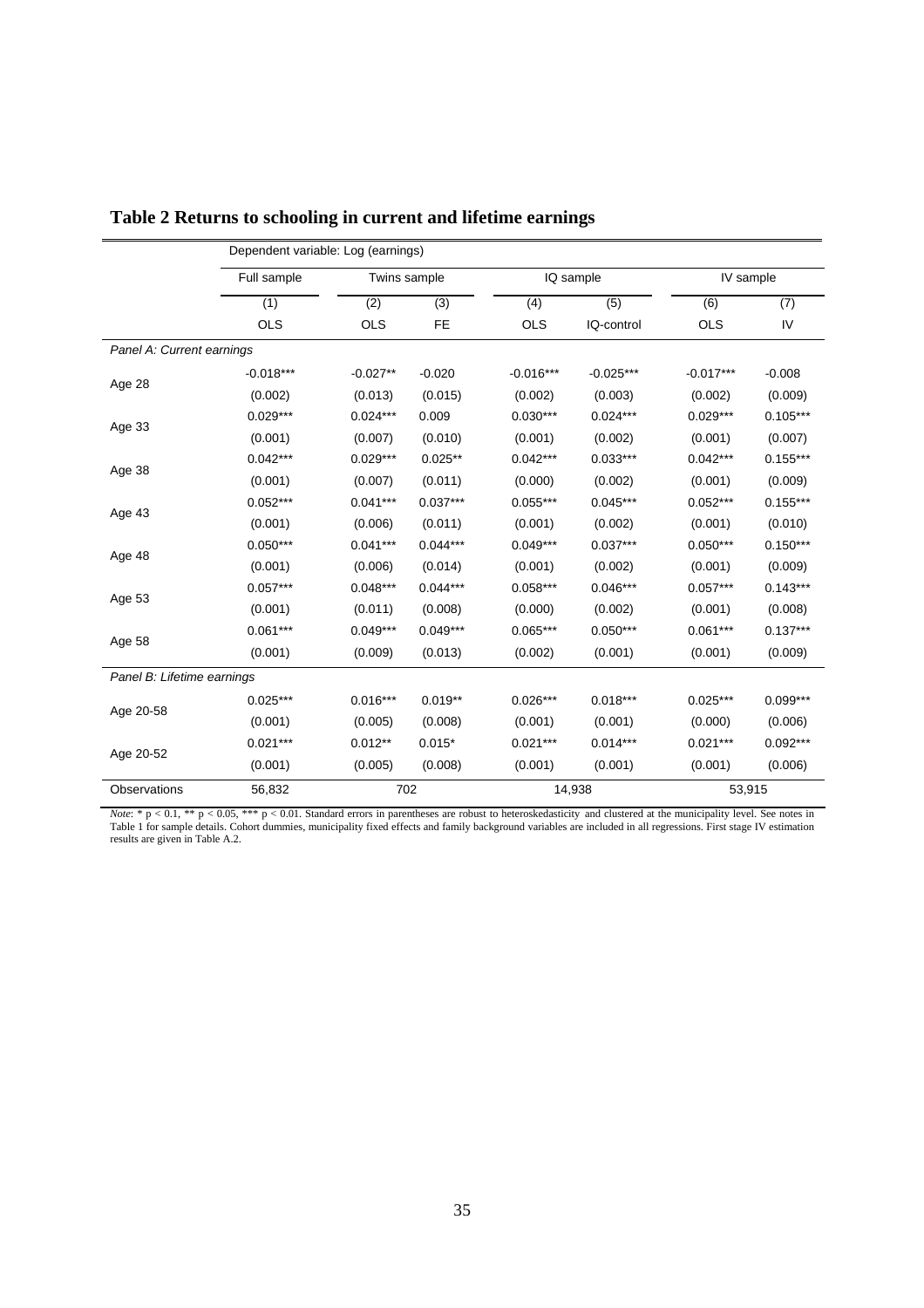|                                 | Dependent variable: Log (earnings) |              |            |            |            |            |            |  |  |
|---------------------------------|------------------------------------|--------------|------------|------------|------------|------------|------------|--|--|
|                                 | Full sample                        | Twins sample |            |            | IQ sample  |            | IV sample  |  |  |
|                                 | (1)                                | (2)          | (3)        | (4)        | (5)        | (6)        | (7)        |  |  |
|                                 | <b>OLS</b>                         | <b>OLS</b>   | <b>FE</b>  | <b>OLS</b> | IQ-control | <b>OLS</b> | IV         |  |  |
| Panel A: Cross-section earnings |                                    |              |            |            |            |            |            |  |  |
| Cross-section 1985              |                                    |              |            |            |            |            |            |  |  |
|                                 | $0.030***$                         | $0.022***$   | 0.011      | $0.029***$ | $0.019***$ | $0.030***$ | $0.109***$ |  |  |
| Return to schooling             | (0.001)                            | (0.004)      | (0.009)    | (0.001)    | (0.001)    | (0.001)    | (0.005)    |  |  |
| Mean age                        | 32.9                               | 32.9         |            | 31.9       |            | 32.9       |            |  |  |
| Cross-section 1995              |                                    |              |            |            |            |            |            |  |  |
| Return to schooling             | $0.050***$                         | $0.049***$   | $0.043***$ | $0.050***$ | $0.039***$ | $0.050***$ | $0.139***$ |  |  |
|                                 | (0.000)                            | (0.004)      | (0.009)    | (0.000)    | (0.001)    | (0.000)    | (0.006)    |  |  |
| Mean age                        | 42.9                               | 42.9         |            |            | 41.9       | 42.9       |            |  |  |
| Cross-section 2005              |                                    |              |            |            |            |            |            |  |  |
| Return to schooling             | $0.060***$                         | $0.052***$   | $0.048***$ | $0.061***$ | $0.049***$ | $0.060***$ | $0.135***$ |  |  |
|                                 | (0.001)                            | (0.006)      | (0.009)    | (0.001)    | (0.001)    | (0.001)    | (0.005)    |  |  |
| Mean age                        | 52.9                               | 52.9         |            |            | 51.9       |            | 52.9       |  |  |
| Panel B: Lifetime earnings      |                                    |              |            |            |            |            |            |  |  |
| Age 20-58 (imputed)             | $0.026***$                         | $0.025***$   | $0.019***$ | $0.027***$ | $0.019***$ | $0.026***$ | $0.087***$ |  |  |
|                                 | (0.001)                            | (0.003)      | (0.005)    | (0.000)    | (0.000)    | (0.000)    | (0.006)    |  |  |
| Age 20-52                       | $0.021***$                         | $0.019***$   | $0.015***$ | $0.023***$ | $0.015***$ | $0.021***$ | $0.082***$ |  |  |
|                                 | (0.000)                            | (0.003)      | (0.005)    | (0.000)    | (0.000)    | (0.001)    | (0.006)    |  |  |
| Observations                    | 180,730                            | 2,288        |            |            | 113,247    | 171,703    |            |  |  |

## **Table 3 Returns to schooling in cross-sectional and lifetime earnings**

*Note*:  $* p < 0.1$ ,  $** p < 0.05$ ,  $*** p < 0.01$ . Standard errors in parentheses are robust to heteroskedasticity and clustered at the municipality level. Cohort dummies, municipality fixed effects and family background variables are included in all regressions. First stage IV estimation results are given in Table A.2. Full sample: Males born 1948-1956 with positive earnings from age 28-58. Twins sample: Male twins born 1948-1956, with positive earnings from age 28-58. IQ sample: Males born 1950-1956, with positive earnings from age 28-58 and non-missing observations on IQ tests scores. IV sample: Male cohorts born 1948- 1956, with positive earnings from age 28-58 and childhood municipality of residence for which we are able to identify the timing of the compulsory schooling reform. See Appendix for a detailed description of the method used to impute earnings.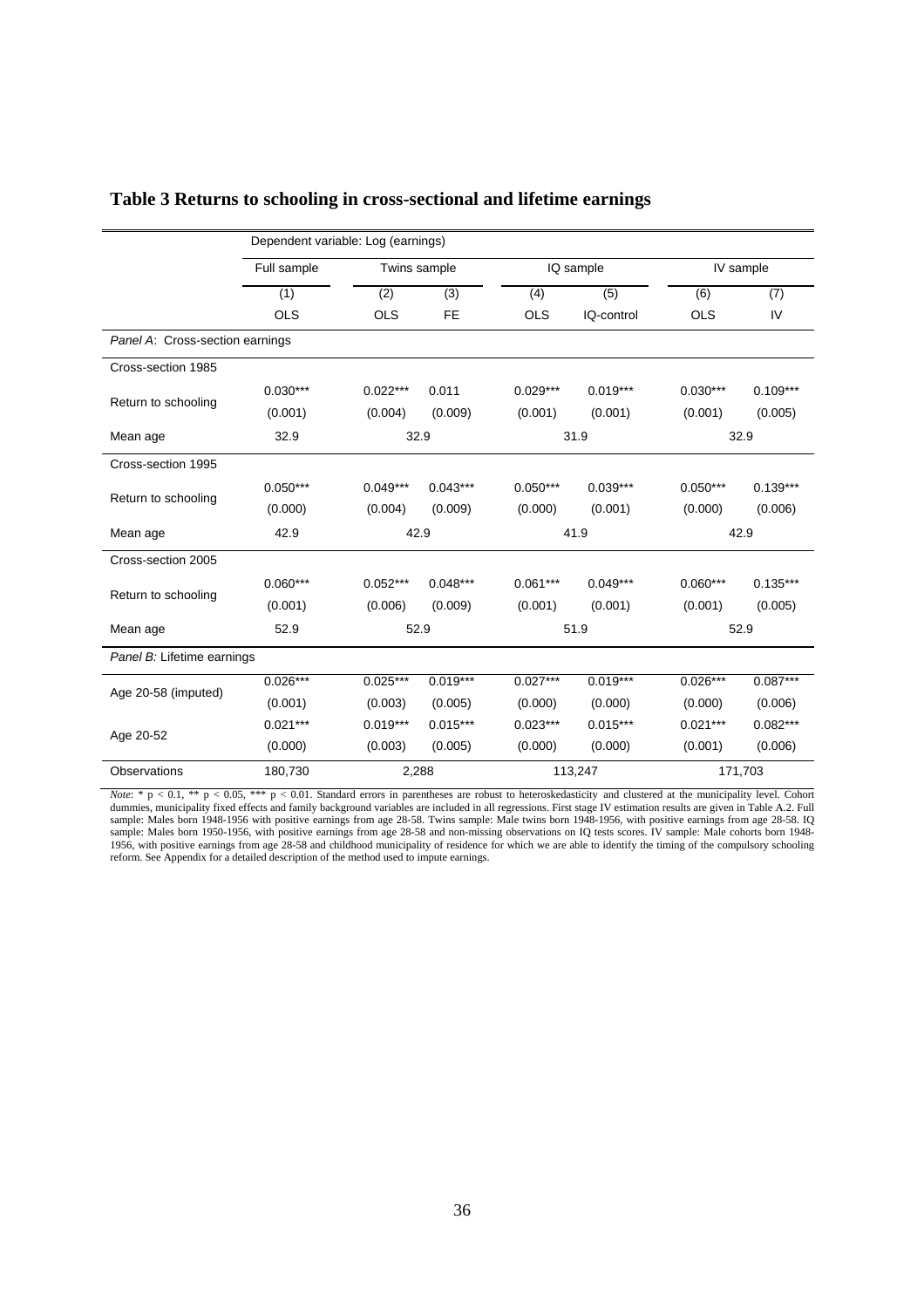# **Appendix**

## **Table A.1 Description of variables**

| <b>Variables</b>         | <b>Description</b>                                                                                                                                                                                                                                                                                                                                                                                                             | Data source                                                 |
|--------------------------|--------------------------------------------------------------------------------------------------------------------------------------------------------------------------------------------------------------------------------------------------------------------------------------------------------------------------------------------------------------------------------------------------------------------------------|-------------------------------------------------------------|
| <b>Earnings</b>          |                                                                                                                                                                                                                                                                                                                                                                                                                                |                                                             |
| Current earnings         | The log of annual real earnings in a given year. Our earnings measure<br>(pensjonsgivende inntekt) is the sum of pretax market income from<br>wages, self-employment and work-related cash transfers, including<br>unemployment benefits, sick leave benefits, and parental leave benefits.<br>Annual earnings are adjusted for inflation and real wage growth using the<br>standards of the Norwegian social security system. | <b>Administrative Tax</b><br>Records, 1967-2008             |
| Lifetime earnings        | The log of the annuitized value of annual real earnings from age 20 to 58.                                                                                                                                                                                                                                                                                                                                                     | <b>Administrative Tax</b>                                   |
| Lifetime earnings        | calculated using an annual real interest rate of 2.3 percent.<br>Cohorts 1948-1950: The log of the annuitized value of annual real                                                                                                                                                                                                                                                                                             | Records, 1967-2008<br><b>Administrative Tax</b>             |
| (imputed)                | earnings from age 20 to 58<br>Cohorts 1950-1953: The log of the annuitized value of the sum of annual<br>real earnings from age 20 to 55 and imputed earnings from age 56 to 58.<br>Cohorts 1954-1956: The log of the annuitized value of the sum of annual<br>real earnings from age 20 to 52 and imputed earnings from age 53 to 58.                                                                                         | Records, 1967-2008                                          |
| <b>Education</b>         |                                                                                                                                                                                                                                                                                                                                                                                                                                |                                                             |
| Years of schooling       | The number of years of schooling corresponding to the highest completed<br>level of education the individual has attained before turning 40.                                                                                                                                                                                                                                                                                   | <b>National Education</b><br>Database, 1970-2008            |
| <b>Family background</b> |                                                                                                                                                                                                                                                                                                                                                                                                                                |                                                             |
| Mother college           | Indicator for whether the mother has attained a college degree according<br>to the 1960 Census data.                                                                                                                                                                                                                                                                                                                           | National Population and<br>Housing Census, 1960             |
| Father college           | Indicator for whether the father has attained a college degree according to<br>the 1960 Census data.                                                                                                                                                                                                                                                                                                                           | National Population and<br>Housing Census, 1960             |
| Family income            | Indicators for parent's position (quartile) in the distribution of family<br>income (sum of mother's and father's taxable income) in 1970.                                                                                                                                                                                                                                                                                     | National Population and<br>Housing Census, 1970             |
| <b>Other variables</b>   |                                                                                                                                                                                                                                                                                                                                                                                                                                |                                                             |
| IQ test score            | Full set of indicators for IQ test scores. The test scores are reported on a<br>standard nine scale.                                                                                                                                                                                                                                                                                                                           | Norwegian Military<br>Records, 1968-2008                    |
| Reform indicator         | Indicator for whether the individual grew up in a municipality that<br>implemented the education reform increasing the compulsory schooling<br>from 7 to 9 years by the time the individual was expected to complete 7                                                                                                                                                                                                         | Lie (1973, 1974), Telhaug<br>(1969), Aakvik et al<br>(2010) |
| Vocational college       | years of pre-reform compulsory schooling (normally at age 14).<br>Indicator for whether the individual grew up in a municipality that had<br>vocational college in its close proximity prior to the compulsory schooling<br>reform.                                                                                                                                                                                            | <b>Historical Education</b><br>Records, 1963                |
| Upper secondary          | Indicator for whether the individual grew up in a municipality that had<br>upper secondary school in its close proximity prior to the compulsory<br>schooling reform.                                                                                                                                                                                                                                                          | <b>Historical Education</b><br>Records, 1963                |
| Regional college         | Indicator for whether the individual grew up in a municipality that had<br>regional college in its close proximity prior to the compulsory schooling<br>reform.                                                                                                                                                                                                                                                                | <b>Historical Education</b><br>Records, 1963                |
| University               | Indicator for whether the individual grew up in a municipality that had<br>university in its close proximity prior to the compulsory schooling reform.                                                                                                                                                                                                                                                                         | <b>Historical Education</b><br>Records, 1963                |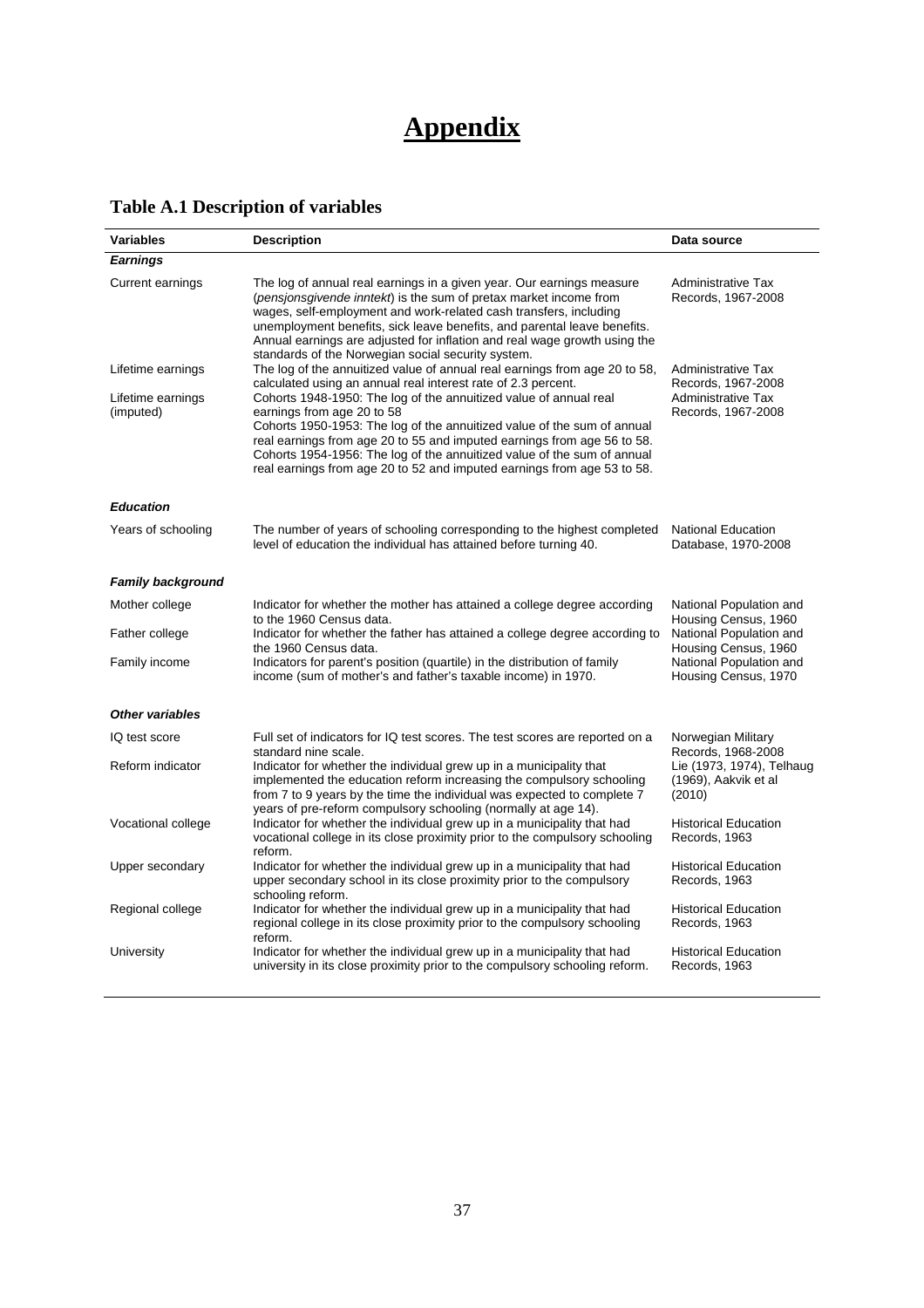#### *First stage results*

Table A.2 presents results from separate estimations of equation (3) for cohorts 1948-1950 (columns 1 and 2), 1951-1953 (columns 3 and 4), 1954-1956 (columns 5 and 6), and the pooled sample of cohorts 1948-1956 (columns 7 and 8). We see that exposure to the compulsory education reform increased the number of years of schooling by nearly one-third of a year. There is also some evidence of heterogeneous responses to the reform. The change in compulsory schooling law had smaller impact on educational attainment of individuals with high educated mothers and rich parents. Moreover, we see that the reform effects were stronger among individuals who grew up in municipalities in close proximity to other school types, especially regional colleges and universities, and therefore had the possibility of pursuing higher education after completing the compulsory school. The first stage results are fairly similar across cohorts. We can also see that the first stages are strong with F-statistics on the excluded instruments exceeding 43, which means that we do not need to worry about problems due to weak instruments.

|                             | Dependent variable: Years of schooling |                  |                  |           |            |         |             |           |
|-----------------------------|----------------------------------------|------------------|------------------|-----------|------------|---------|-------------|-----------|
|                             | Cohorts                                |                  | Cohorts          |           | Cohorts    |         | Cohorts     |           |
|                             | 1948-1950                              |                  | 1951-1953        |           | 1954-1956  |         | 1948-1956   |           |
|                             | (1)                                    | $\overline{(2)}$ | $\overline{(3)}$ | (4)       | (5)        | (6)     | (7)         | (8)       |
|                             | Coef                                   | <b>SE</b>        | Coef             | <b>SE</b> | Coef       | SE      | Coef        | <b>SE</b> |
| Controls                    |                                        |                  |                  |           |            |         |             |           |
| Father college              | 1.400***                               | (0.043)          | $1.305***$       | (0.048)   | $1.215***$ | (0.071) | $1.346***$  | (0.028)   |
| Mother college              | $1.170***$                             | (0.061)          | $1.277***$       | (0.069)   | $1.106***$ | (0.102) | $1.204***$  | (0.041)   |
| Family income 2             | $0.393***$                             | (0.035)          | $0.502***$       | (0.042)   | $0.325***$ | (0.061) | $0.431***$  | (0.024)   |
| Family income 3             | $0.848***$                             | (0.037)          | $0.935***$       | (0.044)   | $0.665***$ | (0.062) | $0.868***$  | (0.025)   |
| Family income 4             | $1.692***$                             | (0.039)          | $1.632***$       | (0.045)   | $1.361***$ | (0.068) | $1.637***$  | (0.026)   |
| <b>Instruments</b>          |                                        |                  |                  |           |            |         |             |           |
| Reform dummy                | $0.331**$                              | (0.149)          | 0.356***         | (0.085)   | $0.295***$ | (0.088) | $0.426***$  | (0.043)   |
| Reform x Mother college     | $-0.433**$                             | (0.192)          | $-0.170$         | (0.105)   | 0.020      | (0.114) | $-0.113*$   | (0.059)   |
| Reform x Father college     | $-0.077$                               | (0.125)          | 0.086            | (0.073)   | 0.081      | (0.080) | $-0.032$    | (0.041)   |
| Reform x Family income 2    | $-0.101$                               | (0.110)          | $-0.030$         | (0.070)   | 0.074      | (0.072) | $-0.020$    | (0.039)   |
| Reform x Family income 3    | $-0.034$                               | (0.111)          | $-0.189***$      | (0.070)   | 0.070      | (0.073) | $-0.129***$ | (0.039)   |
| Reform x Family income 4    | $-0.103$                               | (0.115)          | $-0.158**$       | (0.071)   | $-0.042$   | (0.078) | $-0.267***$ | (0.040)   |
| Reform x Vocational college | $0.195***$                             | (0.045)          | $0.106**$        | (0.051)   | $0.149***$ | (0.072) | $0.161***$  | (0.029)   |
| Reform x Upper secondary    | $0.093***$                             | (0.045)          | $0.175***$       | (0.050)   | 0.030      | (0.069) | $0.110***$  | (0.028)   |
| Reform x Regional college   | $0.422***$                             | (0.046)          | $0.486***$       | (0.052)   | $0.587***$ | (0.068) | $0.496***$  | (0.029)   |
| Reform x University         | $0.330***$                             | (0.051)          | $0.449***$       | (0.057)   | $0.318***$ | (0.073) | $0.450***$  | (0.032)   |
| F-value (instruments)       | 43.17                                  |                  | 64.01            |           | 85.91      |         | 192.84      |           |
| Observations                | 53,915                                 |                  | 57,332           |           | 60,456     |         | 171,703     |           |

## **Table A.2 First stage results for IV estimations**

*Note*: \*  $p < 0.1$ , \*\*  $p < 0.05$ , \*\*\*  $p < 0.01$ . Standard errors in parentheses are robust to heteroskedasticity and clustered at the municipality level. See notes in Table 1 and Table 3 for sample details. Cohort dummies and municipality fixed effects are included in all regressions.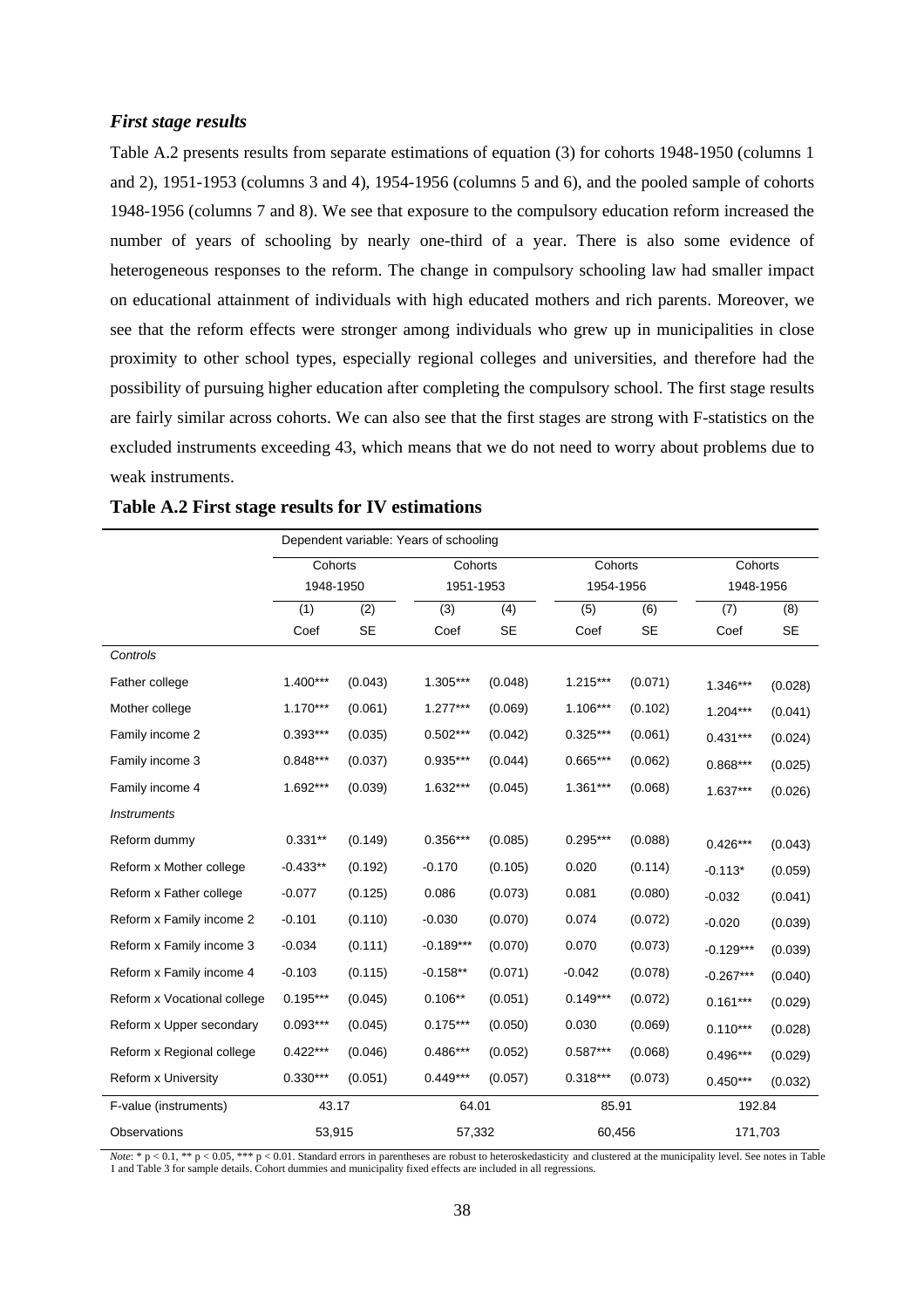## *Nearest neighbor matching for imputation of missing earnings for cohorts born 1951-1956*  Consider an individual *i* born in 1953, for which we want to impute earnings for age 56-58. The nearest neighbor matching algorithm identifies the best individual match *j\** among the 1948-1950 cohorts. The best match is defined as the individual observation that minimizing the Mahalanobis distance in annual real earnings from age 20 to age 55, between the individual and the potential matches, conditional on a set of covariates (see Rosenbaum and Rubin, 1985). The minimization problem as be expressed as finding an individual match *j* \* for individual *i* such that

(6) 
$$
j^* = \min_{j \in D} \left\{ \sqrt{\sum_{t=20}^{55} \left( \frac{Y_u - Y_{jt}}{Z_t} \right)^2} \right\},
$$

l

where  $Y_{it}$  is annual real earnings at age *t* for individual *i*, and  $Y_{it}$  is annual real earnings at age *t* for a potential match  $j \in D$ , where *D* contains all individuals born in 1948-1950, who have the same value on the reform indicator, level of schooling, family background characteristics, and childhood county, as individual *i*. In order to construct Mahalanobis distance, we must weight the deviations  $Y_{it} - Y_{jt}$  by the sample variance in annual earnings at age *t*, denoted by  $Z_t$ .

By following this procedure, we find matches cohorts born 1948-1950 for each individual born 1951-1953 and 1954-1956, by minimizing the Mahalanobis distance in annual real earnings from age 20 to age 55 and from age 20 to 52, respectively. Next, we impute the missing earnings observations after age 52 for cohorts 1954-1956, and after age 55 for cohorts 1951-1953, based on the earnings records of the individual matches.<sup>16</sup> The matching algorithm allows us to construct measures of lifetime earnings from age 20 to 58 and estimate returns to schooling in lifetime earnings for cohorts born 1951-1956. The results are given in panel B of Table A.3.

 $16$  To test the matching method, we have performed out-of-sample checks for ages where we have complete earnings records. These out-of-sample results suggest that the matching method performs very well.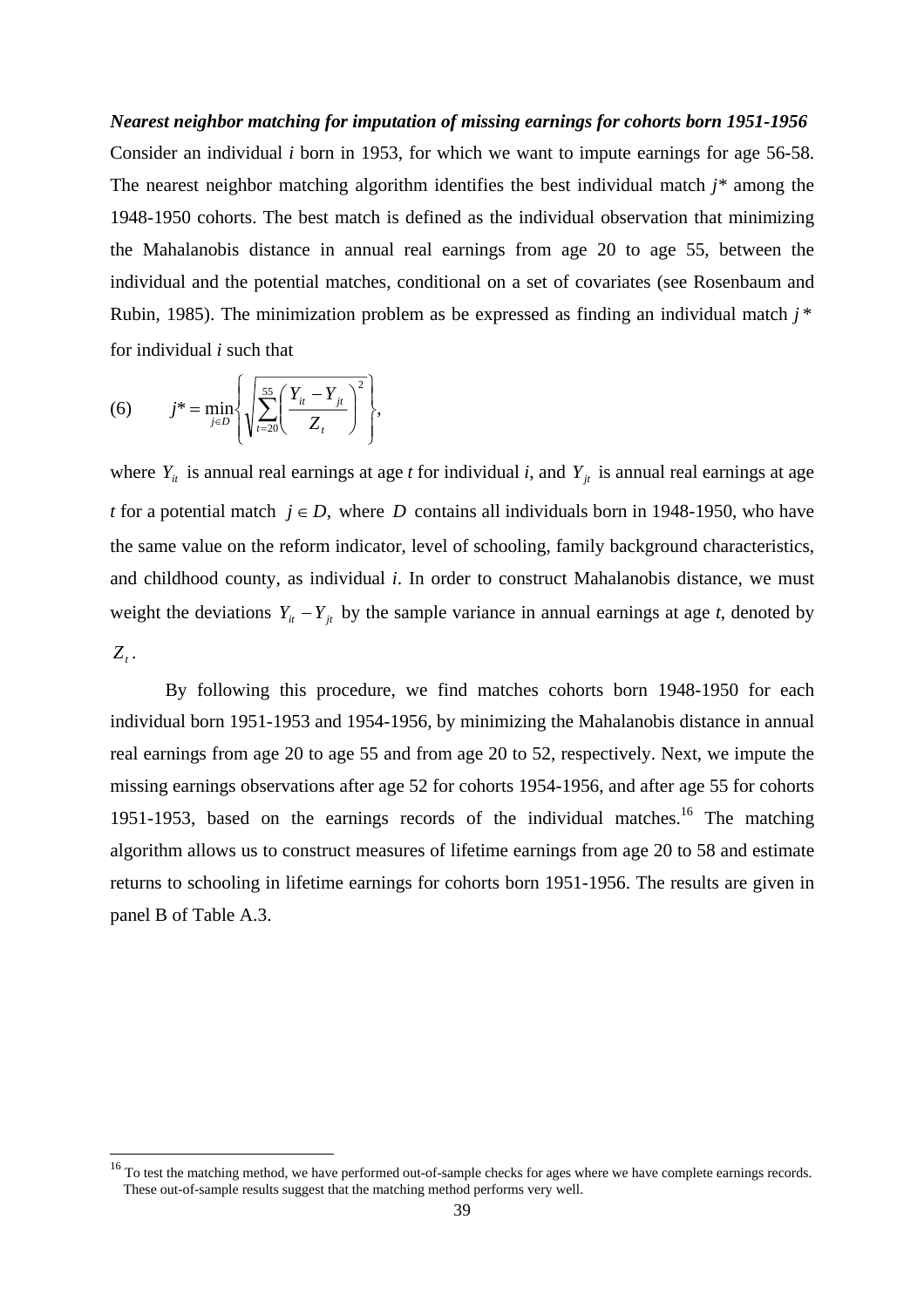|                            |             | Dependent variable: Log (earnings) |            |             |                      |             |                |             |            |                         |             |             |             |            |  |  |
|----------------------------|-------------|------------------------------------|------------|-------------|----------------------|-------------|----------------|-------------|------------|-------------------------|-------------|-------------|-------------|------------|--|--|
|                            |             | Birth cohorts 1951-1953            |            |             |                      |             |                |             |            | Birth cohorts 1954-1956 |             |             |             |            |  |  |
|                            | Full        |                                    | Twins      |             | $\overline{Q}$<br>IV |             | Full<br>sample |             | Twins      |                         | IQ          |             | IV          |            |  |  |
|                            | sample      |                                    | Sample     | sample      |                      | Sample      |                | sample      |            | sample                  |             | sample      |             |            |  |  |
|                            | (1)         | (2)                                | (3)        | (4)         | (5)                  | (6)         | (7)            | (8)         | (9)        | (10)                    | (11)        | (12)        | (13)        | (14)       |  |  |
|                            | <b>OLS</b>  | <b>OLS</b>                         | <b>FE</b>  | <b>OLS</b>  | IQ-control           | <b>OLS</b>  | IV             | <b>OLS</b>  | <b>OLS</b> | FE                      | <b>OLS</b>  | IQ-control  | <b>OLS</b>  | IV         |  |  |
| Panel A: Current earnings  |             |                                    |            |             |                      |             |                |             |            |                         |             |             |             |            |  |  |
|                            | $-0.024***$ | $-0.022**$                         | $-0.025$   | $-0.019***$ | $-0.029***$          | $-0.024***$ | $-0.028***$    | $-0.011***$ | $-0.042**$ | $-0.054*$               | $-0.008***$ | $-0.016***$ | $-0.012***$ | 0.005      |  |  |
| Age 28                     | (0.002)     | (0.011)                            | (0.018)    | (0.001)     | (0.002)              | (0.002)     | (0.010)        | (0.002)     | (0.017)    | (0.029)                 | (0.002)     | (0.002)     | (0.002)     | (0.010)    |  |  |
| Age 33                     | $0.030***$  | $0.027***$                         | 0.006      | $0.033***$  | $0.023***$           | $0.030***$  | $0.113***$     | $0.036***$  | $0.040***$ | $-0.009$                | $0.038***$  | $0.027***$  | $0.036***$  | $0.115***$ |  |  |
|                            | (0.001)     | (0.010)                            | (0.012)    | (0.001)     | (0.001)              | (0.001)     | (0.009)        | (0.001)     | (0.012)    | (0.018)                 | (0.001)     | (0.001)     | (0.001)     | (0.008)    |  |  |
| Age 38                     | $0.045***$  | $0.043***$                         | $0.023**$  | $0.047***$  | $0.034***$           | $0.045***$  | $0.135***$     | $0.051***$  | $0.055***$ | $0.029**$               | $0.051***$  | $0.039***$  | $0.051***$  | $0.153***$ |  |  |
|                            | (0.001)     | (0.007)                            | (0.010)    | (0.001)     | (0.001)              | (0.001)     | (0.010)        | (0.001)     | (0.015)    | (0.013)                 | (0.001)     | (0.001)     | (0.001)     | (0.008)    |  |  |
| Age 43                     | $0.049***$  | $0.053***$                         | $0.036**$  | $0.050***$  | $0.039***$           | $0.050***$  | $0.140***$     | $0.052***$  | $0.053***$ | $0.035***$              | $0.053***$  | $0.041***$  | $0.052***$  | $0.140***$ |  |  |
|                            | (0.001)     | (0.009)                            | (0.016)    | (0.001)     | (0.002)              | (0.001)     | (0.010)        | (0.001)     | (0.012)    | (0.011)                 | (0.001)     | (0.002)     | (0.001)     | (0.007)    |  |  |
|                            | $0.053***$  | $0.060***$                         | $0.049***$ | $0.054***$  | $0.041***$           | $0.054***$  | $0.138***$     | $0.059***$  | $0.061***$ | $0.042***$              | $0.060***$  | $0.047***$  | $0.059***$  | $0.128***$ |  |  |
| Age 48                     | (0.001)     | (0.009)                            | (0.017)    | (0.001)     | (0.001)              | (0.001)     | (0.009)        | (0.001)     | (0.012)    | (0.013)                 | (0.001)     | (0.001)     | (0.001)     | (0.007)    |  |  |
|                            | $0.058***$  | $0.061***$                         | $0.074***$ | $0.060***$  | $0.047***$           | $0.059***$  | $0.132***$     | $0.063***$  | $0.072***$ | $0.044**$               | $0.063***$  | $0.049***$  | $0.063***$  | $0.119***$ |  |  |
| Age 52                     | (0.001)     | (0.009)                            | (0.019)    | (0.001)     | (0.001)              | (0.001)     | (0.010)        | (0.001)     | (0.016)    | (0.017)                 | (0.001)     | (0.001)     | (0.001)     | (0.007)    |  |  |
|                            | $0.058***$  | $0.057***$                         | $0.072***$ | $0.060***$  | $0.047***$           | $0.059***$  | $0.129***$     |             |            |                         |             |             |             |            |  |  |
| Age 55                     | (0.001)     | (0.009)                            | (0.018)    | (0.001)     | (0.001)              | (0.001)     | (0.009)        |             |            |                         |             |             |             |            |  |  |
| Panel B: Lifetime earnings |             |                                    |            |             |                      |             |                |             |            |                         |             |             |             |            |  |  |
| Age 20-58                  | $0.024***$  | $0.029***$                         | $0.025***$ | $0.026***$  | $0.017***$           | $0.024***$  | $0.086***$     | $0.029***$  | $0.030***$ | $0.015*$                | $0.030***$  | $0.021***$  | $0.029***$  | $0.086***$ |  |  |
| (imputed)                  | (0.001)     | (0.005)                            | (0.008)    | (0.001)     | (0.001)              | (0.001)     | (0.007)        | (0.000)     | (0.009)    | (0.008)                 | (0.001)     | (0.001)     | (0.001)     | (0.007)    |  |  |
|                            | $0.019***$  | $0.025***$                         | $0.021***$ | $0.021***$  | $0.013***$           | $0.019***$  | $0.080***$     | $0.025***$  | $0.025***$ | 0.010                   | $0.026***$  | $0.017***$  | $0.025***$  | $0.083***$ |  |  |
| Age 20-52                  | (0.001)     | (0.005)                            | (0.008)    | (0.001)     | (0.001)              | (0.001)     | (0.007)        | (0.001)     | (0.009)    | (0.010)                 | (0.001)     | (0.001)     | (0.001)     | (0.005)    |  |  |
| Obs.                       | 60,416      |                                    | 810        |             | 47,221               |             | 57,332         | 63,482      |            | 774                     |             | 51,088      |             | 60,977     |  |  |

| Table A.3 Returns to schooling in current and lifetime earnings for birth cohorts 1951-1956 |  |  |
|---------------------------------------------------------------------------------------------|--|--|
|                                                                                             |  |  |

*Note*: \*  $p < 0.1$ , \*\*  $p < 0.05$ , \*\*\*  $p < 0.01$ . Robust standard errors adjusted for clustering at the municipality level are given in parentheses. See notes in Table 1 and Table 3 for sample details. Cohort dummies, muni family background variables are included in all regressions. First stage IV estimation results are given in Table A.2. See Appendix for a detailed description of the method used to impute earnings.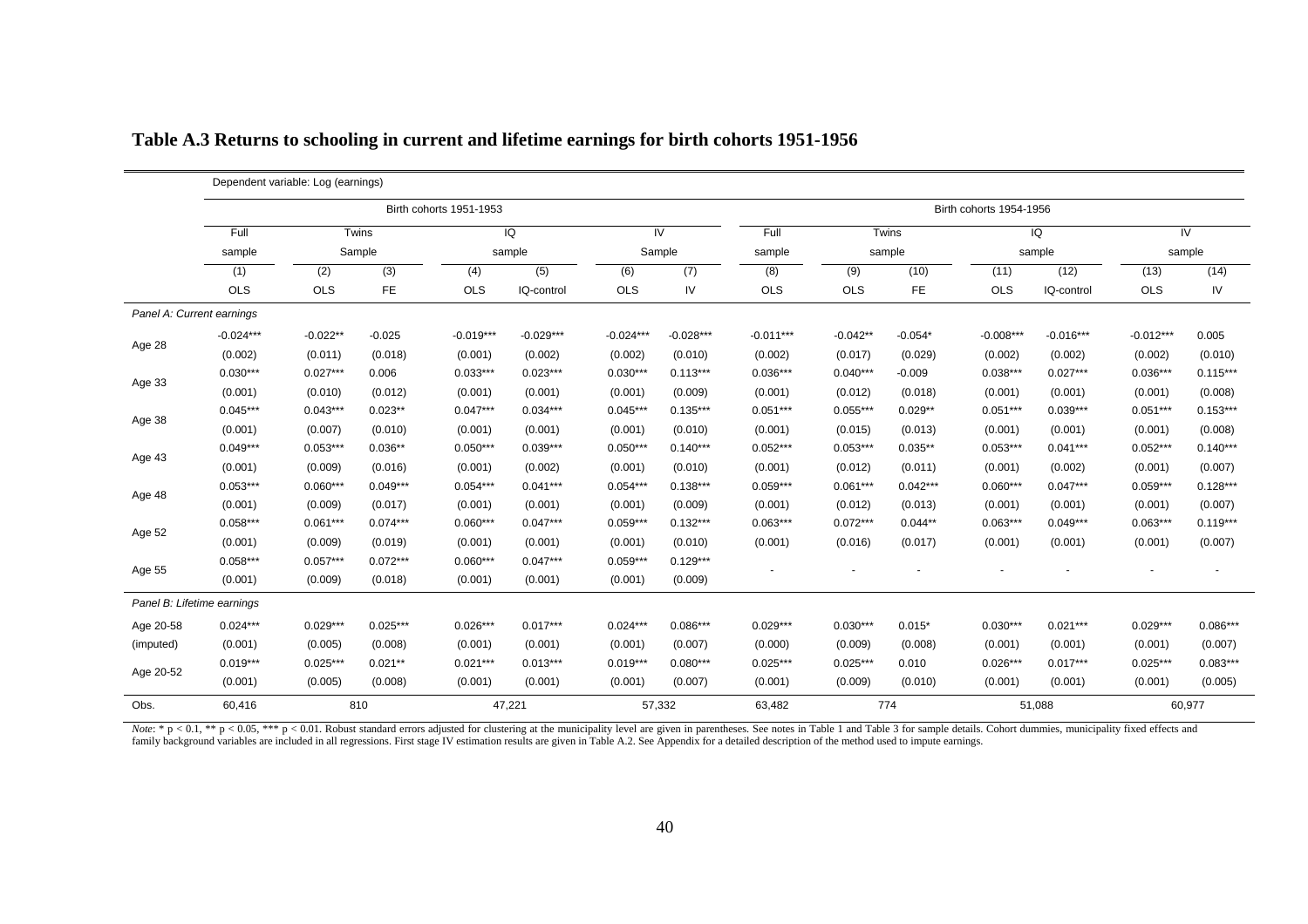![](_page_41_Figure_0.jpeg)

**Figure A.1 Returns to schooling in current earnings for birth cohorts 1948-1956** 

*Note*: See notes in Table 1 for sample details. Cohort dummies, municipality fixed effects and family background variables are included in all regressions. First stage IV estimation results are given in Table A.2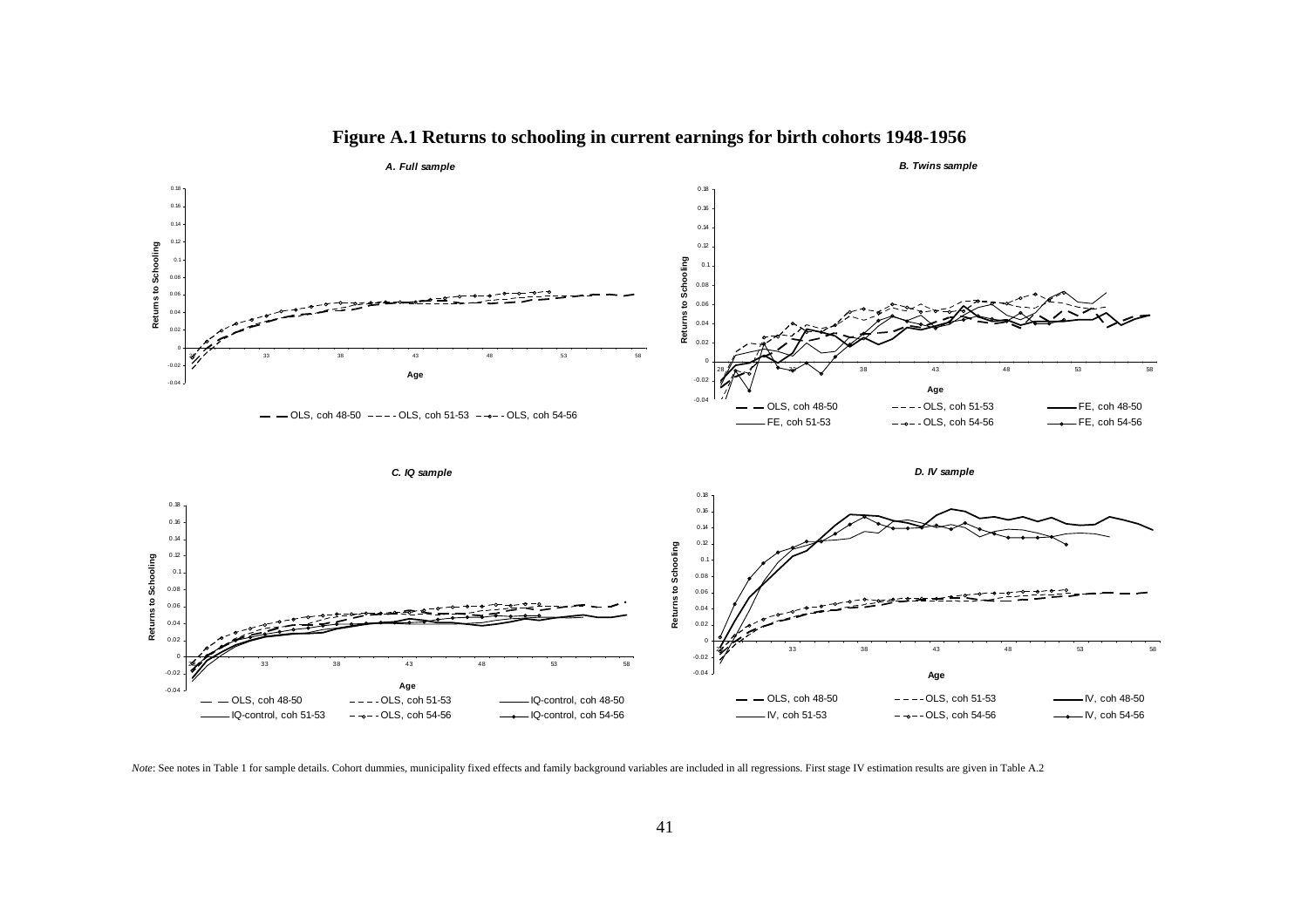#### *Top-coded earnings data*

Prior to 1986, our earnings data are top-coded, though at fairly high levels. In fact, less than 3 percent of the observations have right-censored earnings in any given year.17 Yet to make sure that top-coding is not driving our results, we follow Atkinson (2005) in using a Pareto distribution to simulate earnings above the top-coding threshold. The Pareto distribution is known to be a desirable approximation of the uppermost part of earnings and distributions.

The Pareto distribution has following CDF

(7) 
$$
G(y) = 1 - \left(\frac{\theta}{y}\right)^{\alpha}, \theta > 0, \alpha > 0, y \ge \theta,
$$

and is thus fully characterized by parameters  $\alpha$  and  $\theta$ .  $G^{-1}(q)$  denotes the *q*-quantile in the distribution *G*. Let  $G^{-1}(q_2)$  be the top-censoring earnings threshold, where  $q_2$  is the share of population with earnings below this threshold. Following Atkinson (2005), we estimate  $\alpha$  by the following estimator

(8) 
$$
\hat{\alpha} = \frac{\log \left( \frac{1 - q_2}{1 - q_1} \right)}{\log \left( \frac{G^{-1}(q_1)}{G^{-1}(q_2)} \right)},
$$

l

where  $G^{-1}(q_1)$  is some lower level of earnings with cumulative share given by  $q_1$ . For a given year, we choose the following three values of  $G^{-1}(q_1)$ : 90 %, 95 % and 99 % of the year's top-censoring threshold. From the estimator given in equation (8), we get three different estimates of  $\alpha$  corresponding to the three choices of  $G^{-1}(q_1)$ . Using the average value of the three estimates of  $\alpha$ , we estimate parameter  $\theta$  as  $\hat{\theta} = (1 - q_2)^{1/\hat{\alpha}} G^{-1}(q_2)$ , after inverting the CDF given in equation (7).

We estimate  $\alpha$  and  $\theta$  separately for each year between 1967 and 1985. In each year, we simulate as many observations from the estimated Pareto distribution as the number of top-censored observations. Next, the top-censored earnings are then replaced by the simulated earnings. Finally, we estimate returns to schooling in current and lifetime earnings using the

 $17$  The top-coding in the Norwegian earnings data is considerably less severe than in the earnings data provided by the US Social Security Administration, where between 22.5 and 62.2 percent of the sample is right-censored in the years 1960- 1980 (Haider and Solon, 2006). Moreover, our calculations show that most individuals in our sample escaped top-coding during 1971-1975 and top-coding is not present in the earnings data for 1981.